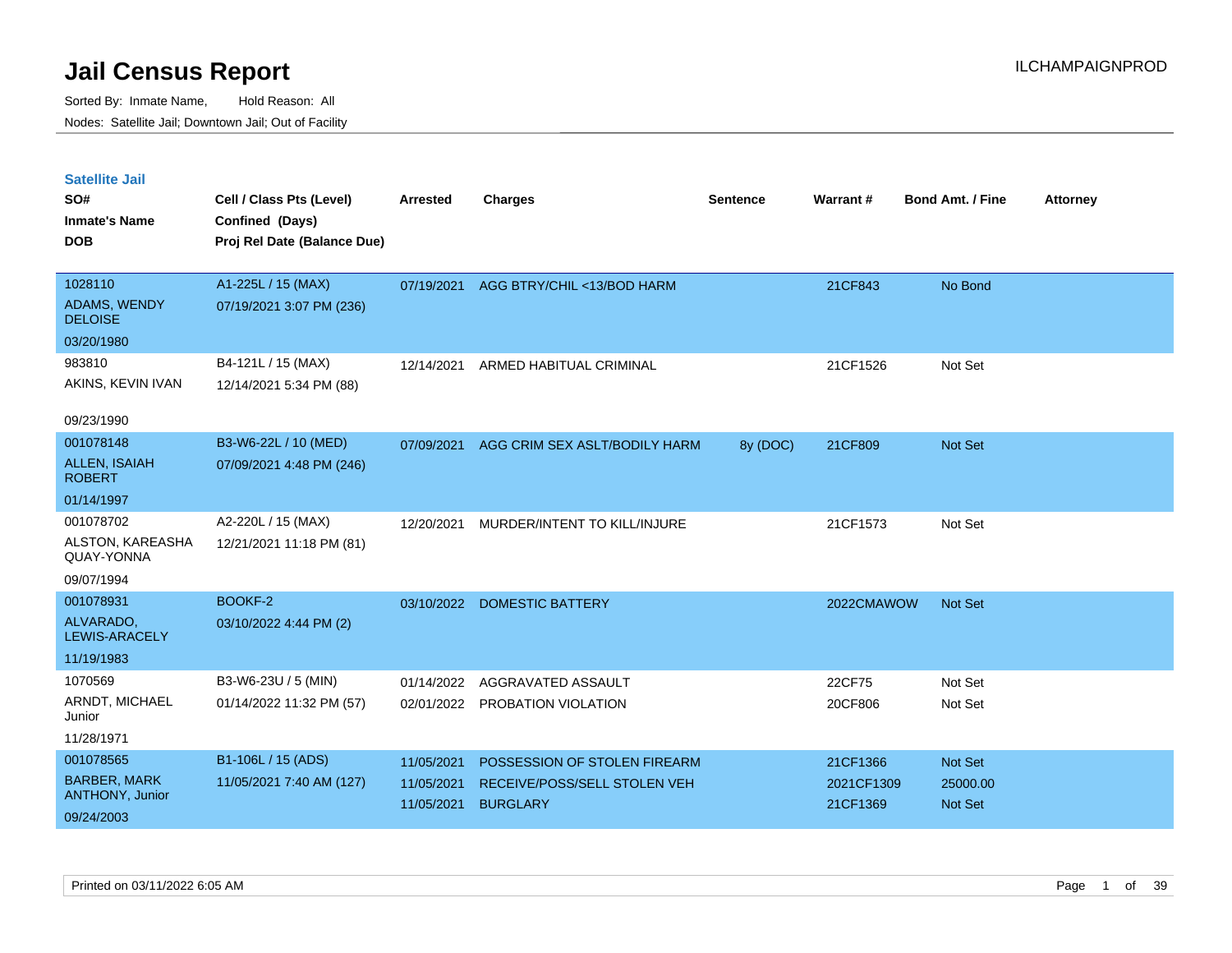| SO#<br><b>Inmate's Name</b><br><b>DOB</b>                            | Cell / Class Pts (Level)<br>Confined (Days)<br>Proj Rel Date (Balance Due) | <b>Arrested</b>          | <b>Charges</b>                                                                                                                                                                                                                                                                              | <b>Sentence</b> | Warrant#                                                                            | <b>Bond Amt. / Fine</b>                                                       | <b>Attorney</b> |
|----------------------------------------------------------------------|----------------------------------------------------------------------------|--------------------------|---------------------------------------------------------------------------------------------------------------------------------------------------------------------------------------------------------------------------------------------------------------------------------------------|-----------------|-------------------------------------------------------------------------------------|-------------------------------------------------------------------------------|-----------------|
| 518851<br>BARKER, ALEXANDER<br><b>MASSIE</b><br>09/24/1986           | B1-105U / 10 (MED)<br>01/11/2022 2:37 PM (60)                              | 01/11/2022               | DRIVING ON REVOKED LICENSE<br>01/11/2022 OBSTRUCTING IDENTIFICATION<br>01/11/2022 FELON POSS/USE WEAPON/FIREARM<br>01/11/2022 POSS AMT CON SUB EXCEPT(A)/(D)<br>01/11/2022 BAD CHK/OBTAIN CON PROP/>150<br>01/11/2022 BAD CHK/OBTAIN CON PROP/>150<br>01/11/2022 METH DELIVERY/15<100 GRAMS | 20y (DOC)       | 2020TR16539<br>2020CM222<br>20CF361<br>2020CF863<br>20CF192<br>19CF1686<br>20CF1383 | 1500.00<br>1500.00<br>15000.00<br>15000.00<br>15000.00<br>15000.00<br>No Bond |                 |
| 001078891<br>BARR, JOHN D<br>01/25/1995                              | A4-203U / 10 (MED)<br>02/28/2022 6:38 PM (12)                              |                          | 02/28/2022 AGGRAVATED BATTERY<br>02/28/2022 WARRANT OUT OF COUNTY                                                                                                                                                                                                                           |                 | 22CF242<br>21-725                                                                   | Not Set<br>5000.00                                                            |                 |
| 31984<br>BEASLEY, TROY ALLAN 03/07/2022 11:26 AM (5)<br>04/01/1969   | <b>BOOKH-7 / 10 (MED)</b>                                                  | 03/07/2022               | POSSESS DRUG PARAPHERNALIA<br>03/07/2022 VIOLATE SEX OFFENDER REGIS                                                                                                                                                                                                                         |                 | 21CM54<br>22CF275                                                                   | 10000.00<br>Not Set                                                           |                 |
| 969121<br>BECKLEY, ANTHONY<br><b>PATRICK</b><br>06/30/1989           | A4-206L / 15 (MAX)<br>11/25/2021 7:16 PM (107)                             | 11/25/2021               | <b>CRIM TRESPASS TO RESIDENCE</b>                                                                                                                                                                                                                                                           |                 | 21CF1444                                                                            | Not Set                                                                       |                 |
| 64877<br><b>BIALESCHKI,</b><br><b>JONATHON MICHAEL</b><br>12/30/1983 | A3-114U / 5 (ADS)<br>03/04/2022 9:35 AM (8)                                | 03/04/2022               | RECEIVE/POSS/SELL STOLEN VEH<br>03/04/2022 DRVG UNDER INFLU/BAC 0.08                                                                                                                                                                                                                        |                 | 22CF268<br>22DT86                                                                   | Not Set<br>3000.00                                                            |                 |
| 001078929<br>BLAIR, ANDREW JULO<br>05/07/1989                        | BOOKH-5<br>03/10/2022 1:27 PM (2)                                          |                          | 03/10/2022 FUGITIVE FROM JUSTICE                                                                                                                                                                                                                                                            |                 | 21CFAWOW                                                                            | Not Set                                                                       |                 |
| 517915<br><b>BOXLEY, CHARLES</b><br><b>OMAR</b><br>01/10/1985        | B3-W3-11U / 5 (MIN)<br>08/03/2021 2:18 PM (221)                            | 08/03/2021<br>08/03/2021 | <b>BURGLARY</b><br><b>BURGLARY</b><br>08/03/2021 FORGERY/ISSUE/DELIVER DOCUMENT                                                                                                                                                                                                             |                 | 21CF289<br>21CF679                                                                  | 20000.00<br>20000.00<br>No Bond                                               |                 |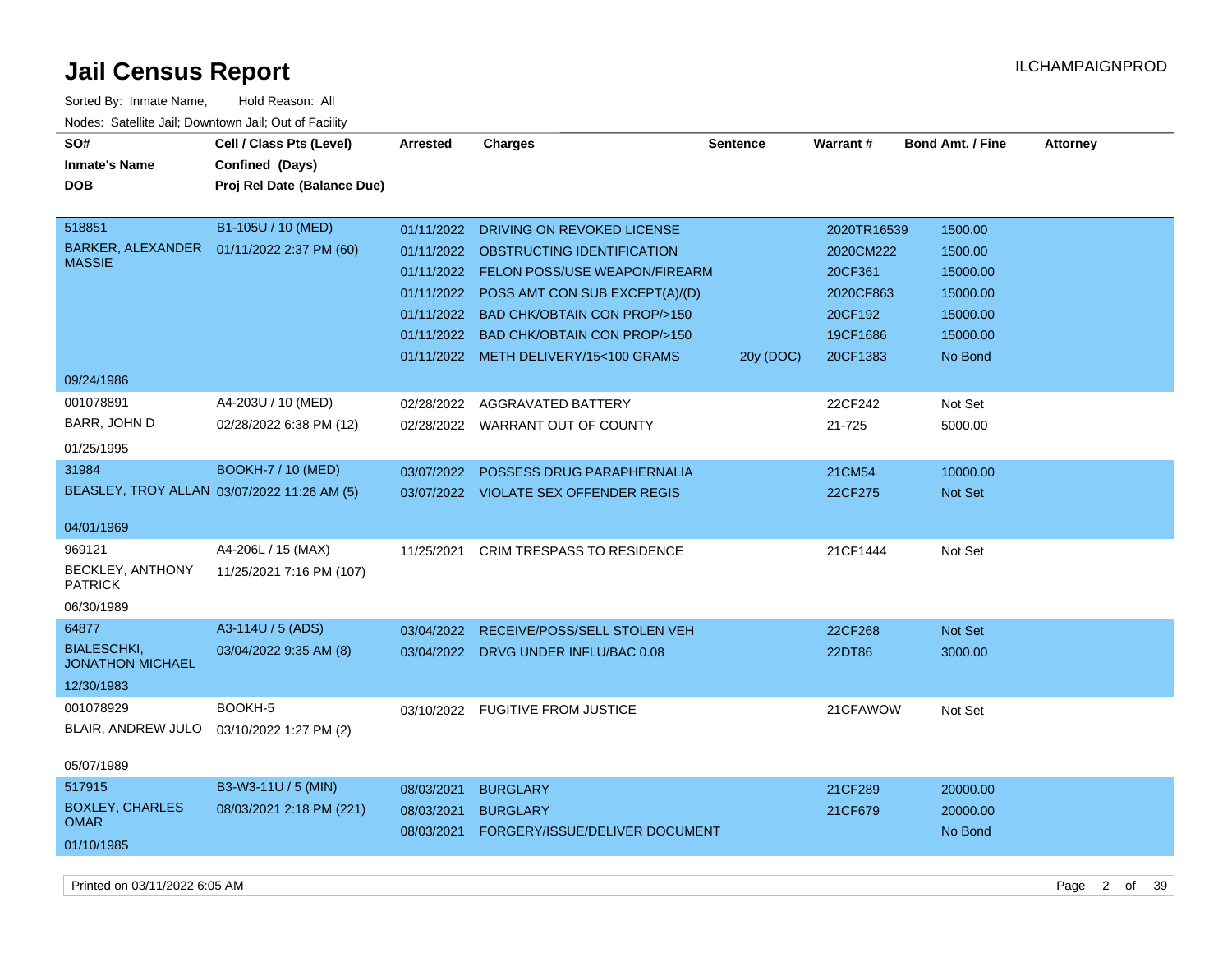Sorted By: Inmate Name, Hold Reason: All

| SO#                                       | Cell / Class Pts (Level)    | <b>Arrested</b> | <b>Charges</b>                            | Sentence | Warrant#    | <b>Bond Amt. / Fine</b> | <b>Attorney</b> |
|-------------------------------------------|-----------------------------|-----------------|-------------------------------------------|----------|-------------|-------------------------|-----------------|
| <b>Inmate's Name</b>                      | Confined (Days)             |                 |                                           |          |             |                         |                 |
| <b>DOB</b>                                | Proj Rel Date (Balance Due) |                 |                                           |          |             |                         |                 |
|                                           |                             |                 |                                           |          |             |                         |                 |
| 993169                                    | A1-125U / 10 (MED)          | 03/04/2022      | <b>RESIDENTIAL BURGLARY</b>               | 6y (DOC) | 21CF1059    | No Bond                 |                 |
| <b>BRAATEN, KAYLAN</b><br><b>AMBER</b>    | 03/04/2022 9:40 AM (8)      |                 |                                           |          |             |                         |                 |
| 10/29/1990                                |                             |                 |                                           |          |             |                         |                 |
| 776095                                    | BOOKH-7 / 5 (MIN)           | 03/10/2022      | <b>DOMESTIC BATTERY</b>                   |          | 20CM446     | No Bond                 |                 |
| BRADDOCK, MICHAEL<br>LEE                  | 03/10/2022 10:24 AM (2)     |                 |                                           |          |             |                         |                 |
| 04/16/1982                                | 3/23/2022 (0.00)            |                 |                                           |          |             |                         |                 |
| 923208                                    | B3-W3-12L / 10 (MED)        | 01/22/2022      | <b>CRIM TRES TO RES/PERS PRESENT</b>      |          | 22CF92      | Not Set                 |                 |
| <b>BREADY, ANDREW</b><br><b>NICHOLAS</b>  | 01/22/2022 7:43 PM (49)     |                 |                                           |          |             |                         |                 |
| 06/08/1988                                |                             |                 |                                           |          |             |                         |                 |
| 001078880                                 | A4-105L / 15 (MAX)          | 02/25/2022      | <b>PAROLE REVOCATION</b>                  |          | HN-2200660  | No Bond                 |                 |
| <b>BROACH, CAREU</b>                      | 02/25/2022 3:58 PM (15)     | 02/25/2022      | ARMED VIOLENCE/CATEGORY I                 |          | 22CF237     | Not Set                 |                 |
| 02/27/2003                                |                             | 02/25/2022      | AGG DISCHARGE FIREARM/BLDG/SCH            |          | 22600096201 | No Bond                 |                 |
| 61675                                     | B1-202L / 10 (MED)          |                 | 02/10/2022 AGG DISCHARGE FIREARM/OCC BLDG |          | 20CF374     | 100000.00               |                 |
| <b>BROWN, ANTONIO</b><br><b>BURNETT</b>   | 02/10/2022 3:28 PM (30)     |                 |                                           |          |             |                         |                 |
| 03/04/1983                                |                             |                 |                                           |          |             |                         |                 |
| 1018137                                   | A1-224U / 5 (MIN)           | 02/23/2022      | POSSESSING A CONTROLLED SUBSTAND          |          | 20 CF 1009  | No Bond                 |                 |
| <b>BROWN, ASHLEY</b><br><b>SHAUNTRELL</b> | 02/23/2022 3:25 PM (17)     |                 |                                           |          |             |                         |                 |
| 09/08/1993                                | 3/24/2022 (0.00)            |                 |                                           |          |             |                         |                 |
| 001078008                                 | A4-103U / 15 (ADS)          |                 | 02/15/2022 AGG BATTERY/DISCHARGE FIREARM  |          | 21CF1090    | 500000.00               |                 |
| <b>BROWN, CODY</b><br><b>RUSSELL</b>      | 02/15/2022 9:17 AM (25)     |                 |                                           |          |             |                         |                 |
| 02/15/2004                                |                             |                 |                                           |          |             |                         |                 |
| 51247                                     | B1-202U / 10 (MED)          | 04/15/2021      | FELON POSS/USE WEAPON/FIREARM             |          | 21CF411     | Not Set                 |                 |
| DOOMAL DANTE                              |                             |                 |                                           |          |             |                         |                 |

BROWN, DANTE MAURICE 04/15/2021 6:24 PM (331)

04/19/1979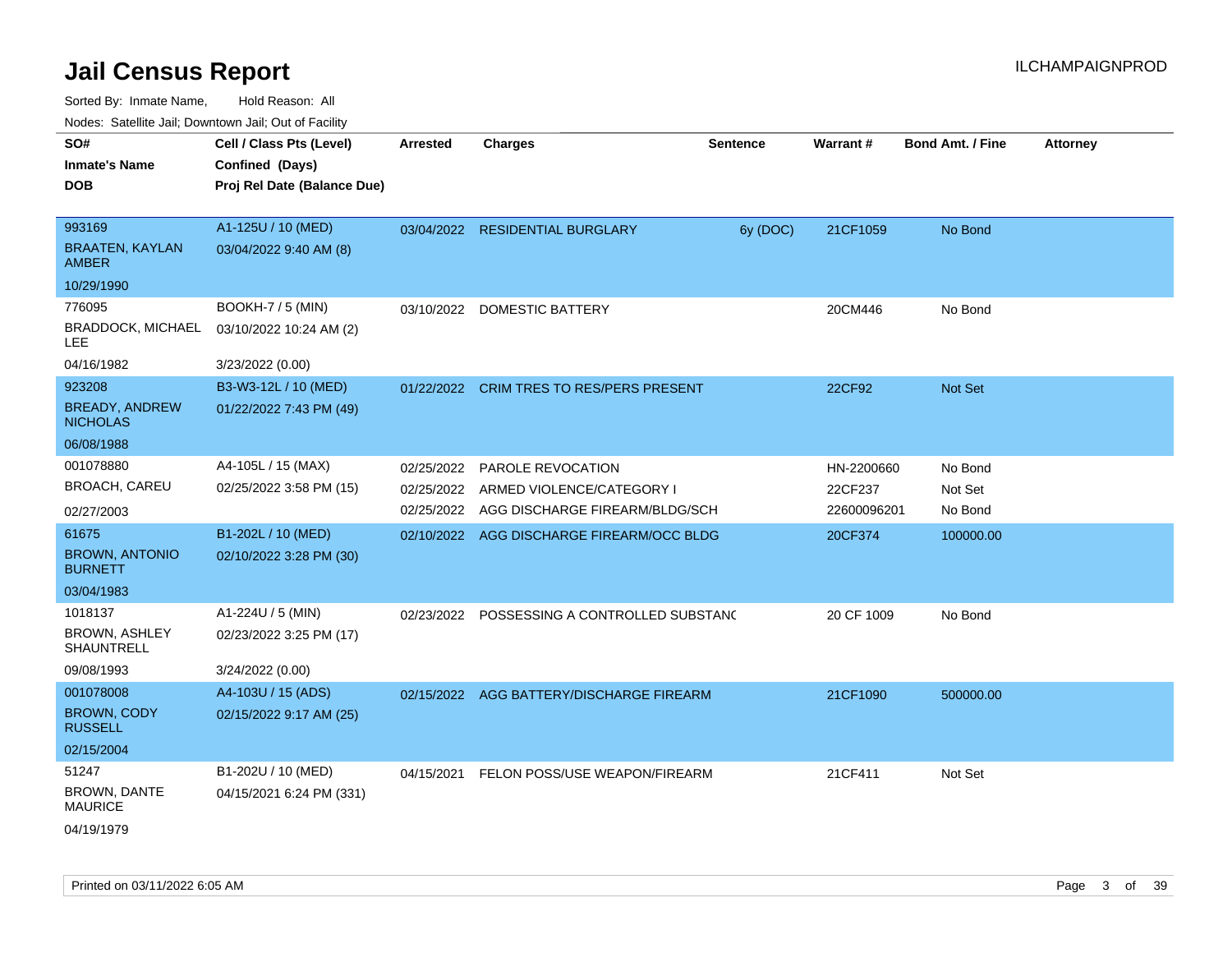| Todoo: Catolino can, Bomnomii can, Oat of Faoint |                                                                            |                   |                                         |                 |            |                         |                 |
|--------------------------------------------------|----------------------------------------------------------------------------|-------------------|-----------------------------------------|-----------------|------------|-------------------------|-----------------|
| SO#<br><b>Inmate's Name</b><br><b>DOB</b>        | Cell / Class Pts (Level)<br>Confined (Days)<br>Proj Rel Date (Balance Due) | <b>Arrested</b>   | <b>Charges</b>                          | <b>Sentence</b> | Warrant#   | <b>Bond Amt. / Fine</b> | <b>Attorney</b> |
| 990921                                           | B4-122L / 15 (MAX)                                                         |                   | 01/20/2022 MFG/DEL 1<15 GR COCAINE/ANLG |                 | 19CF369    | 25000.00                |                 |
| <b>BROWN, QUINTIN</b><br><b>MARSHAUN</b>         | 01/20/2022 7:19 PM (51)                                                    |                   | 01/20/2022 ARMED HABITUAL CRIMINAL      |                 | 21CF935    | 750000.00               |                 |
| 09/26/1991                                       |                                                                            |                   |                                         |                 |            |                         |                 |
| 29957                                            | B4-222L / 15 (MAX)                                                         | 11/13/2021        | FELON POSS/USE WEAPON/FIREARM           |                 | 21CF1390   | Not Set                 |                 |
| BROWN, RODNEY<br>LOUIS                           | 11/13/2021 8:57 PM (119)                                                   | 11/13/2021        | AGG CRIM SX AB/>5 YR OLDER VIC          |                 | 2019CF0718 | 250000.00               |                 |
| 01/07/1968                                       |                                                                            |                   |                                         |                 |            |                         |                 |
| 981645                                           | B4-224L / 15 (MAX)                                                         | 01/27/2022 MURDER |                                         |                 | 22CF114    | 1000000.00              |                 |
| <b>BRUMFIELD,</b><br><b>JONATHAN EZEKEIL</b>     | 01/27/2022 8:15 PM (44)                                                    |                   |                                         |                 |            |                         |                 |
| 08/03/1989                                       |                                                                            |                   |                                         |                 |            |                         |                 |
| 001078739<br>BRYANT, JUDITH ANN                  | A2-122L / 5 (ADS)<br>01/05/2022 6:36 PM (66)                               |                   | 01/05/2022 CRIMINAL TRESPASS BUILDING   |                 | 2020CM392  | 1000.00                 |                 |
| 10/22/1957                                       |                                                                            |                   |                                         |                 |            |                         |                 |
| 1047579                                          | A1-124L / 10 (MED)                                                         |                   | 02/24/2022 ARMED ROBBERY/NO FIREARM     |                 | 22CF232    | Not Set                 |                 |
| <b>BUTLER, TAMYRA</b><br><b>COSHAWN</b>          | 02/24/2022 5:40 AM (16)                                                    |                   |                                         |                 |            |                         |                 |
| 07/06/1988                                       |                                                                            |                   |                                         |                 |            |                         |                 |
| 001077954                                        | B3-W7-26L / 10 (MED)                                                       | 12/21/2021        | <b>RESIDENTIAL BURGLARY</b>             |                 | 21CF1570   | Not Set                 |                 |
|                                                  | CALKINS, STEVEN RAY 12/21/2021 6:35 AM (81)                                |                   |                                         |                 |            |                         |                 |
| 01/01/1992                                       |                                                                            |                   |                                         |                 |            |                         |                 |
| 39474                                            | B1-101U / 10 (ADS)                                                         | 07/06/2021        | MFG/DEL 15<100 GR HEROIN/ANLG           |                 | 21CF792    | Not Set                 |                 |
| CAMPBELL, AARON<br><b>JACOB</b>                  | 07/06/2021 11:56 PM (249)                                                  |                   |                                         |                 |            |                         |                 |
| 07/18/1974                                       |                                                                            |                   |                                         |                 |            |                         |                 |
| 1060436                                          | B1-106U / 10 (MED)                                                         | 01/06/2022        | AGGRAVATED UNLAWFUL RESTRAINT           |                 | 22CF29     | Not Set                 |                 |
| CARTER, DERESHEO<br><b>DEWAYNE</b>               | 01/06/2022 8:43 PM (65)                                                    | 01/06/2022        | <b>FELON ESCAPE/PEACE OFFICER</b>       |                 | 22CF28     | Not Set                 |                 |
| 09/10/1991                                       |                                                                            |                   |                                         |                 |            |                         |                 |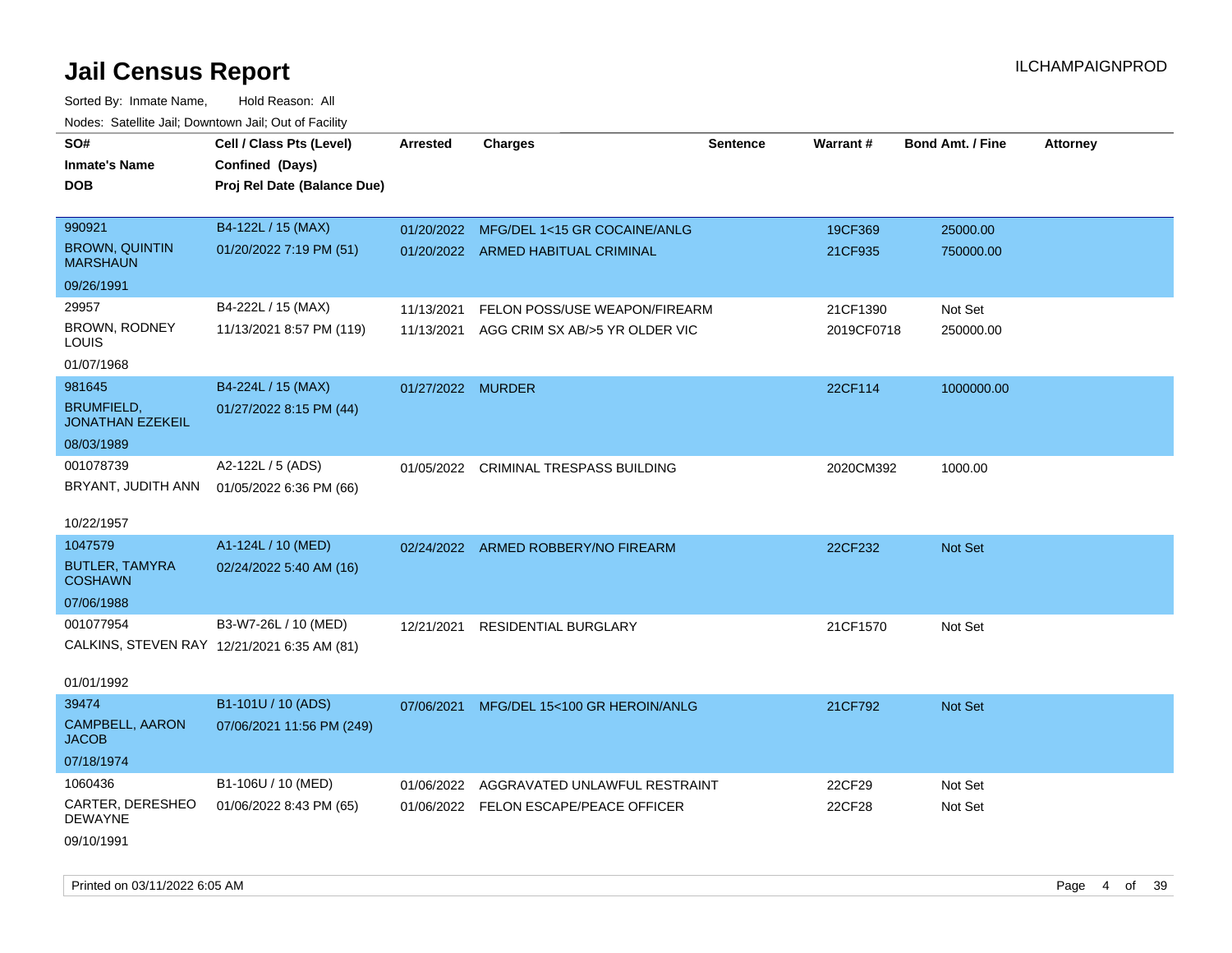| SO#<br><b>Inmate's Name</b><br>DOB                                     | Cell / Class Pts (Level)<br>Confined (Days)<br>Proj Rel Date (Balance Due) | <b>Arrested</b>                        | <b>Charges</b>                                                                                                                           | <b>Sentence</b> | Warrant#                                     | <b>Bond Amt. / Fine</b>                  | <b>Attorney</b> |
|------------------------------------------------------------------------|----------------------------------------------------------------------------|----------------------------------------|------------------------------------------------------------------------------------------------------------------------------------------|-----------------|----------------------------------------------|------------------------------------------|-----------------|
| 001077353<br><b>CARTER, JAMES</b><br><b>IVORY</b>                      | B1-104U / 15 (MAX)<br>02/13/2022 1:19 AM (27)                              | 02/12/2022                             | ALCOHOL SALES - MINOR 19-20<br>02/12/2022 FELON POSS/USE WEAPON/FIREARM                                                                  |                 | 2020OV127<br>22CF173                         | 1000.00<br>No Bond                       |                 |
| 08/12/2000<br>957936<br>CAVETTE, JUSTIN<br><b>EUGENE</b><br>08/02/1988 | BOOKH-3<br>03/10/2022 12:10 PM (2)                                         | 03/10/2022<br>03/10/2022<br>03/10/2022 | FELON POSS/USE FIREARM/PAROLE<br>DELIVERY OF OR POSSESSION OF W/INT<br>ARMED VIOLENCE/DISCH WEAPON<br>03/10/2022 ARMED HABITUAL CRIMINAL |                 | 22CFAWOW<br>22CFAWOW<br>22CFAWOW<br>22CFAWOW | Not Set<br>Not Set<br>Not Set<br>Not Set |                 |
| 1029088<br>CHAPPLE, MALIK<br><b>BIANCO</b><br>10/25/1994               | B1-107L / 10 (MED)<br>12/22/2021 10:02 AM (80)                             | 12/21/2021                             | <b>FELON POSS/USE FIREARM PRIOR</b>                                                                                                      |                 | 21CF1338                                     | 250000.00                                |                 |
| 001078812<br>COBB, SINTRAE<br>SANCHEZ<br>07/05/2002                    | B1-206U / 15 (MAX)<br>02/01/2022 8:33 PM (39)                              | 02/01/2022                             | ARMED ROBBERY/ARMED W/FIREARM                                                                                                            |                 | 22CF145                                      | Not Set                                  |                 |
| 001077485<br><b>COLBERT, ARIEANA</b><br><b>FELICIA</b><br>12/13/2000   | A1-227U / 15 (MAX)<br>12/21/2021 2:08 PM (81)                              | 12/21/2021                             | MURDER/INTENT TO KILL/INJURE                                                                                                             |                 | 2021CF1282                                   | 1000000.00                               |                 |
| 34805<br>11/16/1971                                                    | B4-227U / 15 (MAX)<br>CONERLY, KIN JOSEPH 10/01/2021 1:53 AM (162)         | 10/01/2021<br>10/01/2021<br>10/06/2021 | <b>DOMESTIC BATTERY</b><br>ARMED HABITUAL CRIMINAL<br>POSS STOLEN VEHICLE > \$25,000                                                     |                 | 21CF1183<br>21CF1184<br>19CF1786             | Not Set<br>Not Set<br>Not Set            |                 |
| 1074319<br><b>CRAIG, DAVUCCI</b><br><b>DAVION</b><br>08/02/2001        | B1-104L / 15 (MAX)<br>10/12/2021 11:36 AM (151)                            | 10/12/2021<br>10/14/2021               | AGGRAVATED CRUELTY TO ANIMALS<br><b>MURDER</b>                                                                                           |                 | 21CF1238<br>21CF1239                         | <b>Not Set</b><br><b>Not Set</b>         |                 |
| 001078832<br>CRAWFORD,<br><b>LAMARKUS LAVELL</b><br>07/04/1989         | B1-201L / 10 (MED)<br>02/10/2022 2:32 PM (30)                              |                                        | 02/10/2022 FELON POSS/USE WEAPON/FIREARM                                                                                                 | 3y(DOC)         | 21CF350                                      | No Bond                                  |                 |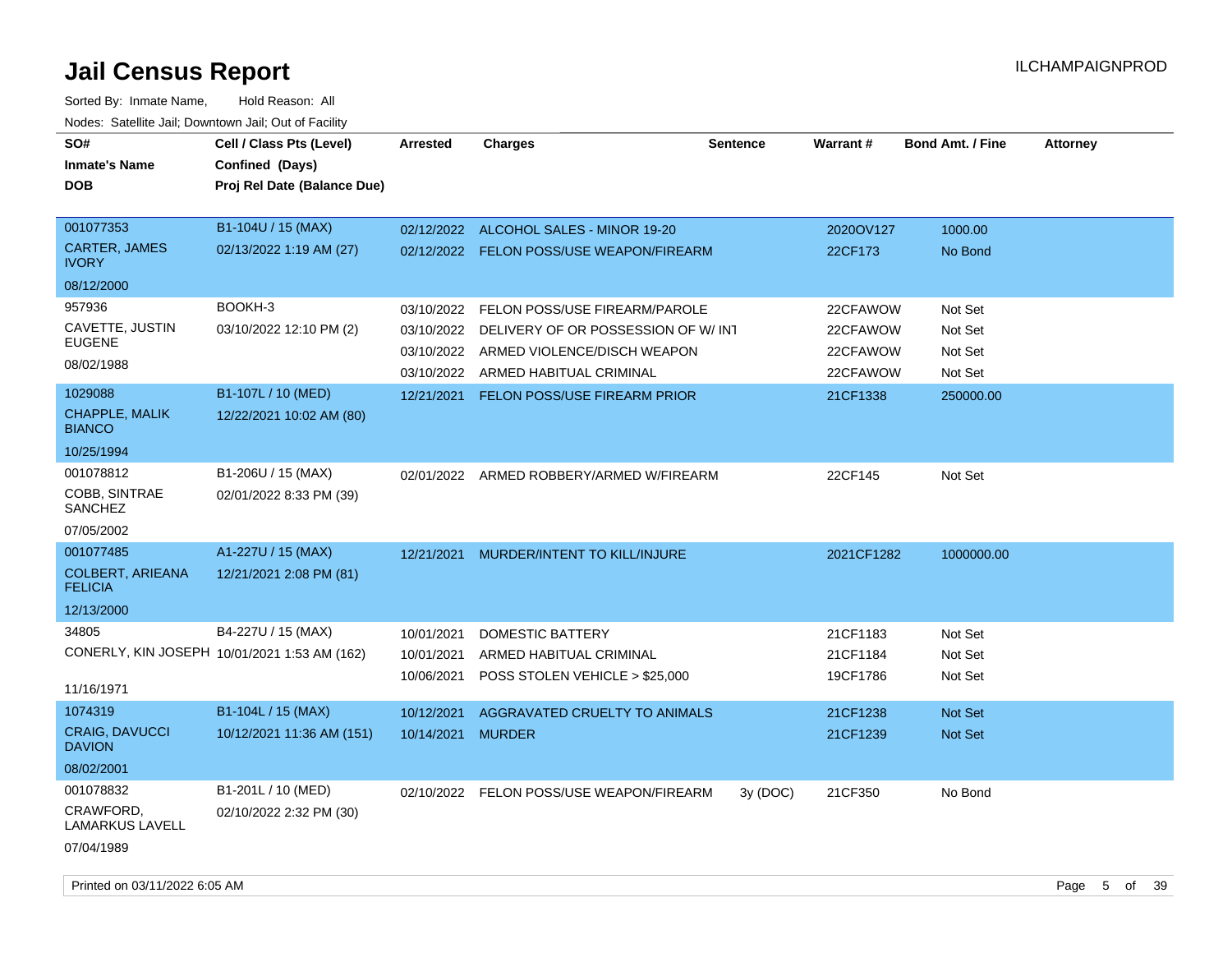Sorted By: Inmate Name, Hold Reason: All Nodes: Satellite Jail; Downtown Jail; Out of Facility

| SO#                                   | Cell / Class Pts (Level)                    | <b>Arrested</b> | <b>Charges</b>                       | <b>Sentence</b> | Warrant#   | <b>Bond Amt. / Fine</b> | <b>Attorney</b> |
|---------------------------------------|---------------------------------------------|-----------------|--------------------------------------|-----------------|------------|-------------------------|-----------------|
| <b>Inmate's Name</b>                  | Confined (Days)                             |                 |                                      |                 |            |                         |                 |
| <b>DOB</b>                            | Proj Rel Date (Balance Due)                 |                 |                                      |                 |            |                         |                 |
|                                       |                                             |                 |                                      |                 |            |                         |                 |
| 001077549                             | B2-T3-10L / 10 (SPH)                        | 12/22/2020      | PRED CRIM SEX ASLT/VICTIM <13        |                 | 2020CF1469 | Not Set                 |                 |
| CRISTOBAL-MATEO,<br><b>CRISTOBAL</b>  | 12/22/2020 1:17 PM (445)                    |                 |                                      |                 |            |                         |                 |
| 12/02/1988                            |                                             |                 |                                      |                 |            |                         |                 |
| 988538                                | B3-W6-24L / 10 (MED)                        | 12/21/2021      | AGGRAVATED DOMESTIC BATTERY          |                 | 21CF1564   | Not Set                 |                 |
| DAVIDSON, HARLEY<br><b>KYLE SCOTT</b> | 12/21/2021 5:45 AM (81)                     |                 |                                      |                 |            |                         |                 |
| 08/05/1990                            | 4/18/2022 (0.00)                            |                 |                                      |                 |            |                         |                 |
| 1023587                               | A4-102L / 15 (MAX)                          | 09/24/2021      | MFG/DEL CANNABIS/2.5-10 GRAMS        |                 | 21CF1155   | Not Set                 |                 |
| <b>DAVIS, MARTIN</b><br><b>DENNIS</b> | 09/24/2021 9:38 PM (169)                    | 09/24/2021      | <b>ARMED HABITUAL CRIMINAL</b>       |                 | 2021-CF681 | 500000.00               |                 |
| 12/02/1994                            |                                             |                 |                                      |                 |            |                         |                 |
| 001078538                             | A4-107L / 10 (MED)                          | 10/26/2021      | <b>CRIM SEX ASSAULT/FORCE</b>        |                 | 21CF1301   | Not Set                 |                 |
| DAWKINS, LEN                          | 10/26/2021 8:18 PM (137)                    |                 |                                      |                 |            |                         |                 |
| 03/23/1987                            |                                             |                 |                                      |                 |            |                         |                 |
| 56972                                 | B3-W8-32L / 10 (MED)                        | 08/30/2021      | POSS STOLEN VEHICLE > \$25,000       |                 | 21CF1044   | <b>Not Set</b>          |                 |
| DAY, DANIEL JOSEPH                    | 08/30/2021 3:07 PM (194)                    | 09/04/2021      | <b>BURGLARY</b>                      |                 | 21CF1054   | <b>Not Set</b>          |                 |
|                                       |                                             |                 |                                      |                 |            |                         |                 |
| 10/16/1982                            |                                             |                 |                                      |                 |            |                         |                 |
| 64070                                 | A4-205L / 10 (MED)                          | 02/18/2022      | <b>BURGLARY</b>                      |                 | 21CF1176   | 20000.00                |                 |
| DECKER, ANTHONY V                     | 02/18/2022 6:52 PM (22)                     | 02/18/2022      | POSSESSION OF METH< 5 GRAMS          |                 | 21CF1205   | 15000.00                |                 |
| 11/27/1982                            |                                             |                 |                                      |                 |            |                         |                 |
| 001078915                             | A3-114L                                     |                 | 03/07/2022 AGG BATTERY/PEACE OFFICER |                 | 22CF277    | Not Set                 |                 |
|                                       | DILLARD, ANTHONY M  03/07/2022 10:20 AM (5) |                 |                                      |                 |            |                         |                 |
|                                       |                                             |                 |                                      |                 |            |                         |                 |
| 03/06/1961                            |                                             |                 |                                      |                 |            |                         |                 |
| 64463                                 | B4-226L / 15 (MAX)                          | 02/11/2022      | AGG DUI/3/BAC 0.16+                  | 14m (DOC)       | 21CF676    | No Bond                 |                 |
| DOOLEY, CALVIN<br><b>DARWOOD</b>      | 02/11/2022 11:24 AM (29)                    |                 | 02/11/2022 AGG DUI/3/BAC 0.16+       | 18m (DOC)       | 20CF1326   | No Bond                 |                 |
|                                       |                                             |                 |                                      |                 |            |                         |                 |

05/13/1982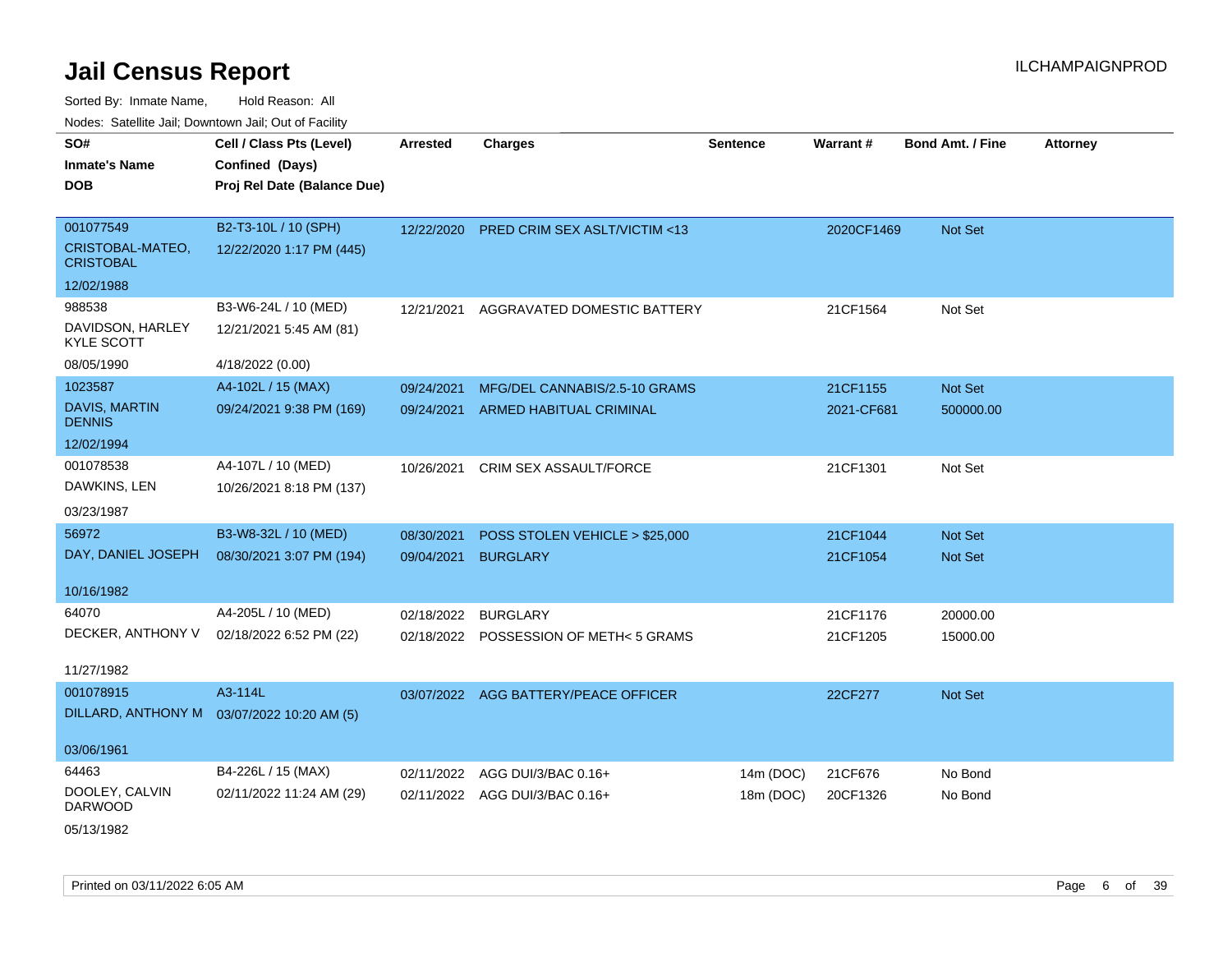| Hougo. Catomic dan, Bowmonn dan, Cat of Fagme<br>SO# | Cell / Class Pts (Level)    | <b>Arrested</b>   | <b>Charges</b>                            | <b>Sentence</b> | Warrant#    | <b>Bond Amt. / Fine</b> | <b>Attorney</b> |
|------------------------------------------------------|-----------------------------|-------------------|-------------------------------------------|-----------------|-------------|-------------------------|-----------------|
| <b>Inmate's Name</b>                                 | Confined (Days)             |                   |                                           |                 |             |                         |                 |
| <b>DOB</b>                                           | Proj Rel Date (Balance Due) |                   |                                           |                 |             |                         |                 |
|                                                      |                             |                   |                                           |                 |             |                         |                 |
| 1024895                                              | B1-103L / 10 (MED)          | 12/15/2021        | MFG/DEL 100<400 GR COCA/ANLG              |                 | 21CF1535    | Not Set                 |                 |
| <b>EDWARDS, GEORGE</b><br><b>CORTEZ</b>              | 12/15/2021 12:26 PM (87)    | 12/15/2021        | <b>AGGRAVATED BATTERY</b>                 |                 | 21CF1536    | Not Set                 |                 |
| 06/19/1994                                           |                             |                   |                                           |                 |             |                         |                 |
| 1074720                                              | B2-T4-13U / 15 (SPH)        |                   | 01/19/2022 PRED CRIM SEX ASLT/VICTIM <13  |                 | 21CF1414    | 500000.00               |                 |
| ELVIR-REYES, JORGE<br><b>LEONARDO</b>                | 01/19/2022 1:43 PM (52)     |                   |                                           |                 |             |                         |                 |
| 06/03/1988                                           |                             |                   |                                           |                 |             |                         |                 |
| 43977                                                | B2-T1-02L / 5 (SPH)         | 12/20/2021        | AGG FLEEING POLICE/21 MPH OVER            |                 | 21CF1566    | Not Set                 |                 |
| <b>EMKES, DOUGLAS</b><br>ALAN                        | 12/20/2021 9:59 AM (82)     | 12/20/2021        | <b>PAROLE REVOCATION</b>                  |                 |             | No Bond                 |                 |
| 06/08/1959                                           |                             |                   |                                           |                 |             |                         |                 |
| 987328                                               | A2-123L / 10 (MED)          |                   | 12/11/2021 AGG ASLT PEACE OFF/FIRE/ER WRK |                 | 21CF1515    | Not Set                 |                 |
| ERVIN, DEIDRA ANN<br>RUTH                            | 12/11/2021 8:48 PM (91)     |                   |                                           |                 |             |                         |                 |
| 04/15/1991                                           |                             |                   |                                           |                 |             |                         |                 |
| 1026175                                              | B4-127U / 10 (MED)          | 02/06/2022        | FELON FAIL/RETURN FRM FURLOUGH            |                 | 21CF1554    | No Bond                 |                 |
| <b>FALCONER, AVERY</b>                               | 02/06/2022 4:49 AM (34)     | 02/06/2022        | <b>CITY OV ARREST</b>                     |                 | 2021-OV-65  | 1000.00                 |                 |
| FOX.                                                 |                             |                   | 02/07/2022 MFG/DEL 1<15 GR COCAINE/ANLG   | 6y (DOC)        | 2019CF1617  | No Bond                 |                 |
| 04/07/1989                                           |                             |                   |                                           |                 |             |                         |                 |
| 1033594                                              | A3-212U / 10 (MED)          | 03/09/2022        | DELIVERY OF OR POSSESSION OF W/INT        |                 | 22CF290     | Not Set                 |                 |
| FARMER, KAMERON<br>TODD                              | 03/09/2022 7:07 PM (3)      |                   |                                           |                 |             |                         |                 |
| 08/11/1995                                           |                             |                   |                                           |                 |             |                         |                 |
| 527081                                               | B3-W5-20L / 10 (MED)        |                   | 09/06/2021 ARSON/REAL/PERSONAL PROP>\$150 |                 | 2021 CF 797 | 25000.00                |                 |
| FERGUSON,<br><b>CHRISTOPHER</b>                      | 09/06/2021 1:18 PM (187)    |                   |                                           |                 |             |                         |                 |
| 12/21/1981                                           |                             |                   |                                           |                 |             |                         |                 |
| 66468                                                | A3-116L / 15 (ADS)          | 03/06/2022 MURDER |                                           |                 | 22CF273     | 1000000.00              |                 |
| FERRELL, BRIAN<br>JAMAL                              | 03/06/2022 9:04 PM (6)      |                   |                                           |                 |             |                         |                 |
| 11/15/1985                                           |                             |                   |                                           |                 |             |                         |                 |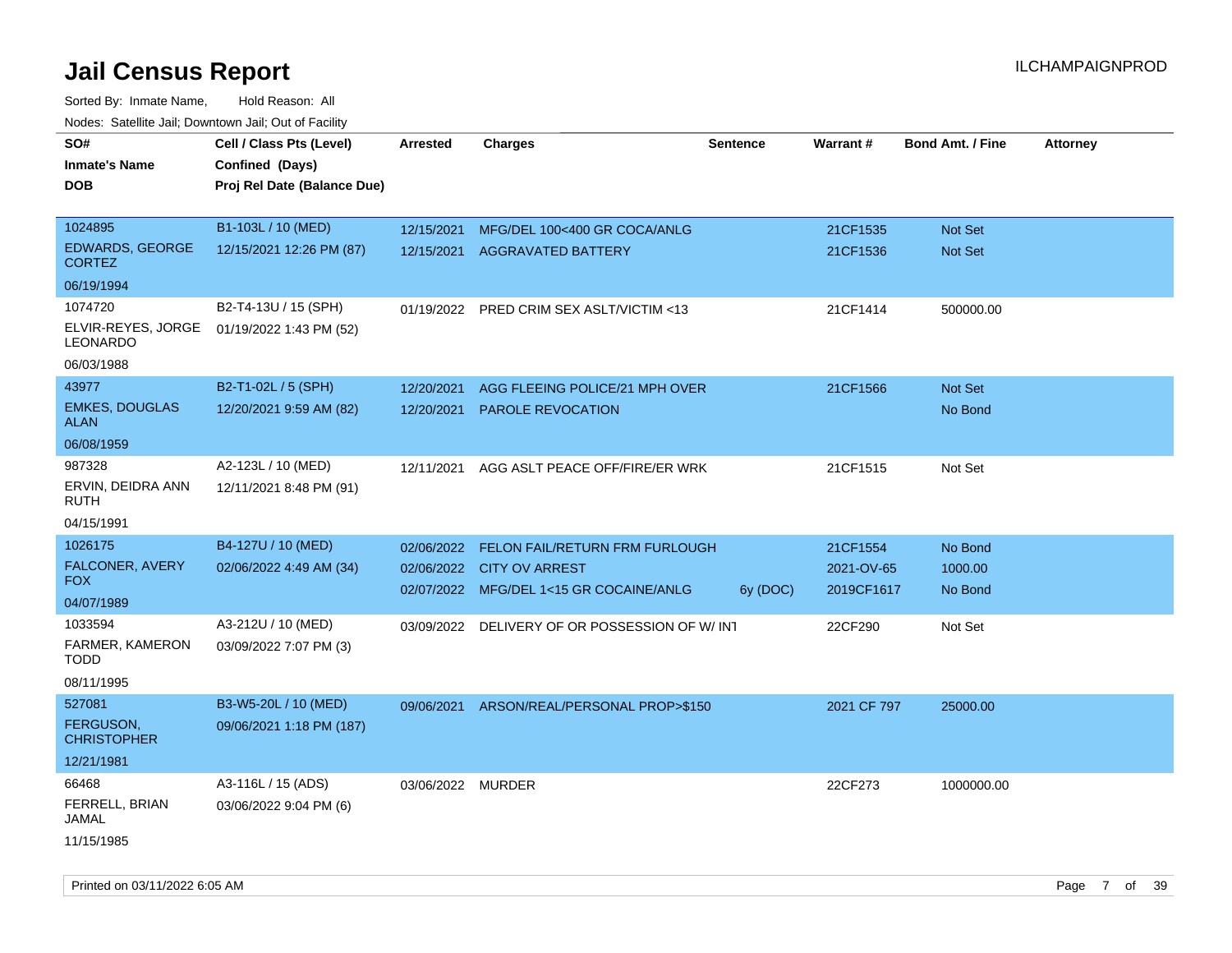Sorted By: Inmate Name, Hold Reason: All Nodes: Satellite Jail; Downtown Jail; Out of Facility

| ivouss. Saleling Jali, Downtown Jali, Out of Facility |                                              |                 |                                         |                 |            |                         |                 |
|-------------------------------------------------------|----------------------------------------------|-----------------|-----------------------------------------|-----------------|------------|-------------------------|-----------------|
| SO#                                                   | Cell / Class Pts (Level)                     | <b>Arrested</b> | <b>Charges</b>                          | <b>Sentence</b> | Warrant#   | <b>Bond Amt. / Fine</b> | <b>Attorney</b> |
| <b>Inmate's Name</b>                                  | Confined (Days)                              |                 |                                         |                 |            |                         |                 |
| <b>DOB</b>                                            | Proj Rel Date (Balance Due)                  |                 |                                         |                 |            |                         |                 |
|                                                       |                                              |                 |                                         |                 |            |                         |                 |
| 962759                                                | B2-DR / 15 (SPH)                             | 07/16/2021      | <b>METH DELIVERY&lt;5 GRAMS</b>         |                 | 21CF833    | Not Set                 |                 |
|                                                       | FINLEY, KEVIN DANTE 07/16/2021 9:44 PM (239) | 07/29/2021      | AGG CRIM SEX ASSAULT/FELONY             |                 | 21CF891    | No Bond                 |                 |
|                                                       |                                              |                 |                                         |                 |            |                         |                 |
| 12/28/1988                                            |                                              |                 |                                         |                 |            |                         |                 |
| 1039744                                               | B4-122U / 15 (MAX)                           | 12/06/2021      | <b>MURDER</b>                           |                 | 20CF959    | 1000000.00              |                 |
| FONVILLE, TREVOY<br><b>JERMAINE</b>                   | 12/06/2021 10:52 AM (96)                     |                 |                                         |                 |            |                         |                 |
| 01/13/1996                                            |                                              |                 |                                         |                 |            |                         |                 |
| 001078863                                             | B4-226U / 15 (MAX)                           |                 | 02/19/2022 POSSESSION OF STOLEN FIREARM |                 | 22CF203    | Not Set                 |                 |
| FOSTER, JOHN<br><b>CARELL</b>                         | 02/19/2022 6:01 AM (21)                      |                 |                                         |                 |            |                         |                 |
| 03/13/1981                                            |                                              |                 |                                         |                 |            |                         |                 |
| 518395                                                | B2-T3-12L / 15 (SPH)                         | 07/07/2020      | CRIMINAL SEXUAL ASSAULT                 |                 | 2020-CF735 | 250000.00               |                 |
|                                                       | FRANDLE, MARK RYAN 07/07/2020 3:42 PM (613)  |                 |                                         |                 |            |                         |                 |
|                                                       |                                              |                 |                                         |                 |            |                         |                 |
| 09/10/1985                                            |                                              |                 |                                         |                 |            |                         |                 |
| 001077934                                             | A1-125L / 10 (MED)                           | 08/22/2021      | AGG DUI/ACCIDENT/DEATH                  |                 | 21CF1024   | Not Set                 |                 |
| FREED, LOGAN<br><b>SUZANNE</b>                        | 08/22/2021 11:45 PM (202)                    | 08/22/2021      | <b>DOMESTIC BATTERY</b>                 |                 | 21 CM 172  | 10000.00                |                 |
| 08/18/1996                                            |                                              |                 |                                         |                 |            |                         |                 |
| 001078290                                             | A1-224L / 10 (ADS)                           | 08/19/2021      | MACHINE GUN/AUTO WEAPON/VEH             |                 | 21CF1012   | Not Set                 |                 |
| FREEMAN, ANGEL<br>JANILA KAY                          | 08/19/2021 1:26 AM (205)                     |                 |                                         |                 |            |                         |                 |
| 12/25/1995                                            |                                              |                 |                                         |                 |            |                         |                 |
| 591514                                                | B2-T2-07U / 10 (SPH)                         |                 | 02/25/2022 AGG CRIM SEX ABUSE/VIC 13-17 |                 | 22CF230    | 100000.00               |                 |
| GAMBLE, SCOTT PAUL 02/25/2022 6:08 PM (15)            |                                              |                 |                                         |                 |            |                         |                 |
|                                                       |                                              |                 |                                         |                 |            |                         |                 |
| 09/06/1968                                            |                                              |                 |                                         |                 |            |                         |                 |
| 1068917                                               | BOOKF-1 / 5 (MIN)                            | 08/11/2021      | VIO ORDER/PRIOR VIO OF ORDER            |                 | 21CF965    | Not Set                 |                 |
| GARCIA, JUAN<br>CARLOS                                | 08/11/2021 9:24 PM (213)                     |                 |                                         |                 |            |                         |                 |
| 10/21/1997                                            |                                              |                 |                                         |                 |            |                         |                 |

Printed on 03/11/2022 6:05 AM **Page 8 of 39**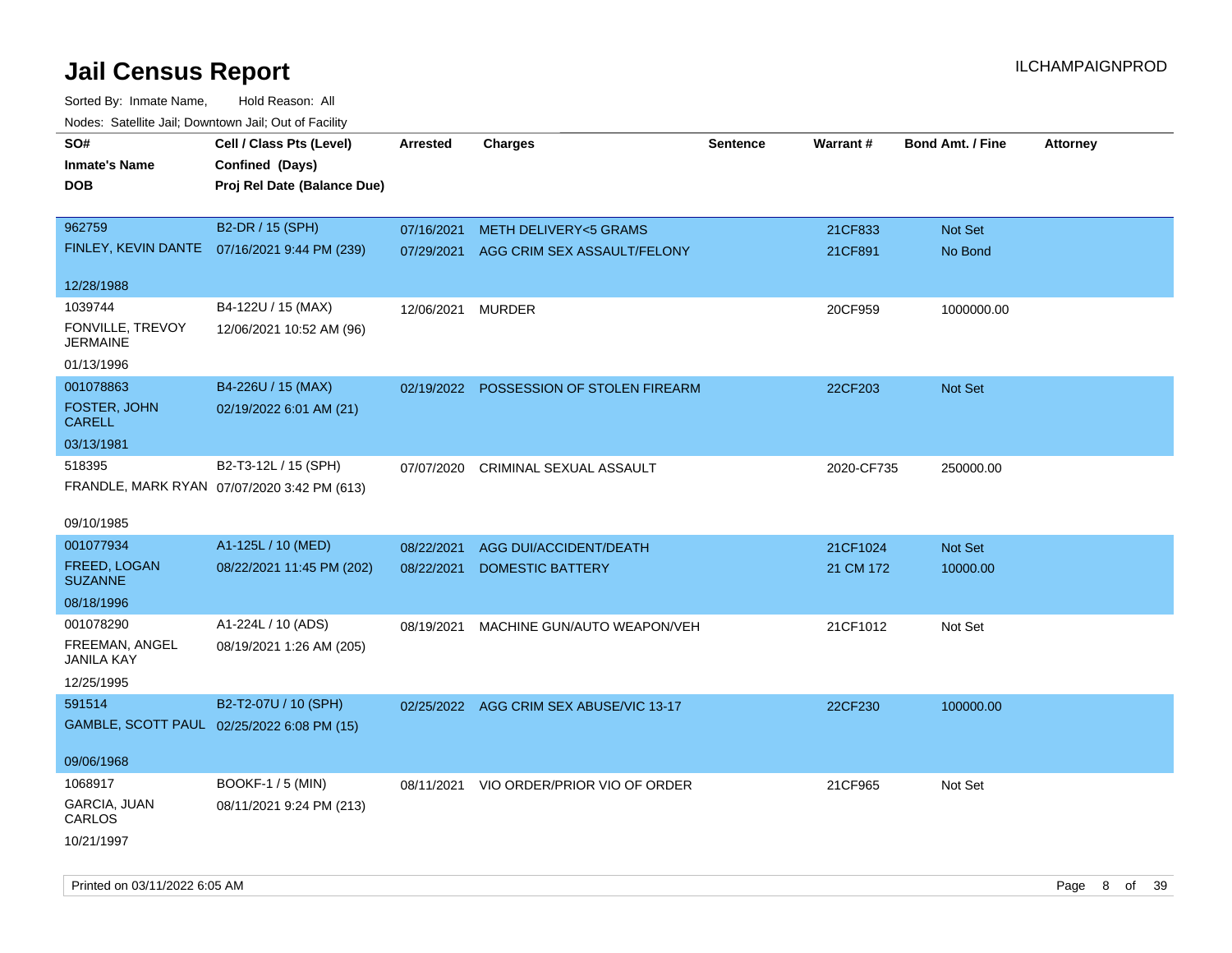| SO#<br><b>Inmate's Name</b><br><b>DOB</b> | Cell / Class Pts (Level)<br>Confined (Days)<br>Proj Rel Date (Balance Due) | Arrested   | <b>Charges</b>                            | <b>Sentence</b> | <b>Warrant#</b> | <b>Bond Amt. / Fine</b> | <b>Attorney</b> |
|-------------------------------------------|----------------------------------------------------------------------------|------------|-------------------------------------------|-----------------|-----------------|-------------------------|-----------------|
| 001078154                                 | B4-121U / 10 (MED)                                                         | 01/09/2022 | DRVG UNDER INFLU OF ALCOHOL               |                 | 2021 DT 182     | 5000.00                 |                 |
| <b>GENTRY, DAMON</b><br><b>LIONEL</b>     | 01/09/2022 4:41 PM (62)                                                    |            | 01/09/2022 AGG DOMESTIC BATTERY/STRANGLE  |                 | 2021 CF 1396    | 50000.00                |                 |
| 12/25/1971                                |                                                                            |            |                                           |                 |                 |                         |                 |
| 1003785                                   | A4-202L / 10 (MED)                                                         |            | 01/31/2022 THEFT CON INTENT <\$500 PRIOR  | 4y (DOC)        | 19CF1558        | No Bond                 |                 |
| GENTRY, SIDNEY<br>RAYNARD                 | 01/31/2022 8:44 AM (40)                                                    |            |                                           |                 |                 |                         |                 |
| 05/27/1971                                |                                                                            |            |                                           |                 |                 |                         |                 |
| 001078633                                 | B2-T4-15U / 25 (SPH)                                                       | 12/01/2021 | PRED CRIM SEX ASLT/VICTIM <13             |                 | 21CF1416        | 250000.00               |                 |
| GONZALEZ-GUILLEN,<br><b>EDWARD</b>        | 12/01/2021 12:08 PM (101)                                                  |            |                                           |                 |                 |                         |                 |
| 08/25/2002                                |                                                                            |            |                                           |                 |                 |                         |                 |
| 001078607                                 | B4-221L / 15 (MAX)                                                         | 11/22/2021 | FELON POSS/USE FIREARM/PAROLE             |                 | 21CF1437        | Not Set                 |                 |
| GRAY, WILLIAM<br>DA'VON                   | 11/22/2021 2:57 PM (110)                                                   | 11/22/2021 | ATTEMPT (FIRST DEGREE MURDER)             |                 | 21CF1435        | Not Set                 |                 |
| 04/18/1984                                |                                                                            |            |                                           |                 |                 |                         |                 |
| 56342                                     | B1-206L / 10 (MED)                                                         | 10/21/2021 | THEFT CONTROL INTENT <\$500               |                 | 17CF1451        | 10000.00                |                 |
| <b>GRIFFIN, NATHAN</b><br><b>EUGENE</b>   | 10/21/2021 4:20 PM (142)                                                   | 10/21/2021 | DRIVING ON REVOKED LICENSE                |                 | 20TR1979        | 3000.00                 |                 |
| 02/24/1969                                |                                                                            | 10/21/2021 | ARMED HABITUAL CRIMINAL                   |                 | 21CF1279        | <b>Not Set</b>          |                 |
| 001078868                                 | <b>BOOKH-4 / 5 (ADS)</b>                                                   |            | 02/24/2022 STALKING/CAUSE FEAR FOR SAFETY |                 | 22CF227         | 150000.00               |                 |
| HARRIS-MINER,<br><b>NICHOLAS</b>          | 02/24/2022 3:56 PM (16)                                                    |            |                                           |                 |                 |                         |                 |
| 07/08/1998                                |                                                                            |            |                                           |                 |                 |                         |                 |
| 544770                                    | A4-106L / 10 (MED)                                                         | 08/14/2021 | AGG DOMESTIC BATTERY/STRANGLE             | 7y (DOC)        | 2021CF514       | 25000.00                |                 |
| <b>HAYES, DEVON</b><br><b>JERMAINE</b>    | 08/14/2021 2:56 AM (210)                                                   |            |                                           |                 |                 |                         |                 |
| 11/07/1987                                |                                                                            |            |                                           |                 |                 |                         |                 |
| 001078488                                 | B2-T3-09U / 15 (SPH)                                                       | 10/14/2021 | PRED CRIM SEX ASLT/VICTIM <13             | 25y (DOC)       | 2021CF1232      | 500000.00               |                 |
| HERNANDEZ-LOPEZ,<br><b>ERNESTO</b>        | 10/14/2021 3:15 PM (149)                                                   |            |                                           |                 |                 |                         |                 |
| 11/28/1975                                |                                                                            |            |                                           |                 |                 |                         |                 |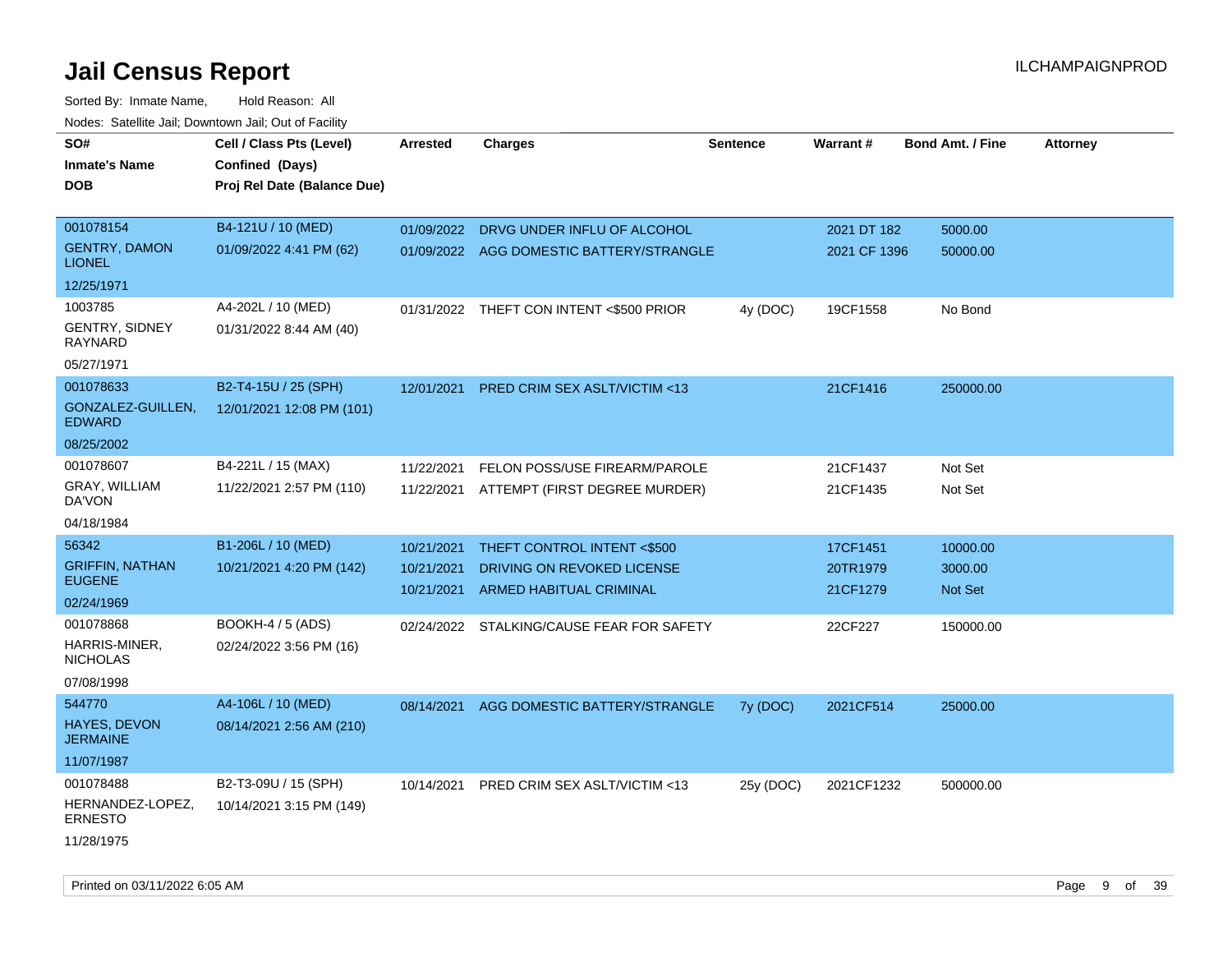| SO#                                                       | Cell / Class Pts (Level)    | <b>Arrested</b> | <b>Charges</b>                           | <b>Sentence</b> | Warrant#  | <b>Bond Amt. / Fine</b> | <b>Attorney</b> |
|-----------------------------------------------------------|-----------------------------|-----------------|------------------------------------------|-----------------|-----------|-------------------------|-----------------|
| <b>Inmate's Name</b>                                      | Confined (Days)             |                 |                                          |                 |           |                         |                 |
| <b>DOB</b>                                                | Proj Rel Date (Balance Due) |                 |                                          |                 |           |                         |                 |
|                                                           |                             |                 |                                          |                 |           |                         |                 |
| 975293                                                    | B2-T4-14L / 10 (SPH)        | 07/21/2021      | <b>STALKING</b>                          |                 | 2021CF863 | <b>Not Set</b>          |                 |
| HILL, JACOB MILES                                         | 07/21/2021 8:43 PM (234)    | 07/21/2021      | VIO ORDER/PRIOR VIO OF ORDER             |                 | 21CF914   | No Bond                 |                 |
|                                                           |                             | 07/25/2021      | PAROLE REVOCATION                        |                 | CH2104646 | Not Set                 |                 |
| 02/06/1988                                                |                             | 08/18/2021      | <b>HARASS WITNESS/FAMILY MBR/REP</b>     |                 | 21CF992   | <b>Not Set</b>          |                 |
|                                                           |                             | 09/09/2021      | AGG STALKING/BODILY HARM                 |                 | 21CF1073  | <b>Not Set</b>          |                 |
| 48471                                                     | B1-207L / 15 (MAX)          | 08/08/2021      | AGG BATTERY/DISCHARGE FIREARM            |                 | 21CF946   | Not Set                 |                 |
| HILL, RAMESH<br><b>JERMAINE</b>                           | 08/08/2021 4:45 AM (216)    |                 |                                          |                 |           |                         |                 |
| 12/11/1978                                                |                             |                 |                                          |                 |           |                         |                 |
| 1072876                                                   | A1-226U / 5 (MIN)           |                 | 02/10/2022 METH DELIVERY/5<15 GRAMS      | 4y (DOC)        | 21CF143   | No Bond                 |                 |
| HOUTCHINS, SAVANNA 02/10/2022 5:10 PM (30)<br><b>BELL</b> |                             |                 |                                          |                 |           |                         |                 |
| 07/10/1996                                                | 2/17/2022 (0.00)            |                 |                                          |                 |           |                         |                 |
| 999198                                                    | B4-225L / 15 (MAX)          | 11/30/2021      | FELON POSS/USE FIREARM PRIOR             |                 | 21CF1377  | 500000.00               |                 |
| HOWARD, BRION LIN                                         | 11/30/2021 10:41 AM (102)   |                 |                                          |                 |           |                         |                 |
|                                                           |                             |                 |                                          |                 |           |                         |                 |
| 06/10/1992                                                |                             |                 |                                          |                 |           |                         |                 |
| 001078884                                                 | A4-207L / 15 (MAX)          |                 | 02/27/2022 ARMED VIOLENCE/CATEGORY I     |                 | 22CF234   | <b>Not Set</b>          |                 |
| HOWARD, TREVON<br><b>TITRESS</b>                          | 02/27/2022 5:07 AM (13)     |                 |                                          |                 |           |                         |                 |
| 03/20/1999                                                |                             |                 |                                          |                 |           |                         |                 |
| 51028                                                     | A4-201L / 10 (MED)          |                 | 02/23/2022 AGG FLEEING/2+ CON DEVICES    |                 | 19CF1839  | 50000.00                |                 |
| HUFFMAN, MICHAEL<br><b>LEONARD</b>                        | 02/23/2022 3:14 AM (17)     |                 |                                          |                 |           |                         |                 |
| 07/24/1980                                                |                             |                 |                                          |                 |           |                         |                 |
| 38993                                                     | A3-117L / 15 (MAX)          |                 | 02/13/2021 ATTEMPT (FIRST DEGREE MURDER) |                 | 21CF181   | <b>Not Set</b>          |                 |
| JACKSON, LAMONT<br><b>JEREMIE</b>                         | 02/13/2021 7:45 AM (392)    |                 |                                          |                 |           |                         |                 |
| 07/31/1973                                                |                             |                 |                                          |                 |           |                         |                 |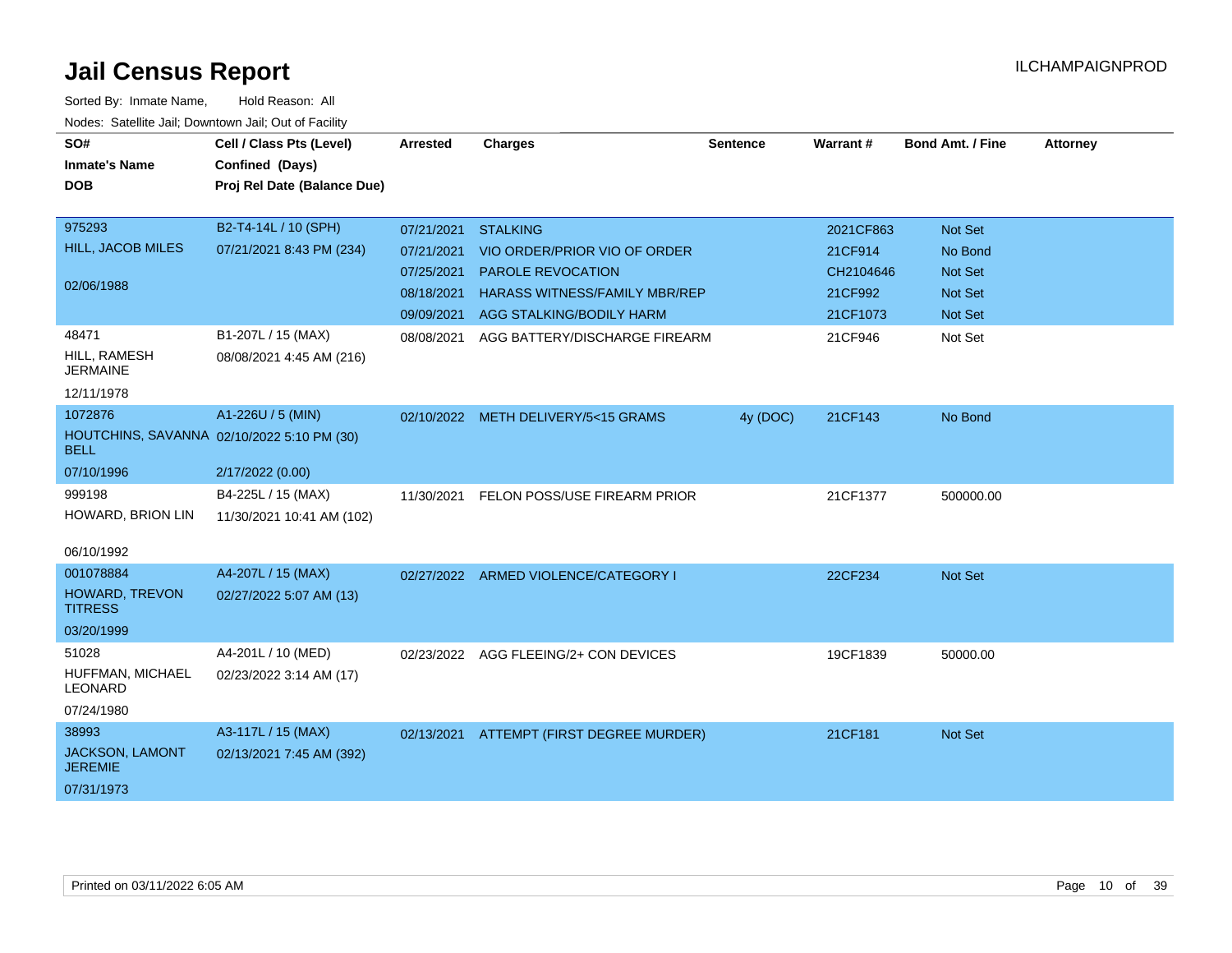Sorted By: Inmate Name, Hold Reason: All Nodes: Satellite Jail; Downtown Jail; Out of Facility

| SO#<br><b>Inmate's Name</b><br><b>DOB</b> | Cell / Class Pts (Level)<br>Confined (Days)<br>Proj Rel Date (Balance Due) | <b>Arrested</b> | <b>Charges</b>                          | <b>Sentence</b> | Warrant#               | <b>Bond Amt. / Fine</b> | <b>Attorney</b> |
|-------------------------------------------|----------------------------------------------------------------------------|-----------------|-----------------------------------------|-----------------|------------------------|-------------------------|-----------------|
| 001077487                                 | B3-W8-30L / 10 (MED)                                                       | 12/03/2020      | FELON POSS/USE WEAPON/FIREARM           | 8y (DOC)        | 20CF1377               | Not Set                 |                 |
| <b>JACKSON, TERRELL</b><br><b>DANDRE</b>  | 12/03/2020 10:18 AM (464)                                                  | 11/09/2021      | AGG DISCHARGE FIREARM/OCC VEH           | 8y (DOC)        | 21CR0331401            | No Bond                 |                 |
| 08/11/1990                                |                                                                            |                 |                                         |                 |                        |                         |                 |
| 001078703                                 | A1-225U / 15 (ADS)                                                         | 12/20/2021      | MURDER/INTENT TO KILL/INJURE            |                 | 21CF1574               | Not Set                 |                 |
| JOHNS, SHANIQUH<br><b>THERESA</b>         | 12/22/2021 6:41 AM (80)                                                    |                 |                                         |                 |                        |                         |                 |
| 04/03/1992                                |                                                                            |                 |                                         |                 |                        |                         |                 |
| 1042582                                   | A3-212L / 15 (MAX)                                                         |                 | 03/10/2022 VIOLATE ORDER PROTECTION     |                 | 22CM61                 | Not Set                 |                 |
| JONES, DEONTA<br><b>DANTRAL</b>           | 03/10/2022 4:50 AM (2)                                                     |                 |                                         |                 |                        |                         |                 |
| 02/01/1993                                |                                                                            |                 |                                         |                 |                        |                         |                 |
| 001078645                                 | B4-222U / 10 (MED)                                                         | 12/02/2021      | AGG DISCHARGE FIREARM                   |                 | 21CF1478               | No Bond                 |                 |
| JONES, KELVIN<br><b>KHYRIC</b>            | 12/02/2021 6:56 PM (100)                                                   |                 |                                         |                 |                        |                         |                 |
| 02/27/2001                                |                                                                            |                 |                                         |                 |                        |                         |                 |
| 956822                                    | A4-107U / 15 (MAX)                                                         | 11/25/2021      | <b>AGGRAVATED DOMESTIC BATTERY</b>      |                 | 21CF1442               | Not Set                 |                 |
| <b>JONES, MARIO</b>                       | 11/25/2021 10:37 AM (107)                                                  | 11/25/2021      | PAROLE REVOCATION                       |                 | CH2106361              | No Bond                 |                 |
| <b>NATHANIEL</b>                          |                                                                            | 11/25/2021      | UNLAWFUL RESTRAINT                      |                 | 21CF1443               | <b>Not Set</b>          |                 |
| 10/27/1987                                |                                                                            |                 |                                         |                 |                        |                         |                 |
| 59668                                     | B2-T1-04L / 10 (SPH)                                                       | 02/11/2022      | FAIL TO RPT CHNG ADDRESS/EMPL           |                 | 20 CF 1241             | 75000.00                |                 |
| <b>JONES, MARTELL</b><br><b>DEANGELO</b>  | 02/11/2022 3:19 PM (29)                                                    |                 | 02/11/2022 AGGRAVATED ARSON/BODILY HARM |                 | 22 CF 169              | 75000.00                |                 |
| 07/11/1983                                |                                                                            |                 |                                         |                 |                        |                         |                 |
| 1008468                                   | B4-125L / 10 (MED)                                                         | 12/01/2021      | <b>FELON POSS/USE WEAPON/FIREARM</b>    |                 | 21CF1472               | <b>Not Set</b>          |                 |
| JONES, MARTEZ<br><b>LAMONTE</b>           | 12/01/2021 1:28 PM (101)                                                   | 12/02/2021      | PROBATION VIOLATION                     |                 | 20CF1151               | Not Set                 |                 |
| 06/22/1993                                |                                                                            |                 |                                         |                 |                        |                         |                 |
| 506244<br><b>JOSLIN, JASON LEE</b>        | B1-204L / 15 (MAX)<br>07/15/2021 4:38 AM (240)                             | 07/15/2021      | ARMED ROBBERY/ARMED W/FIREARM           |                 | 19y/6m (DOC) 2021CF791 | 250000.00               |                 |

12/22/1985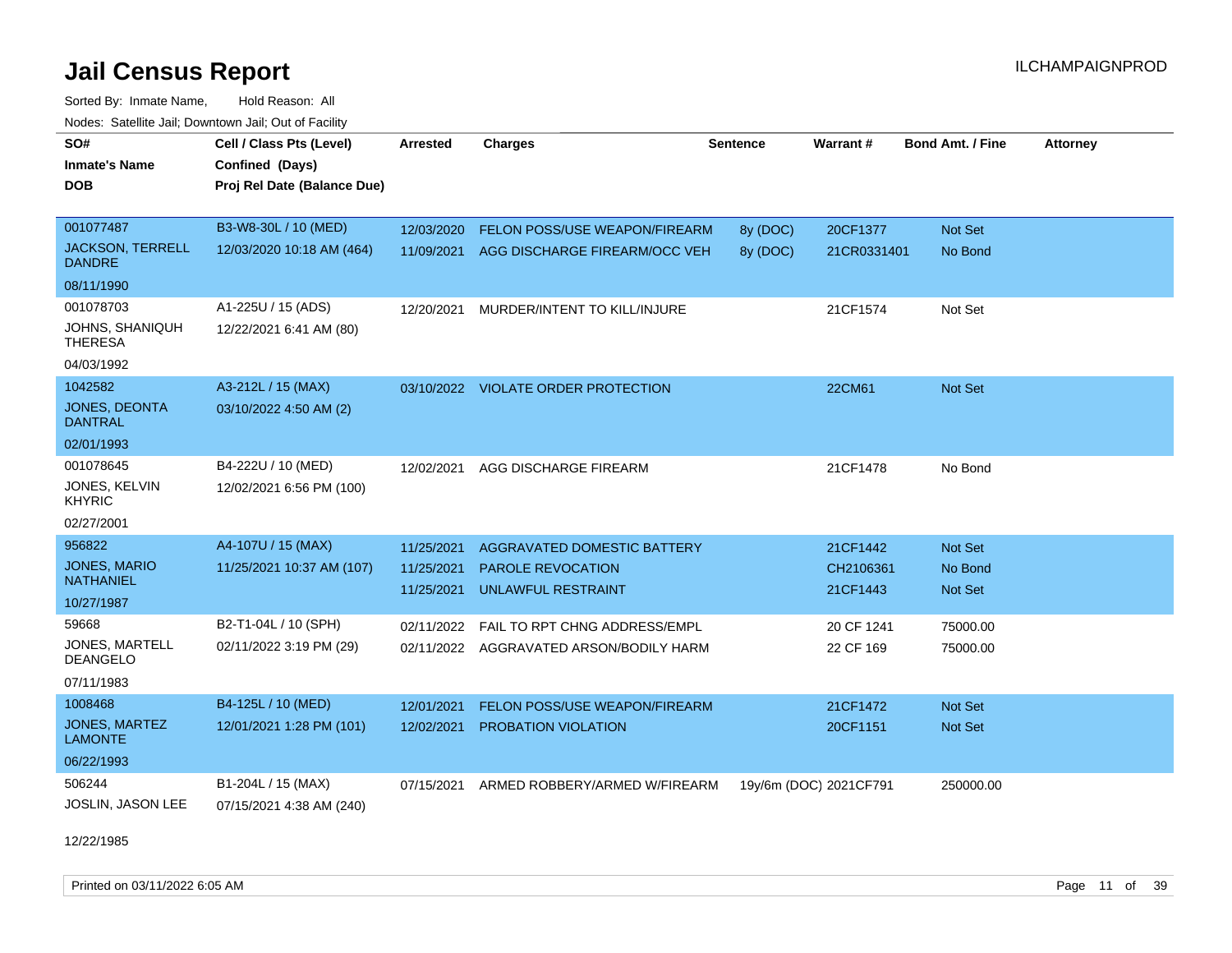| SO#<br><b>Inmate's Name</b><br><b>DOB</b>                | Cell / Class Pts (Level)<br>Confined (Days)<br>Proj Rel Date (Balance Due) | <b>Arrested</b>                        | <b>Charges</b>                                                                                    | <b>Sentence</b> | Warrant#                         | <b>Bond Amt. / Fine</b>        | <b>Attorney</b> |
|----------------------------------------------------------|----------------------------------------------------------------------------|----------------------------------------|---------------------------------------------------------------------------------------------------|-----------------|----------------------------------|--------------------------------|-----------------|
| 1073563<br><b>KIZER, DETRIOUS</b><br><b>TRIVALE</b>      | A3-115L / 10 (MED)<br>03/10/2022 2:42 AM (2)                               |                                        | 03/10/2022 DRIVING ON REVOKED LICENSE                                                             |                 | 19TR4604                         | 20000.00                       |                 |
| 03/05/1971                                               |                                                                            |                                        |                                                                                                   |                 |                                  |                                |                 |
| 1068786<br>LACY, MALIK SHAKUR                            | A3-112U / 10 (ADS)<br>03/04/2022 7:25 PM (8)                               | 03/04/2022<br>03/04/2022               | DOMESTIC BATTERY/OTHER PRIOR<br>DOMESTIC BATTERY/HARM/VIO O/P<br>03/04/2022 WARRANT OUT OF COUNTY |                 | 22CF270<br>18CM478<br>20TR4604   | Not Set<br>2500.00<br>3000.00  |                 |
| 12/01/1996                                               |                                                                            |                                        |                                                                                                   |                 |                                  |                                |                 |
| 1041648<br>LANE, DEMETRIUS<br><b>LAQUAN</b>              | A4-206U / 15 (MAX)<br>01/11/2022 5:27 AM (60)                              | 01/11/2022                             | PAROLE REVOCATION<br>01/11/2022 ARMED HABITUAL CRIMINAL                                           |                 | CH2200221<br>22CF41              | Not Set<br>Not Set             |                 |
| 07/04/1996                                               |                                                                            |                                        |                                                                                                   |                 |                                  |                                |                 |
| 1070011<br>LAWS, WILLIAM<br>ZARAK, Third                 | B4-124U / 15 (MAX)<br>08/03/2021 3:53 PM (221)                             | 08/03/2021                             | AGG DISCH FIREARM/1ST AID PERS                                                                    |                 | 21CF929                          | Not Set                        |                 |
| 07/06/1999                                               |                                                                            |                                        |                                                                                                   |                 |                                  |                                |                 |
| 001078797<br>LEVIN, DANIEL DAVID                         | <b>BOOKH-2 / 5 (ADS)</b><br>01/26/2022 3:00 PM (45)                        |                                        | 01/26/2022 VIO STALKING NO CONTACT ORDER                                                          |                 | 22CM31                           | Not Set                        |                 |
| 08/08/1984                                               |                                                                            |                                        |                                                                                                   |                 |                                  |                                |                 |
| 548089<br>LEWIS, LAWRENCE<br>PAUL, Third<br>02/08/1993   | B1-204U / 15 (MAX)<br>12/04/2020 4:42 AM (463)                             | 12/04/2020<br>12/04/2020<br>12/04/2020 | ATTEMPT (FIRST DEGREE MURDER)<br>METH DELIVERY/100<400 GRAMS<br>AGG DOMESTIC BATTERY/STRANGLE     |                 | 20CF1378<br>20CF1481<br>18CF1507 | Not Set<br>Not Set<br>10000.00 |                 |
| 63639<br>LINDSEY, ANTHONY<br><b>MARTEZ</b>               | A4-106U / 5 (ADS)<br>01/28/2022 10:06 PM (43)                              |                                        | 01/31/2022 FELON POSS/USE WEAPON/FIREARM                                                          | 5y (DOC)        | 22CF110                          | No Bond                        |                 |
| 03/18/1985                                               |                                                                            |                                        |                                                                                                   |                 |                                  |                                |                 |
| 41428<br>LINDSEY, DERRICK<br><b>LAMONT</b><br>06/19/1975 | B4-224U / 10 (MED)<br>03/02/2022 8:03 AM (10)                              |                                        | 03/02/2022 MFG/DEL 15<100 GR COCA/ANALOG                                                          |                 | 22CF255                          | Not Set                        |                 |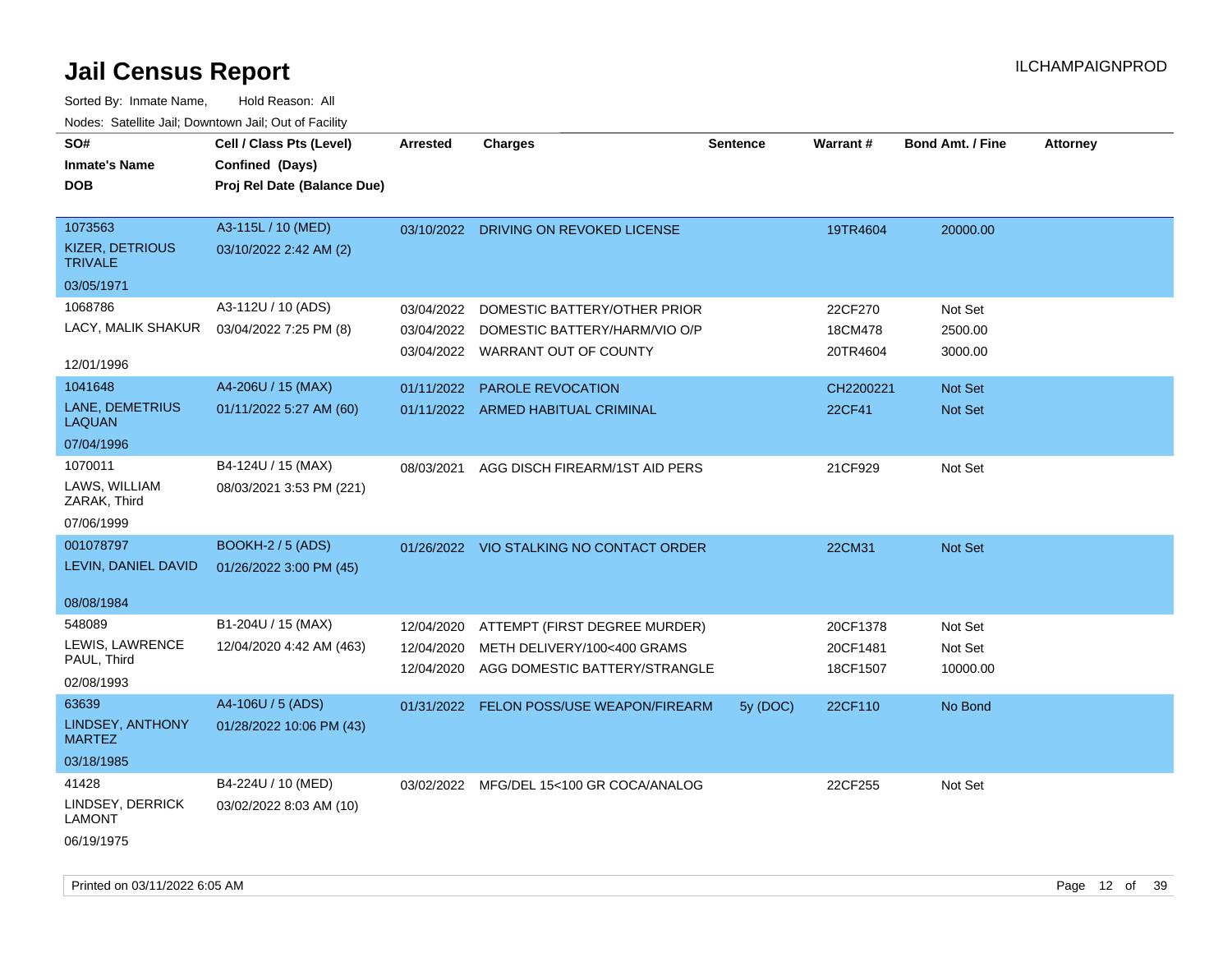Sorted By: Inmate Name, Hold Reason: All Nodes: Satellite Jail; Downtown Jail; Out of Facility

| SO#                                 | Cell / Class Pts (Level)<br>Confined (Days) | <b>Arrested</b> | <b>Charges</b>                            | <b>Sentence</b> | Warrant#                 | <b>Bond Amt. / Fine</b> | <b>Attorney</b> |
|-------------------------------------|---------------------------------------------|-----------------|-------------------------------------------|-----------------|--------------------------|-------------------------|-----------------|
| <b>Inmate's Name</b><br><b>DOB</b>  |                                             |                 |                                           |                 |                          |                         |                 |
|                                     | Proj Rel Date (Balance Due)                 |                 |                                           |                 |                          |                         |                 |
| 001078817                           | B1-207U / 10 (MED)                          |                 | 02/03/2022 AGG UUW/PERSON/PREV CONVICTION |                 | 22CF143                  | <b>Not Set</b>          |                 |
| LIPSCOMB, LADAROL<br><b>ANTHONY</b> | 02/03/2022 11:33 PM (37)                    |                 |                                           |                 |                          |                         |                 |
| 10/01/2000                          |                                             |                 |                                           |                 |                          |                         |                 |
| 001078924                           | BOOKH-8 / 10 (MED)                          | 03/09/2022      | DOMESTIC BATTERY/OTHER PRIOR              |                 | 22CF289                  | Not Set                 |                 |
| LIVINGSTON, MASON<br><b>RICHARD</b> | 03/09/2022 4:13 AM (3)                      |                 | 03/09/2022 WARRANT OUT OF COUNTY          |                 | 2019 CM 230              | 5000.00                 |                 |
| 08/23/1988                          |                                             |                 |                                           |                 |                          |                         |                 |
| 1065002                             | B3-W2-07U / 10 (MED)                        | 11/16/2021      | DOMESTIC BTRY/CONTACT/VIO O/P             |                 | 2y/6m (DOC) 2019CF001781 | 25000.00                |                 |
| LOVELESS, DUSTIN<br>DEE.            | 11/16/2021 11:41 AM (116)                   |                 |                                           |                 |                          |                         |                 |
| 06/17/1982                          |                                             |                 |                                           |                 |                          |                         |                 |
| 001078896                           | A4-203L / 15 (MAX)                          |                 | 03/01/2022 ARMED HABITUAL CRIMINAL        |                 | 22CF239                  | Not Set                 |                 |
| MANN, DAVID<br>WILBERT, Junior      | 03/01/2022 4:35 AM (11)                     |                 |                                           |                 |                          |                         |                 |
| 04/02/1976                          |                                             |                 |                                           |                 |                          |                         |                 |
| 1038892                             | B2-DR / 10 (MED)                            | 02/16/2022      | <b>PRED CRIM SEX ASLT/BODILY HARM</b>     |                 | 22CF199                  | No Bond                 |                 |
| MCCAULEY, TIMOTHY<br>WILLIAM        | 02/16/2022 8:49 PM (24)                     |                 |                                           |                 |                          |                         |                 |
| 03/05/1989                          |                                             |                 |                                           |                 |                          |                         |                 |
| 48792                               | B4-127L / 10 (MED)                          | 11/19/2021      | AGG BATTERY/DISCHARGE FIREARM             |                 | 21CF1425                 | Not Set                 |                 |
| MCCLAIN, HURCHEL<br>JOSEPH          | 11/20/2021 4:11 AM (112)                    |                 |                                           |                 |                          |                         |                 |
| 05/01/1979                          |                                             |                 |                                           |                 |                          |                         |                 |
| 1004137                             | A4-103L / 15 (MAX)                          |                 | 02/14/2022 AGG CRIM SEX ABUSE/VIC 13-17   |                 | 22CF165                  | 250000.00               |                 |
|                                     | MCDONALD, DAVON D 02/14/2022 4:21 PM (26)   |                 |                                           |                 |                          |                         |                 |
| 11/08/1992                          |                                             |                 |                                           |                 |                          |                         |                 |
| 001077938                           | BOOKH-6 / 15 (ADS)                          | 05/10/2021      | AGG KIDNAPING DISCH FIR/HARM              |                 | 21CF532                  | Not Set                 |                 |
| MCGAHA,<br>CHRISTOPHER D            | 05/10/2021 7:02 PM (306)                    | 05/11/2021      | MURDER                                    |                 | 2021-CF-215              | No Bond                 |                 |
| 07/27/1991                          |                                             | 05/27/2021      | ESCAPE FROM DEPT OF CORRECTION            |                 | 21CF600                  | Not Set                 |                 |
|                                     |                                             |                 |                                           |                 |                          |                         |                 |

Printed on 03/11/2022 6:05 AM **Page 13** of 39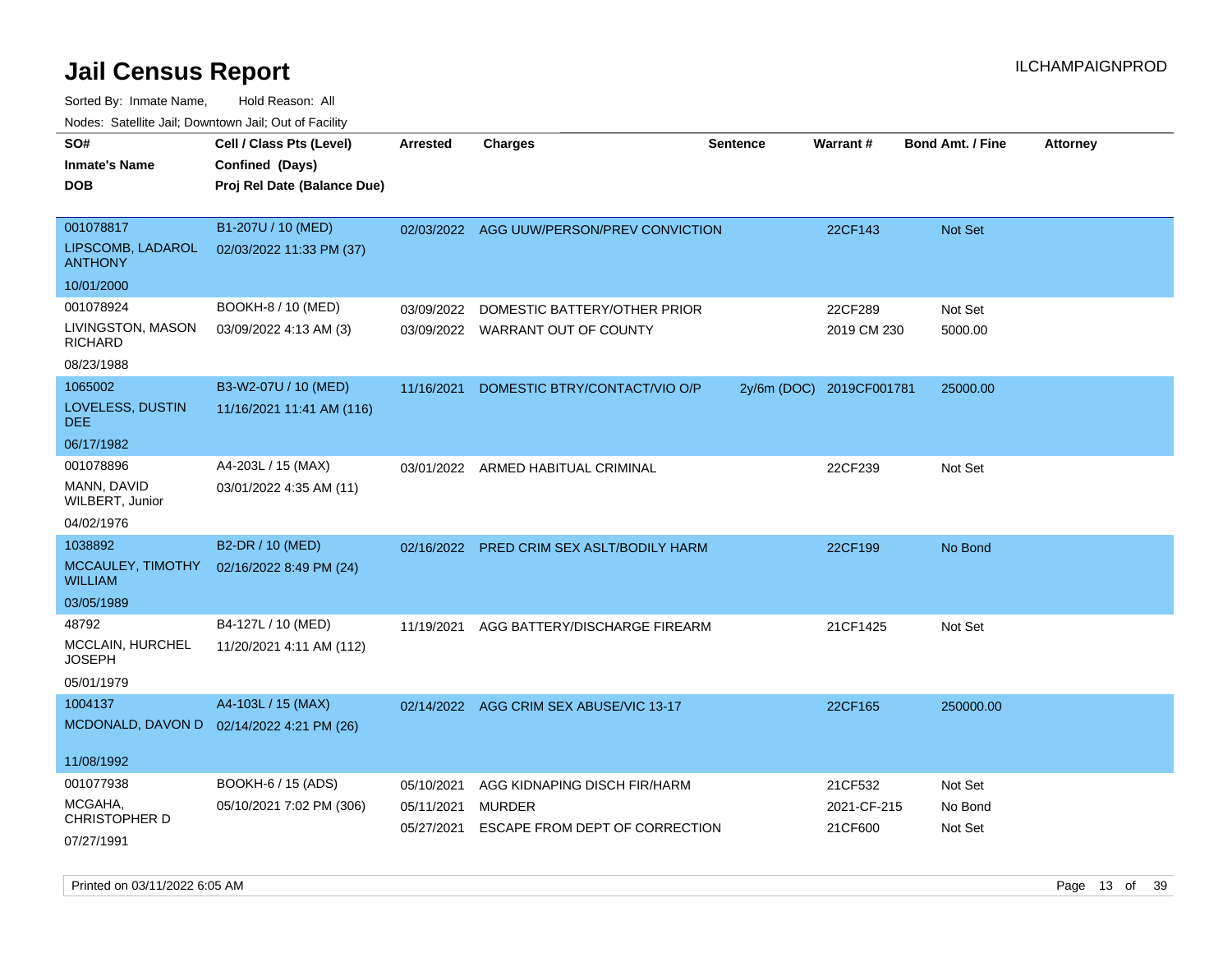Sorted By: Inmate Name, Hold Reason: All

Nodes: Satellite Jail; Downtown Jail; Out of Facility

| SO#<br><b>Inmate's Name</b>                 | Cell / Class Pts (Level)<br>Confined (Days)  | <b>Arrested</b> | <b>Charges</b>                         | <b>Sentence</b> | Warrant#      | <b>Bond Amt. / Fine</b> | <b>Attorney</b> |
|---------------------------------------------|----------------------------------------------|-----------------|----------------------------------------|-----------------|---------------|-------------------------|-----------------|
| <b>DOB</b>                                  | Proj Rel Date (Balance Due)                  |                 |                                        |                 |               |                         |                 |
|                                             |                                              |                 |                                        |                 |               |                         |                 |
| 66710                                       | A4-101L / 15 (ADS)                           |                 | 01/19/2022 ARMED VIOLENCE/CATEGORY I   |                 | 22CF88        | Not Set                 |                 |
| <b>MEEKS, CASSARIOUS</b><br><b>MONTE</b>    | 01/20/2022 11:40 AM (51)                     |                 |                                        |                 |               |                         |                 |
| 06/22/1984                                  |                                              |                 |                                        |                 |               |                         |                 |
| 1043071                                     | A2-120L / 10 (MED)                           | 11/08/2021      | CRIM DMG/GOVT PROP/<\$500              |                 | 21CF1378      | Not Set                 |                 |
| MERRELL-<br>SUTHERLAND, ALICIA              | 11/08/2021 2:22 AM (124)                     |                 |                                        |                 |               |                         |                 |
| 11/26/1972                                  |                                              |                 |                                        |                 |               |                         |                 |
| 41584                                       | B4-227L / 15 (MAX)                           | 12/01/2021      | ARMED HABITUAL CRIMINAL                |                 | 21CF1467      | Not Set                 |                 |
|                                             | MILLER, JOSE LOVELL 12/02/2021 1:04 AM (100) |                 |                                        |                 |               |                         |                 |
| 10/07/1975                                  |                                              |                 |                                        |                 |               |                         |                 |
| 001077902                                   | A2-121L / 5 (ADS)                            | 11/23/2021      | BATTERY/CAUSE BODILY HARM              |                 | 21CM187       | Not Set                 |                 |
| MOFFETT, CAROLYN<br><b>REENE</b>            | 11/21/2021 10:31 AM (111)                    |                 |                                        |                 |               |                         |                 |
| 10/23/1988                                  |                                              |                 |                                        |                 |               |                         |                 |
| 39106                                       | B3-W3-10L / 10 (MED)                         | 10/12/2021      | DOMESTIC BATTERY/OTHER PRIOR           |                 | 21CF1217      | Not Set                 |                 |
| Junior                                      | MOORE, ANDREW LEE, 10/12/2021 1:02 AM (151)  |                 |                                        |                 |               |                         |                 |
| 04/12/1973                                  | 4/10/2022 (0.00)                             |                 |                                        |                 |               |                         |                 |
| 539294                                      | B1-205L / 10 (MED)                           |                 | 01/11/2022 AGG DUI/NO VALID DL         |                 | 22CF49        | Not Set                 |                 |
| MOSLEY, JAMES<br><b>CALVIN</b>              | 01/11/2022 9:43 PM (60)                      |                 | 01/11/2022 PAROLE REVOCATION           |                 | CH2200227     | No Bond                 |                 |
| 12/11/1985                                  |                                              |                 |                                        |                 |               |                         |                 |
| 001078814                                   | A3-111L / 5 (MIN)                            |                 | 03/08/2022 VIO BAIL BOND/FAMILY MEMBER |                 | <b>22CM58</b> | Not Set                 |                 |
| <b>MYLES, JENTAVIOUS</b><br><b>KENTRAIL</b> | 03/08/2022 4:39 AM (4)                       |                 |                                        |                 |               |                         |                 |
| 10/12/2001                                  |                                              |                 |                                        |                 |               |                         |                 |
| 001078517                                   | B1-102L / 15 (MAX)                           | 10/19/2021      | ATTEMPT (FIRST DEGREE MURDER)          |                 | 21CF1267      | Not Set                 |                 |
| NELSON, RORY<br><b>DEMOND</b>               | 10/19/2021 3:55 AM (144)                     |                 |                                        |                 |               |                         |                 |
| 08/14/1984                                  |                                              |                 |                                        |                 |               |                         |                 |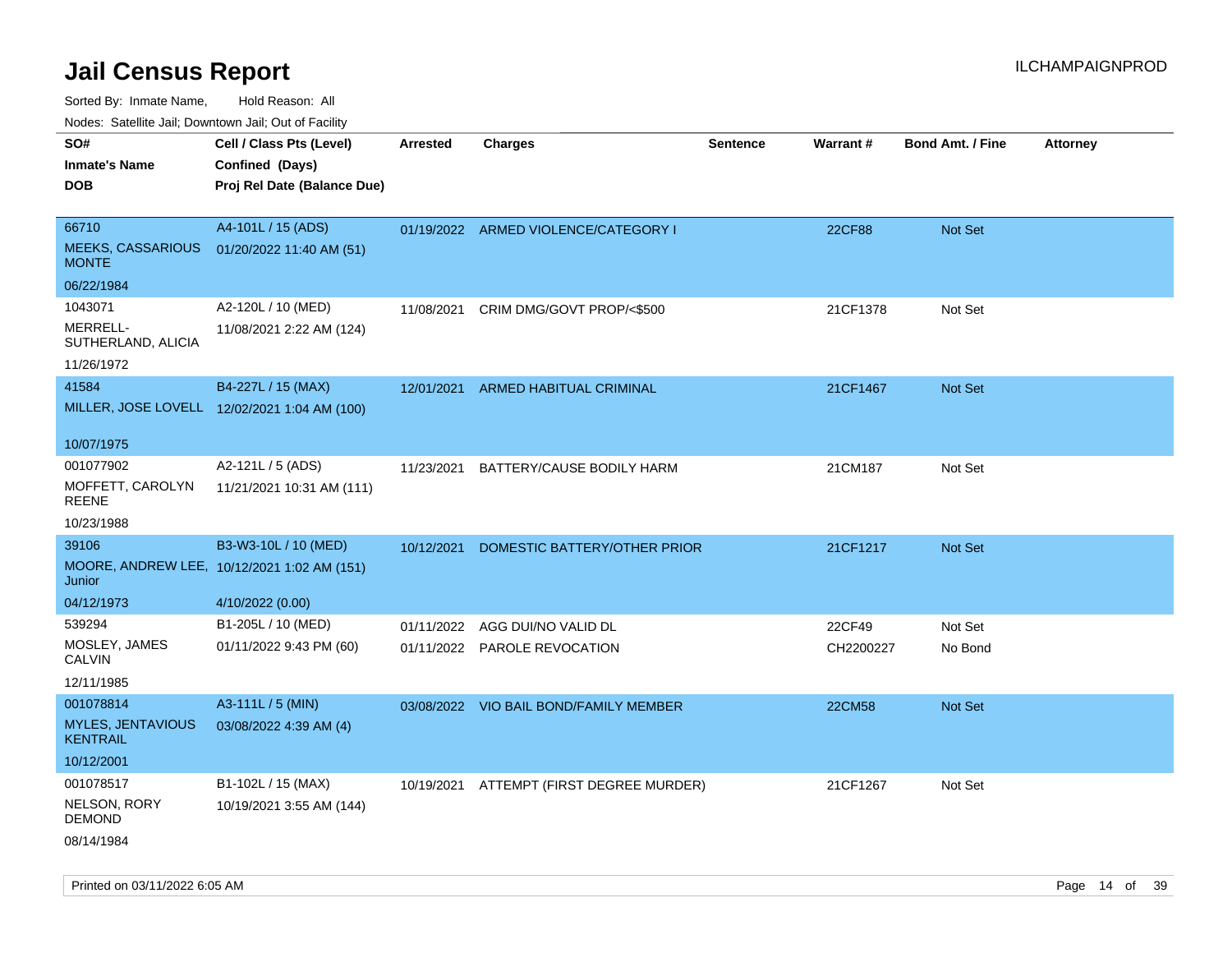Sorted By: Inmate Name, Hold Reason: All Nodes: Satellite Jail; Downtown Jail; Out of Facility

| ivoues. Salellite Jali, Downtown Jali, Out of Facility |                                              |            |                                         |                 |                 |                         |                 |
|--------------------------------------------------------|----------------------------------------------|------------|-----------------------------------------|-----------------|-----------------|-------------------------|-----------------|
| SO#                                                    | Cell / Class Pts (Level)                     | Arrested   | <b>Charges</b>                          | <b>Sentence</b> | <b>Warrant#</b> | <b>Bond Amt. / Fine</b> | <b>Attorney</b> |
| <b>Inmate's Name</b>                                   | Confined (Days)                              |            |                                         |                 |                 |                         |                 |
| <b>DOB</b>                                             | Proj Rel Date (Balance Due)                  |            |                                         |                 |                 |                         |                 |
|                                                        |                                              |            |                                         |                 |                 |                         |                 |
| 001078854                                              | B2-T2-05U / 15 (MAX)                         |            | 02/15/2022 ARMED VIOLENCE/CATEGORY I    |                 | 22CF190         | Not Set                 |                 |
| PATNAUDE, MARTY<br><b>WW</b>                           | 02/15/2022 5:12 PM (25)                      |            |                                         |                 |                 |                         |                 |
| 08/26/2003                                             |                                              |            |                                         |                 |                 |                         |                 |
| 1030954                                                | B4-223U / 15 (MAX)                           | 01/14/2022 | ARMED VIOLENCE/CATEGORY I               |                 | 22CF76          | Not Set                 |                 |
| PETTIGREW,<br>MALCOME JAMIESON                         | 01/15/2022 4:35 AM (56)                      |            | 01/14/2022 MFG/DEL CANNABIS/10-30 GRAMS |                 | 2020CF9         | 15000.00                |                 |
| 02/20/1995                                             |                                              |            |                                         |                 |                 |                         |                 |
| 1059394                                                | B3-W1-04L / 5 (ADS)                          |            | 02/16/2022 AGG DUI/NO VALID DL          |                 | 2020CF1396      | No Bond                 |                 |
| PHILLIPS, ISAAC<br><b>TERRELL</b>                      | 02/16/2022 9:00 AM (24)                      |            |                                         |                 |                 |                         |                 |
| 12/27/1996                                             | 5/15/2022 (0.00)                             |            |                                         |                 |                 |                         |                 |
| 1015033                                                | A3-112L / 10 (ADS)                           | 03/05/2022 | POSSESSION OF STOLEN FIREARM            |                 | 21CF1172        | 500000.00               |                 |
| PICKENS, DANTE                                         | 03/05/2022 4:01 AM (7)                       | 03/05/2022 | POSS AMT CON SUB EXCEPT(A)/(D)          |                 | 20CF109         | 20000.00                |                 |
| <b>DEVON</b>                                           |                                              | 03/05/2022 | DRIVING ON REVOKED LICENSE              |                 | 20TR11647       | 2500.00                 |                 |
| 01/05/1993                                             |                                              |            |                                         |                 |                 |                         |                 |
| 001078841                                              | B1-205U / 10 (MED)                           | 02/13/2022 | DEFACE FIREARM ID MARKINGS              |                 | 22CF174         | <b>Not Set</b>          |                 |
|                                                        | PIERRE, JALEN JAMES 02/13/2022 12:47 AM (27) |            |                                         |                 |                 |                         |                 |
| 06/07/2002                                             |                                              |            |                                         |                 |                 |                         |                 |
| 001078005                                              | A3-211L / 10 (MED)                           | 03/08/2022 | AGGRAVATED BATTERY/STRANGLE             |                 | 19CR605101      | No Bond                 |                 |
| PINEX, MARCHELLO D  03/08/2022 2:54 AM (4)             |                                              |            | 03/08/2022 HOME INVASION/CAUSE INJURY   |                 | 22CF280         | Not Set                 |                 |
|                                                        |                                              |            |                                         |                 |                 |                         |                 |
| 12/25/1991                                             |                                              |            |                                         |                 |                 |                         |                 |
| 1069524                                                | B3-W5-18L / 10 (MED)                         | 08/08/2021 | MFG/DEL CANNABIS/30-500 GRAMS           |                 | 21CF953         | Not Set                 |                 |
| RAY-DAVIS, KAMARI<br><b>DAYVON</b>                     | 08/09/2021 2:44 AM (215)                     |            |                                         |                 |                 |                         |                 |
| 03/30/2000                                             |                                              |            |                                         |                 |                 |                         |                 |
| 45473                                                  | B2-T1-03U / 15 (SPH)                         | 11/23/2021 | CHIL SEX OFFEN/RESIDE DAY CARE          |                 | 21CF1275        | 10000.00                |                 |
| REXROAD, CALVIN<br>ALLEN                               | 11/23/2021 6:27 PM (109)                     |            |                                         |                 |                 |                         |                 |
| 10/04/1970                                             |                                              |            |                                         |                 |                 |                         |                 |

Printed on 03/11/2022 6:05 AM Page 15 of 39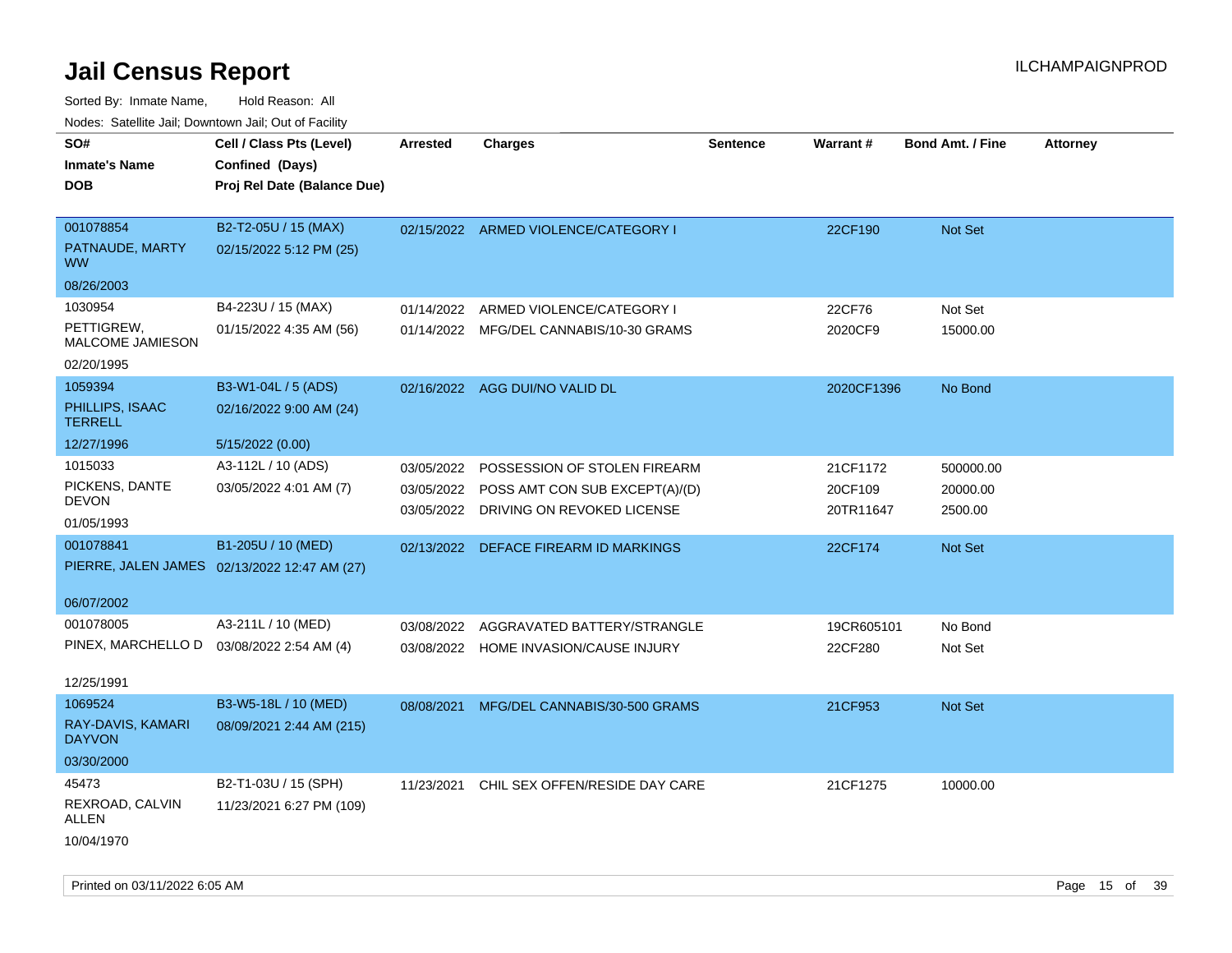Sorted By: Inmate Name, Hold Reason: All Nodes: Satellite Jail; Downtown Jail; Out of Facility

| SO#                                         | Cell / Class Pts (Level)                  | <b>Arrested</b> | <b>Charges</b>                           | <b>Sentence</b> | Warrant#    | <b>Bond Amt. / Fine</b> | <b>Attorney</b> |
|---------------------------------------------|-------------------------------------------|-----------------|------------------------------------------|-----------------|-------------|-------------------------|-----------------|
| Inmate's Name                               | Confined (Days)                           |                 |                                          |                 |             |                         |                 |
| <b>DOB</b>                                  | Proj Rel Date (Balance Due)               |                 |                                          |                 |             |                         |                 |
|                                             |                                           |                 |                                          |                 |             |                         |                 |
| 979485                                      | B2-T4-16L / 15 (SPH)                      | 03/12/2021      | PRED CRIM SEX ASLT/VICTIM <13            |                 | 21CF282     | Not Set                 |                 |
| RODRIGUEZ, JOSHUA<br><b>ANTHONY</b>         | 03/12/2021 1:57 PM (365)                  |                 |                                          |                 |             |                         |                 |
| 04/06/1990                                  |                                           |                 |                                          |                 |             |                         |                 |
| 61330                                       | B4-123L / 15 (MAX)                        | 12/01/2021      | ARMED HABITUAL CRIMINAL                  |                 | 21CF1473    | Not Set                 |                 |
| RUFFIN, JONATHON<br><b>CECIL</b>            | 12/01/2021 5:34 AM (101)                  | 12/01/2021      | PAROLE REVOCATION                        |                 | CH2107545   | No Bond                 |                 |
| 05/10/1984                                  |                                           |                 |                                          |                 |             |                         |                 |
| 001077681                                   | BOOKH-3                                   | 03/11/2022      | AGG DOMESTIC BATTERY/STRANGLE            |                 | 2021 CF 247 | 1000.00                 |                 |
| <b>SALES, ANDREW</b><br><b>KEVIN</b>        | 03/11/2022 2:37 AM (1)                    |                 | 03/11/2022 HRSMT/THREATEN PERSON/KILL    |                 | 2021 CF 406 | 25000.00                |                 |
| 02/25/1979                                  |                                           |                 |                                          |                 |             |                         |                 |
| 1071161                                     | B4-124L / 15 (MAX)                        | 08/18/2021      | DELIVERY OF OR POSSESSION OF W/INT       |                 | 21CF1008    | No Bond                 |                 |
| SANDERS, MARKELL<br>LAMAR                   | 08/18/2021 6:18 PM (206)                  |                 |                                          |                 |             |                         |                 |
| 02/02/2000                                  |                                           |                 |                                          |                 |             |                         |                 |
| 001078898                                   | A4-205U / 15 (MAX)                        |                 | 03/02/2022 AGG DISCHARGE FIREARM         |                 | 22CF254     | <b>Not Set</b>          |                 |
| SAROLAS, JONATHAN<br>E.                     | 03/02/2022 9:20 AM (10)                   |                 |                                          |                 |             |                         |                 |
| 07/16/1988                                  |                                           |                 |                                          |                 |             |                         |                 |
| 1000820                                     | A4-101U / 15 (ADS)                        | 01/24/2022      | FELON POSS/USE WEAPON/FIREARM            |                 | 22CF105     | Not Set                 |                 |
| <b>MICHAEL</b>                              | SCHNEIDER, SONGAN 01/24/2022 8:20 AM (47) |                 | 01/24/2022 AGGRAVATED DOMESTIC BATTERY   |                 | 21CF1433    | 25000.00                |                 |
| 08/18/1992                                  |                                           |                 |                                          |                 |             |                         |                 |
| 001078441                                   | BOOKF-3 / 15 (ADS)                        | 10/01/2021      | <b>ARMED HABITUAL CRIMINAL</b>           |                 | 21CF1182    | <b>Not Set</b>          |                 |
| <b>SINGLETON, CORRIE</b><br><b>DERRELL</b>  | 10/01/2021 12:36 PM (162)                 | 12/20/2021      | SPEEDING 26-34 MPH OVER LIMIT            |                 | 2021TR2701  | 1000.00                 |                 |
| 05/07/1983                                  |                                           |                 |                                          |                 |             |                         |                 |
| 001078765                                   | B4-223L / 10 (MED)                        |                 | 01/13/2022 FELON POSS/USE WEAPON/FIREARM |                 | 22CF66      | Not Set                 |                 |
| SMITH, COREY ADRIAN 01/13/2022 7:32 PM (58) |                                           |                 |                                          |                 |             |                         |                 |

09/01/1987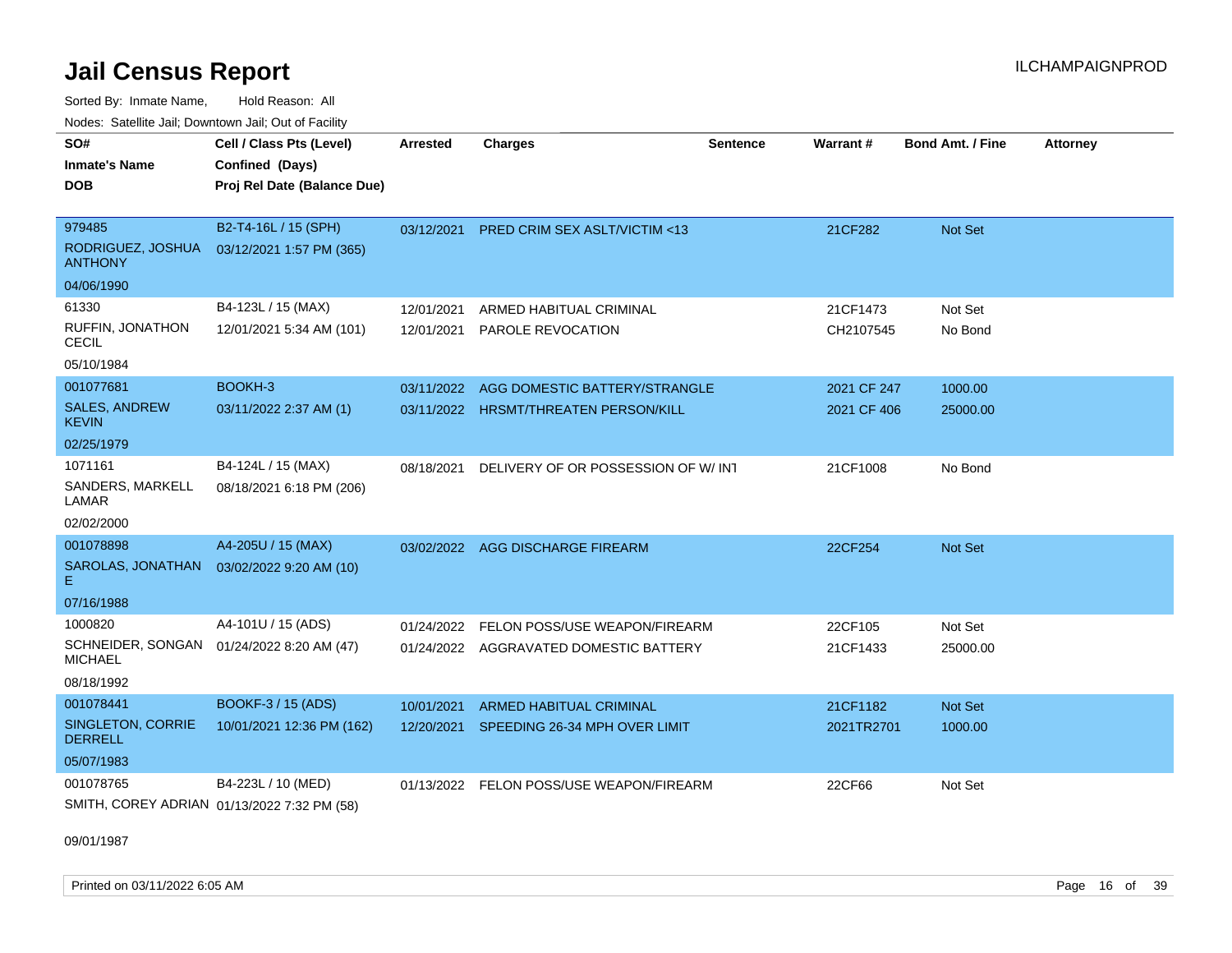Sorted By: Inmate Name, Hold Reason: All Nodes: Satellite Jail; Downtown Jail; Out of Facility

| Nodes: Satellite Jali, Downtown Jali, Out of Facility |                                             |                 |                                      |                 |           |                         |                 |
|-------------------------------------------------------|---------------------------------------------|-----------------|--------------------------------------|-----------------|-----------|-------------------------|-----------------|
| SO#                                                   | Cell / Class Pts (Level)                    | <b>Arrested</b> | Charges                              | <b>Sentence</b> | Warrant#  | <b>Bond Amt. / Fine</b> | <b>Attorney</b> |
| <b>Inmate's Name</b>                                  | Confined (Days)                             |                 |                                      |                 |           |                         |                 |
| <b>DOB</b>                                            | Proj Rel Date (Balance Due)                 |                 |                                      |                 |           |                         |                 |
|                                                       |                                             |                 |                                      |                 |           |                         |                 |
| 62924                                                 | BOOKH-3                                     | 03/11/2022      | <b>WARRANT OUT OF COUNTY</b>         |                 | 19CF63    | 3000.00                 |                 |
| <b>STARKS, JUSTIN</b>                                 | 03/11/2022 2:29 AM (1)                      | 03/11/2022      | AGG UNLAWFUL USE OF WEAPON/VEH       |                 | 22CFAWOW  | <b>Not Set</b>          |                 |
| <b>COURTNEY</b>                                       |                                             | 03/11/2022      | <b>POSSESS DRUG PARAPHERNALIA</b>    |                 | 22CFAWOW  | <b>Not Set</b>          |                 |
| 08/12/1984                                            |                                             | 03/11/2022      | <b>FELON POSS/USE WEAPON/FIREARM</b> |                 | 22CFAWOW  | <b>Not Set</b>          |                 |
| 001077770                                             | A1-226L / 5 (MIN)                           | 01/06/2022      | <b>RESIDENTIAL BURGLARY</b>          |                 | 21CF319   | Not Set                 |                 |
|                                                       | STOFFLE, KELLY ANNE 01/06/2022 3:14 PM (65) |                 |                                      |                 |           |                         |                 |
|                                                       |                                             |                 |                                      |                 |           |                         |                 |
| 04/12/1989                                            |                                             |                 |                                      |                 |           |                         |                 |
| 38305                                                 | B2-T2-06L / 10 (SPH)                        | 03/18/2020      | <b>CRIMINAL SEXUAL ABUSE</b>         |                 | 20CF-343  | 500000.00               |                 |
| STOVER, JOSH                                          | 03/18/2020 10:24 AM (724)                   |                 |                                      |                 |           |                         |                 |
| <b>ANDREW</b>                                         |                                             |                 |                                      |                 |           |                         |                 |
| 08/18/1973                                            |                                             |                 |                                      |                 |           |                         |                 |
| 001078182                                             | B3-W2-06L / 5 (MIN)                         | 12/20/2021      | DRIVING ON REVOKED LICENSE           |                 | 2021CF800 | No Bond                 |                 |
| <b>STRONG, KEVIN</b><br><b>GARDNER</b>                | 12/20/2021 4:34 PM (82)                     |                 |                                      |                 |           |                         |                 |
| 02/12/1963                                            | 3/19/2022 (0.00)                            |                 |                                      |                 |           |                         |                 |
| 1062701                                               | A4-201U / 15 (MAX)                          |                 | 01/20/2022 UNLAWFUL USE OF A WEAPON  | 10y (DOC)       | 2021CF114 | No Bond                 |                 |
| <b>TAYLOR, CODY EARL</b>                              | 01/20/2022 11:31 AM (51)                    |                 |                                      |                 |           |                         |                 |
|                                                       |                                             |                 |                                      |                 |           |                         |                 |

10/22/1997

| 1 <i>01221</i> 1997      |                         |                                      |         |           |
|--------------------------|-------------------------|--------------------------------------|---------|-----------|
| 1036650                  | B4-225U / 10 (MED)      | 02/16/2022 ARMED VIOLENCE/CATEGORY I | 21CF845 | 250000.00 |
| TAYLOR, KORRION<br>VELEZ | 02/16/2022 4:33 PM (24) |                                      |         |           |
| 03/18/1997               |                         |                                      |         |           |

THATCH, OMARION DIAMONTE 001078471 B4-221U / 10 (MED) 10/11/2021 1:26 AM (152) 09/05/2003 10/11/2021 AGG UUW/VEHICLE/<21 21CF1210 21CF1210 100.00 THOMPSON, STEVEN 06/14/2021 6:44 AM (271) ONEAL 32058 B4-123U / 15 (MAX) 03/14/1969 06/14/2021 AGG DISCH FIREARM 21CF690 Not Set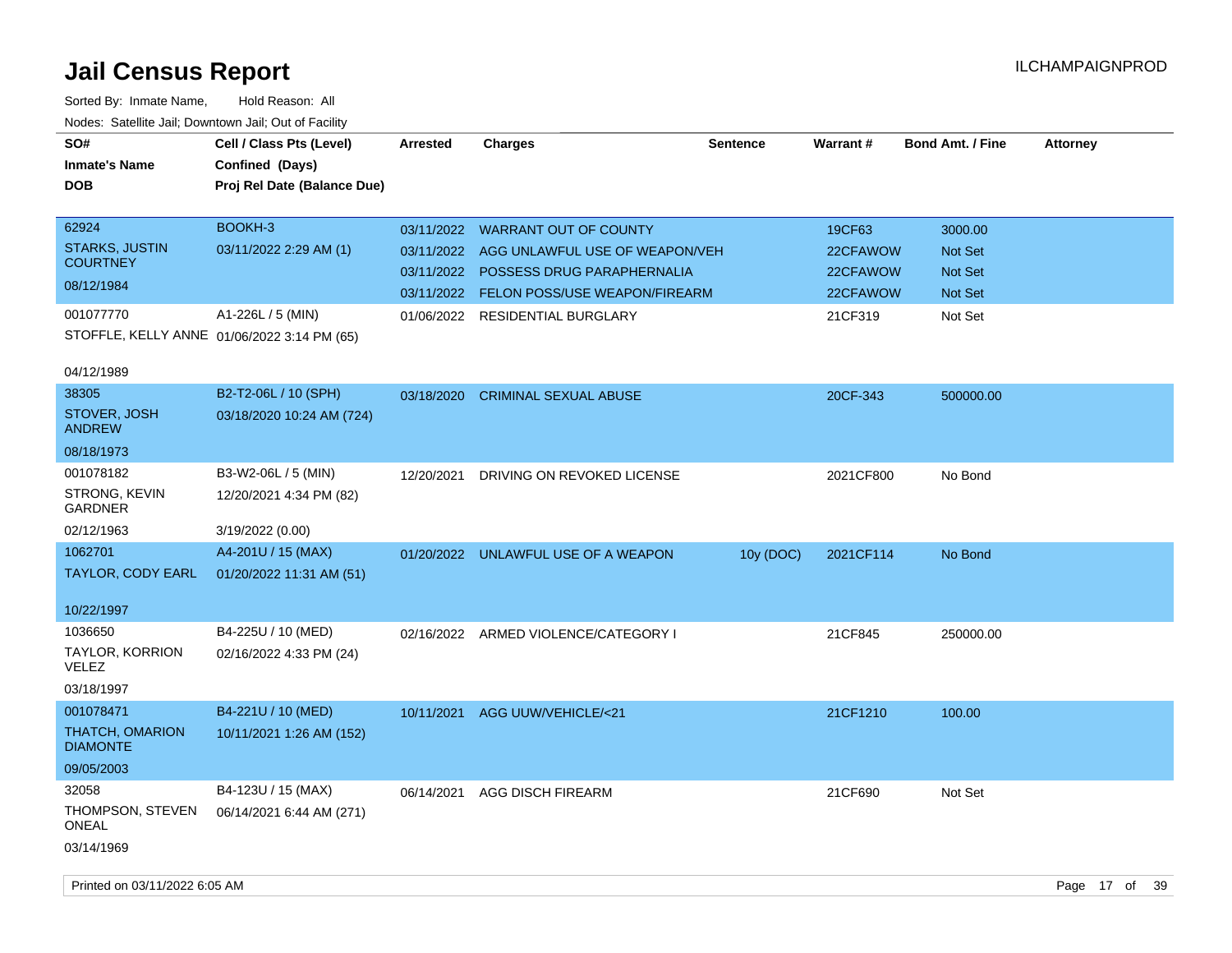| roaco. Oatomto dan, Downtown dan, Oat or Fability |                             |                 |                                         |                 |            |                         |                 |
|---------------------------------------------------|-----------------------------|-----------------|-----------------------------------------|-----------------|------------|-------------------------|-----------------|
| SO#                                               | Cell / Class Pts (Level)    | <b>Arrested</b> | <b>Charges</b>                          | <b>Sentence</b> | Warrant#   | <b>Bond Amt. / Fine</b> | <b>Attorney</b> |
| <b>Inmate's Name</b>                              | Confined (Days)             |                 |                                         |                 |            |                         |                 |
| <b>DOB</b>                                        | Proj Rel Date (Balance Due) |                 |                                         |                 |            |                         |                 |
|                                                   |                             |                 |                                         |                 |            |                         |                 |
| 001078792                                         | A4-104L / 15 (ADS)          | 01/24/2022      | <b>FUGITIVE FROM JUSTICE</b>            |                 | 22CF99     | Not Set                 |                 |
| <b>TRAMBLE, TOM</b>                               | 01/24/2022 10:24 AM (47)    | 01/24/2022      | <b>FUGITIVE FROM JUSTICE</b>            |                 | 22CF100    | <b>Not Set</b>          |                 |
| <b>MARCUS</b>                                     |                             |                 | 01/24/2022 ARMED VIOLENCE/CATEGORY I    |                 | 22CF101    | <b>Not Set</b>          |                 |
| 02/28/1985                                        |                             |                 |                                         |                 |            |                         |                 |
| 32910                                             | B3-W1-02L / 10 (MED)        | 10/04/2021      | DOM BTRY/HARM/1-2 PRECONV               |                 | 21CF1189   | Not Set                 |                 |
| <b>TULL, CHRISTOPHER</b><br><b>MICHAEL</b>        | 10/04/2021 10:53 PM (159)   |                 |                                         |                 |            |                         |                 |
| 04/02/1971                                        |                             |                 |                                         |                 |            |                         |                 |
| 512160                                            | BOOKH-3                     | 03/10/2022      | PERMIT UNLAWFUL USE OF BLDG             |                 | 22CFAWOW   | Not Set                 |                 |
| <b>TURNER, CHARLES</b>                            | 03/10/2022 12:00 PM (2)     | 03/10/2022      | FELON POSS/USE FIREARM/PAROLE           |                 | 22CFAWOW   | Not Set                 |                 |
| <b>EDWARD</b>                                     |                             | 03/11/2022      | <b>PAROLE REVOCATION</b>                |                 | CH2201422  | No Bond                 |                 |
| 09/05/1986                                        |                             |                 |                                         |                 |            |                         |                 |
| 1070737                                           | A1-126L / 15 (MAX)          | 10/14/2021      | AGG KIDNAPG/<13/INTEL DISABL            | (DHS)           | 2020CF418  | 250000.00               |                 |
| <b>WASHINGTON,</b><br><b>JASTINA VIRGINIA</b>     | 10/14/2021 12:02 PM (149)   |                 |                                         |                 |            |                         |                 |
| 04/11/2000                                        |                             |                 |                                         |                 |            |                         |                 |
| 977140                                            | B1-203L / 10 (MED)          | 10/24/2021      | <b>ARMED HABITUAL CRIMINAL</b>          |                 | 21CF1289   | <b>Not Set</b>          |                 |
| <b>WEBSTER, DERRIAL</b><br><b>DEVON</b>           | 10/24/2021 2:46 AM (139)    |                 |                                         |                 |            |                         |                 |
| 01/14/1990                                        |                             |                 |                                         |                 |            |                         |                 |
| 001078932                                         | BOOKH-1                     | 03/10/2022      | THEFT CONTROL INTENT \$500<10K          |                 | 2010CF1671 | 20000.00                |                 |
| <b>WELLS, GENE</b><br><b>DYREELL</b>              | 03/10/2022 6:00 PM (2)      |                 | 03/10/2022 RETAIL THEFT                 |                 | 2022CFAWOW | Not Set                 |                 |
| 03/08/1988                                        |                             |                 |                                         |                 |            |                         |                 |
| 001078328                                         | B1-105L / 15 (MAX)          | 08/30/2021      | FELON POSS/USE WEAPON/FIREARM           |                 | 21CF1045   | Not Set                 |                 |
| <b>WHITE, JUSTIN</b><br><b>STEVEN</b>             | 08/30/2021 10:48 AM (194)   |                 |                                         |                 |            |                         |                 |
| 10/25/1995                                        |                             |                 |                                         |                 |            |                         |                 |
| 1075313                                           | A4-207U / 15 (ADS)          | 01/29/2022      | POSSESSION OF STOLEN FIREARM            |                 | 22CF132    | Not Set                 |                 |
| <b>WILLIAMS, EARDIS</b>                           | 01/29/2022 1:23 AM (42)     | 01/29/2022      | MFG/DEL CANNABIS/30-500 GRAMS           |                 | 20CF51     | 5000.00                 |                 |
| ANTONIO, Junior                                   |                             |                 | 01/29/2022 POSSESSION OF STOLEN FIREARM |                 | 20CF1048   | 500000.00               |                 |
| 01/21/1999                                        |                             |                 |                                         |                 |            |                         |                 |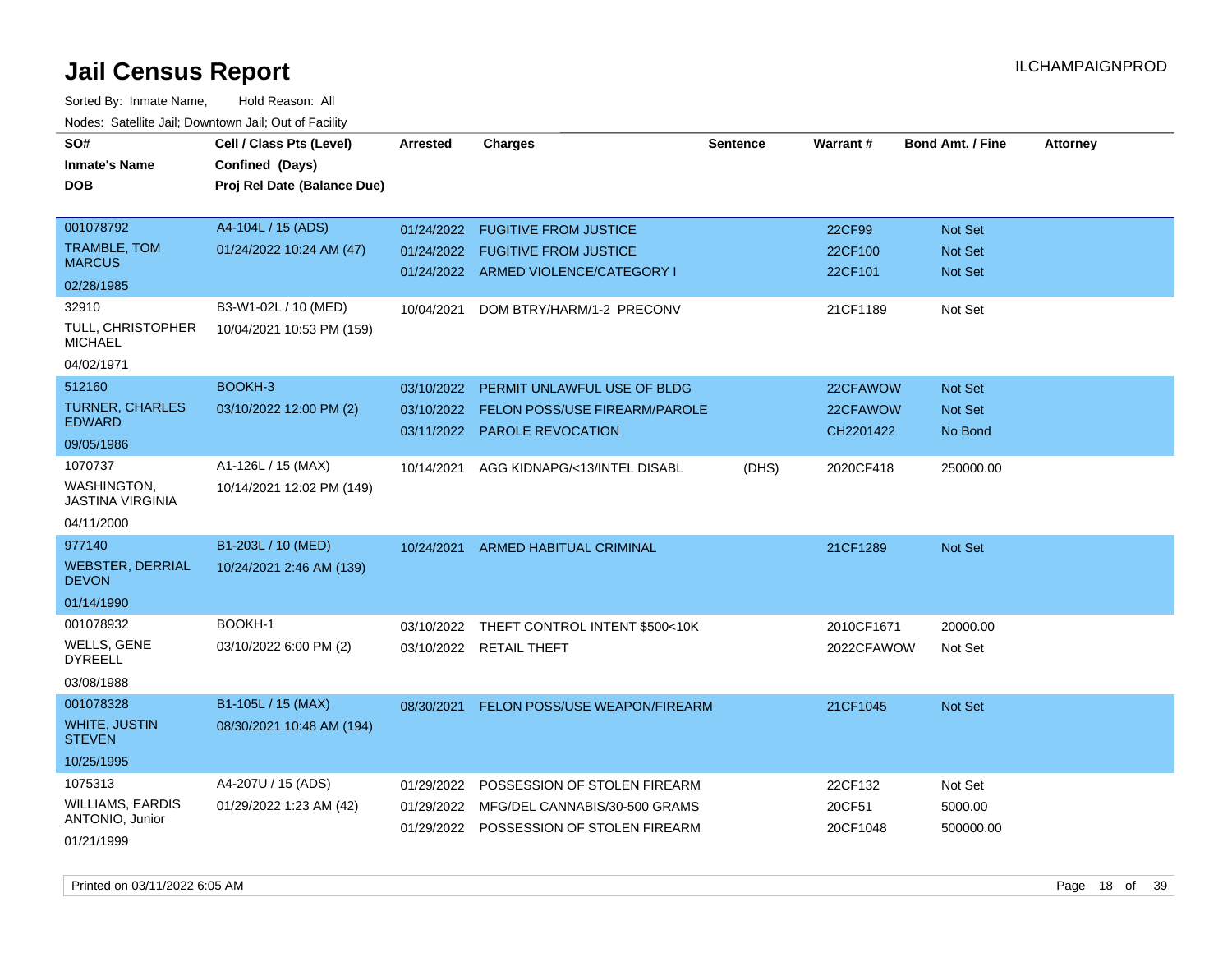| SO#                                      | Cell / Class Pts (Level)    | <b>Arrested</b> | <b>Charges</b>                          | <b>Sentence</b> | Warrant#    | <b>Bond Amt. / Fine</b> | <b>Attorney</b> |
|------------------------------------------|-----------------------------|-----------------|-----------------------------------------|-----------------|-------------|-------------------------|-----------------|
| <b>Inmate's Name</b>                     | Confined (Days)             |                 |                                         |                 |             |                         |                 |
| <b>DOB</b>                               | Proj Rel Date (Balance Due) |                 |                                         |                 |             |                         |                 |
|                                          |                             |                 |                                         |                 |             |                         |                 |
| 638552                                   | B2-T2-08L / 5 (SPH)         | 10/07/2021      | CHILD PORNOGRAPHY/PHOTOGRAPH            |                 | 2021CF1207  | No Bond                 |                 |
| <b>WILLIAMS, MICHAEL</b><br><b>JAMES</b> | 10/07/2021 12:20 PM (156)   |                 |                                         |                 |             |                         |                 |
| 03/29/1964                               |                             |                 |                                         |                 |             |                         |                 |
| 1066370                                  | B1-101L / 15 (MAX)          | 07/28/2021      | ARMED VIOLENCE/CATEGORY III             |                 | 2021 CF 882 | Not Set                 |                 |
| <b>WILLIAMS, REONTE</b><br><b>REMIR</b>  | 07/28/2021 5:40 AM (227)    |                 |                                         |                 |             |                         |                 |
| 05/14/1999                               |                             |                 |                                         |                 |             |                         |                 |
| 1020914                                  | A3-113L / 10 (ADS)          | 03/06/2022      | <b>FELON POSS/USE WEAPON/FIREARM</b>    |                 | 21CF1337    | 250000.00               |                 |
| <b>WILSON, BRANDON</b><br><b>LARON</b>   | 03/06/2022 11:46 AM (6)     |                 |                                         |                 |             |                         |                 |
| 07/05/1994                               |                             |                 |                                         |                 |             |                         |                 |
| 1051953                                  | A1-124U / 10 (ADS)          |                 | 02/02/2022 DOMESTIC BATTERY/OTHER PRIOR |                 | 22CF144     | Not Set                 |                 |
| WINSTON, ALYSSIA<br><b>LETEECE</b>       | 02/02/2022 4:29 AM (38)     |                 |                                         |                 |             |                         |                 |
| 03/17/1996                               |                             |                 |                                         |                 |             |                         |                 |
| 979305                                   | BOOKF-2                     | 03/11/2022      | <b>DOMESTIC BATTERY</b>                 |                 | 22DVAWOW    | <b>Not Set</b>          |                 |
| YOUNG, WHITNEY<br><b>MARSHENETTE</b>     | 03/11/2022 12:31 AM (1)     |                 |                                         |                 |             |                         |                 |
| 07/18/1990                               |                             |                 |                                         |                 |             |                         |                 |
| <b>Total Satellite Jail: 146</b>         |                             | Males: 127      | Females: 19<br>Unknown: 0               |                 |             |                         |                 |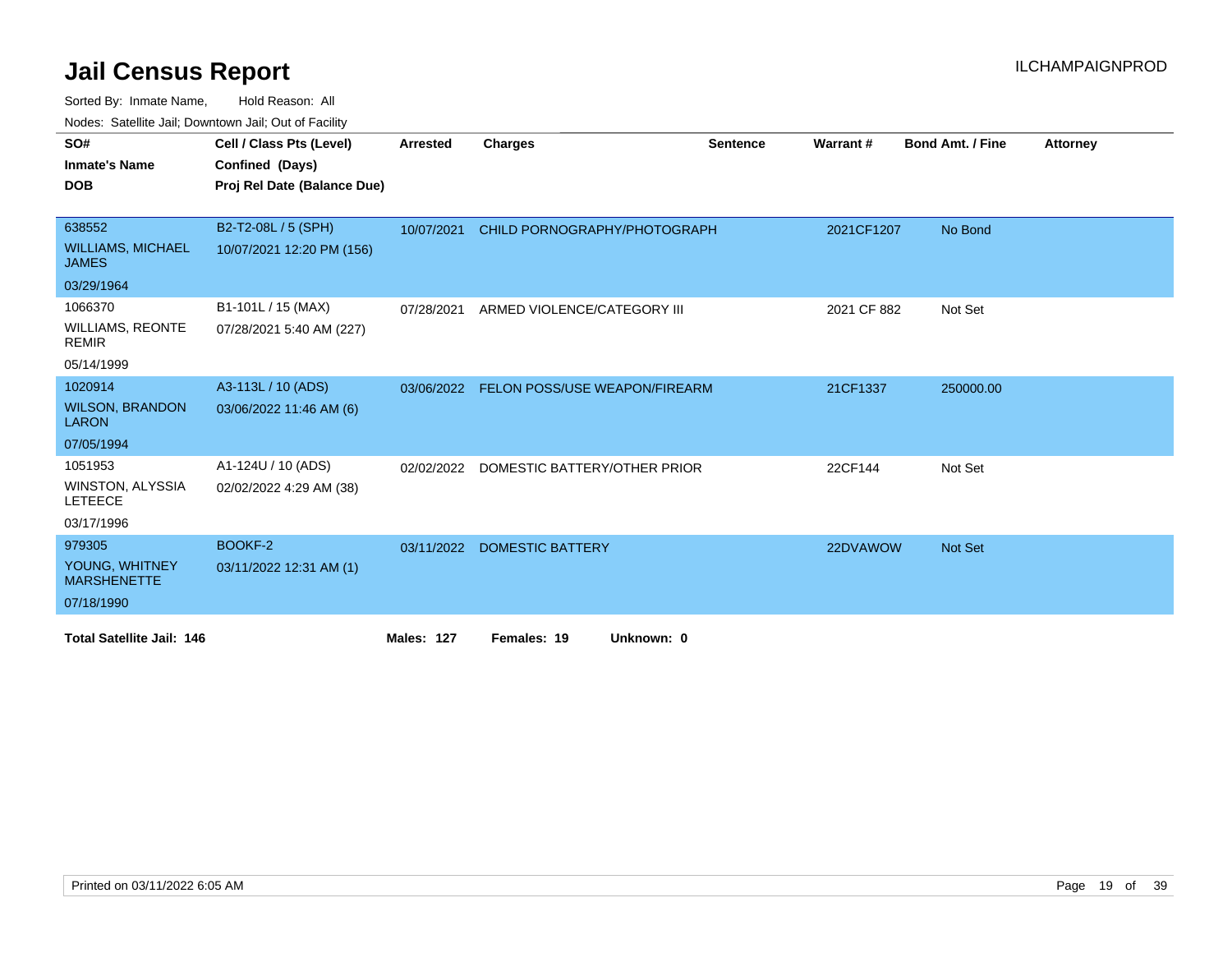| <b>Downtown Jail</b>                      |                             |            |                                 |          |           |                         |                 |
|-------------------------------------------|-----------------------------|------------|---------------------------------|----------|-----------|-------------------------|-----------------|
| SO#                                       | Cell / Class Pts (Level)    | Arrested   | <b>Charges</b>                  | Sentence | Warrant#  | <b>Bond Amt. / Fine</b> | <b>Attorney</b> |
| <b>Inmate's Name</b>                      | Confined (Days)             |            |                                 |          |           |                         |                 |
| <b>DOB</b>                                | Proj Rel Date (Balance Due) |            |                                 |          |           |                         |                 |
|                                           |                             |            |                                 |          |           |                         |                 |
| 1073165                                   | G4L / 5 (MIN)               | 04/30/2021 | FORGERY/ISSUE/DELIVER DOCUMENT  |          | 19CF143   | 75000.00                |                 |
| <b>ACKERMAN, CODY</b>                     | 04/30/2021 4:48 PM (316)    | 04/30/2021 | <b>BURGLARY</b>                 | 9y (DOC) | 21CF516   | Not Set                 |                 |
| <b>JAMES</b>                              |                             | 05/03/2021 | FORGERY/ISSUE/DELIVER DOCUMENT  |          | 2018CF689 | 2500.00 / 75.00         |                 |
| 02/01/1989                                |                             |            |                                 |          |           |                         |                 |
| 47897                                     | J5L / 15 (ADS)              | 01/19/2022 | <b>VIOLATE ORDER PROTECTION</b> |          | 22CF85    | Not Set                 |                 |
| BRANAMAN,<br><b>CLIFFORD EARL</b>         | 01/19/2022 9:21 PM (52)     | 01/19/2022 | DRVG REVOKED/2+/PERS INJ/DEATH  |          | 22CF84    | Not Set                 |                 |
|                                           |                             | 01/19/2022 | PAROLE REVOCATION               |          | VA2201139 | No Bond                 |                 |
| 03/09/1975                                |                             | 02/08/2022 | DRIVE REVOKED/RECK HOMIC/3      |          | 21CF1280  | Not Set                 |                 |
|                                           |                             | 02/08/2022 | DRIVING ON REVOKED LICENSE      |          | 21TR8305  | Not Set                 |                 |
| 990633                                    | G7L / 5 (MIN)               | 02/15/2022 | POSS AMT CON SUB EXCEPT(A)/(D)  | 5y (DOC) | 2017CF598 | No Bond                 |                 |
| <b>BRIFFORD, WILLIE</b><br>Junior         | 02/15/2022 8:56 AM (25)     |            | 02/15/2022 CIVIL FTA WARRANT    |          | 019F154   | 2500.00                 |                 |
| 09/13/1987                                |                             |            |                                 |          |           |                         |                 |
| 1027929                                   | F6L / 15 (MAX)              | 12/18/2021 | HOME INVASION/CAUSE INJURY      |          | 21CF1560  | No Bond                 |                 |
| <b>BROUGHTON, MARK</b><br>ANTHONY, Junior | 12/18/2021 2:55 AM (84)     |            |                                 |          |           |                         |                 |
| 02/15/1990                                |                             |            |                                 |          |           |                         |                 |
| 1067476                                   | F7U / 10 (MED)              | 11/13/2021 | AGG DOMESTIC BATTERY/STRANGLE   |          | 20CF575   | 5000.00                 |                 |
| <b>BROWN, JAMES</b><br><b>BRONELL</b>     | 11/13/2021 2:35 AM (119)    | 11/13/2021 | <b>RESIDENTIAL BURGLARY</b>     |          | 21CF385   | 25000.00                |                 |
| 01/08/1996                                |                             |            |                                 |          |           |                         |                 |
| 995432                                    | H5L / 10 (ADS)              | 12/20/2021 | FAIL TO RPT WKLY/NO FIXED ADDR  |          | 21CF1559  | Not Set                 |                 |
| BROWN, JAVON<br><b>SHANTEZ</b>            | 12/20/2021 2:06 AM (82)     |            |                                 |          |           |                         |                 |
| 10/14/1991                                |                             |            |                                 |          |           |                         |                 |
| 1075941                                   | G2L / 5 (MIN)               | 10/08/2021 | AGG UNLAWFUL USE OF WEAPON/VEH  | 2y (DOC) | 20CF360   | No Bond                 |                 |
| <b>BROWN, LIONEL</b><br><b>TERRELL</b>    | 10/08/2021 5:16 PM (155)    |            |                                 |          |           |                         |                 |
| 10/19/1981                                |                             |            |                                 |          |           |                         |                 |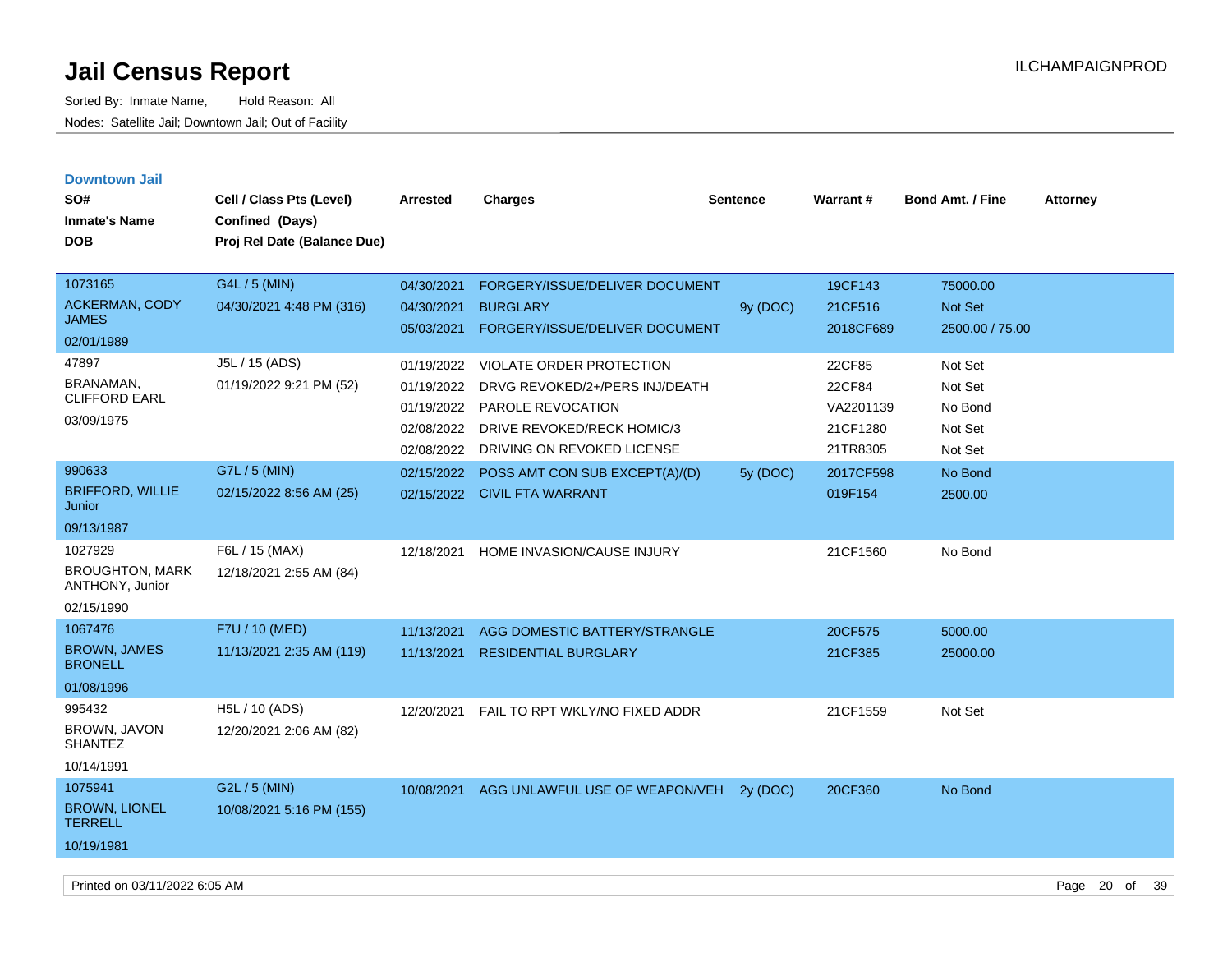| rouco. Calcillo Jali, Downtown Jali, Out of Facility |                                             |                 |                                         |                 |            |                         |                 |
|------------------------------------------------------|---------------------------------------------|-----------------|-----------------------------------------|-----------------|------------|-------------------------|-----------------|
| SO#<br><b>Inmate's Name</b>                          | Cell / Class Pts (Level)<br>Confined (Days) | <b>Arrested</b> | <b>Charges</b>                          | <b>Sentence</b> | Warrant#   | <b>Bond Amt. / Fine</b> | <b>Attorney</b> |
| DOB                                                  | Proj Rel Date (Balance Due)                 |                 |                                         |                 |            |                         |                 |
|                                                      |                                             |                 |                                         |                 |            |                         |                 |
| 001078900                                            | C9L / 15 (ADS)                              |                 | 03/02/2022 MURDER/INTENT TO KILL/INJURE |                 | 22CF252    | <b>Not Set</b>          |                 |
| <b>BYRD, ANDREW</b><br><b>DARNELL</b>                | 03/02/2022 11:59 PM (10)                    |                 |                                         |                 |            |                         |                 |
| 12/30/2003                                           |                                             |                 |                                         |                 |            |                         |                 |
| 001078092                                            | H2U / 10 (ADS)                              | 12/27/2021      | AGG BATTERY/PUBLIC PLACE                |                 | 2021CF1042 | 5000.00                 |                 |
| WILLIAM                                              | CHOUNARD, STANLEY 12/27/2021 10:47 PM (75)  |                 |                                         |                 |            |                         |                 |
| 06/25/1986                                           |                                             |                 |                                         |                 |            |                         |                 |
| 56241                                                | E1L / 5 (MIN)                               |                 | 01/13/2022 VIOLATE ORDER/PRIOR DOM BTRY |                 | 22CF59     | <b>Not Set</b>          |                 |
| <b>CLARK, DAMON</b><br><b>GILLMORE</b>               | 01/13/2022 4:36 AM (58)                     |                 |                                         |                 |            |                         |                 |
| 12/21/1976                                           |                                             |                 |                                         |                 |            |                         |                 |
| 001078838                                            | K <sub>2</sub> / 15 (ADS)                   | 02/12/2022      | PRED CRIM SEX ASLT/BODILY HARM          |                 | 21CF30     | 150000.00               |                 |
| CLAYTON, KAREEM<br>JAMAL                             | 02/12/2022 8:55 AM (28)                     |                 |                                         |                 |            |                         |                 |
| 02/03/1974                                           |                                             |                 |                                         |                 |            |                         |                 |
| 1075361                                              | J6L / 5 (ADS)                               | 04/16/2021      | <b>BURGLARY</b>                         |                 | 21CF414    | <b>Not Set</b>          |                 |
| <b>COWART, TORREY</b><br><b>BENJAMEN, Junior</b>     | 04/16/2021 9:17 PM (330)                    |                 |                                         |                 |            |                         |                 |
| 11/22/1987                                           |                                             |                 |                                         |                 |            |                         |                 |
| 1067370                                              | E6L / 15 (ADS)                              | 11/05/2021      | FIREARM/FOID INVALID/NOT ELIG           |                 | 21CF1370   | Not Set                 |                 |
| DAVIS, AUSTIN<br>CHRISTOPHER                         | 11/06/2021 12:23 AM (126)                   |                 |                                         |                 |            |                         |                 |
| 08/11/1997                                           |                                             |                 |                                         |                 |            |                         |                 |
| 001077214                                            | I5 / 15 (ADS)                               | 12/20/2021      | <b>MURDER</b>                           |                 | 21CF1572   | <b>Not Set</b>          |                 |
| DAVIS-MURDOCK,<br><b>ERION VASSHAD</b>               | 12/21/2021 10:13 AM (81)                    | 12/22/2021      | <b>PAROLE REVOCATION</b>                |                 | CH2107977  | <b>Not Set</b>          |                 |
| 06/22/1998                                           |                                             |                 |                                         |                 |            |                         |                 |
| 001078223                                            | G6L / 5 (MIN)                               | 11/09/2021      | AGG DUI/NO VALID DL                     |                 | 21CF1382   | Not Set                 |                 |
| DIEGO-MATEO,<br>JOAQUIN                              | 11/09/2021 10:52 PM (123)                   |                 |                                         |                 |            |                         |                 |
| 01/23/2002                                           |                                             |                 |                                         |                 |            |                         |                 |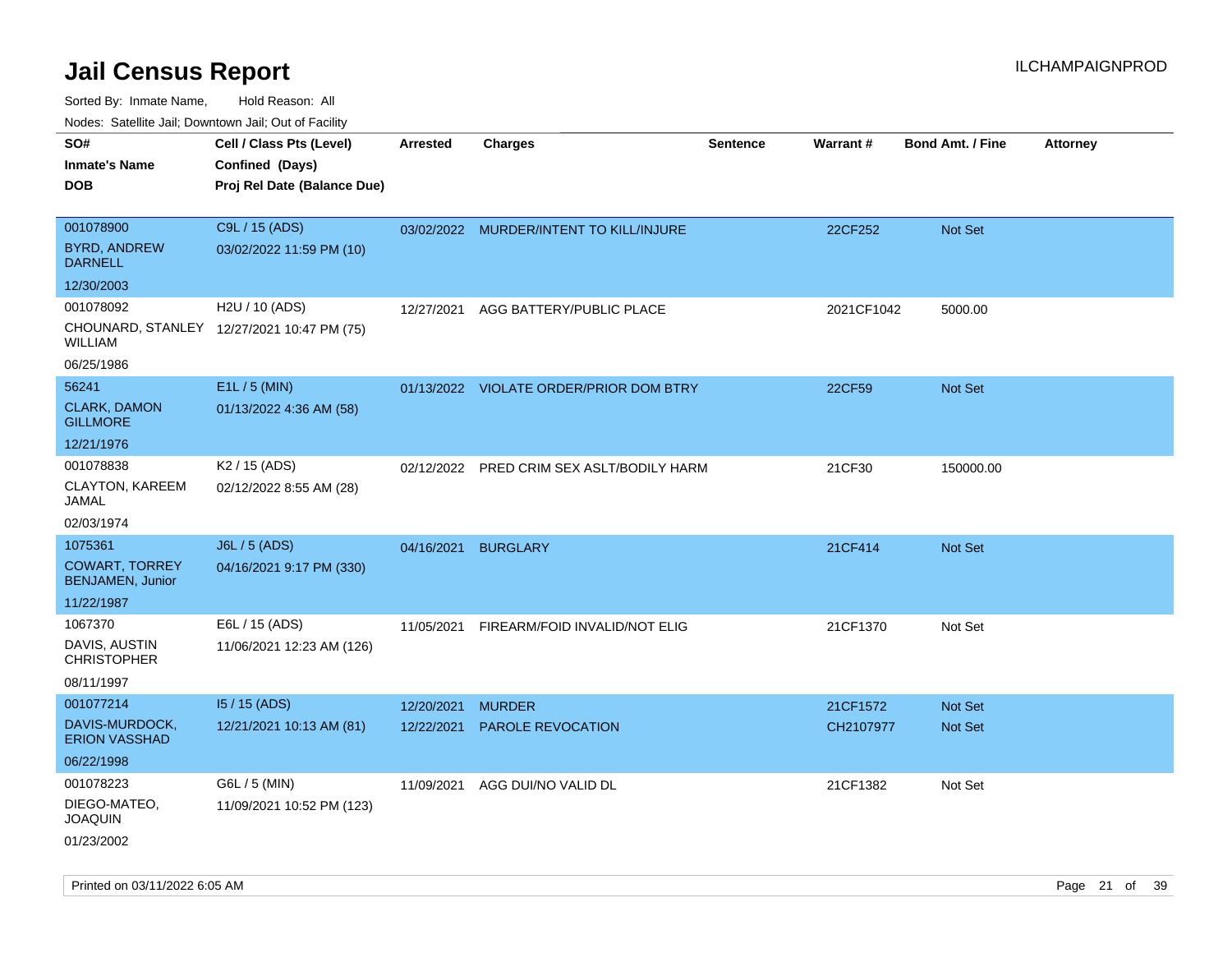Sorted By: Inmate Name, Hold Reason: All Nodes: Satellite Jail; Downtown Jail; Out of Facility

| roaco. Odichile Jan, Downtown Jan, Out of Facility |                             |                   |                                           |                 |            |                         |                 |
|----------------------------------------------------|-----------------------------|-------------------|-------------------------------------------|-----------------|------------|-------------------------|-----------------|
| SO#                                                | Cell / Class Pts (Level)    | <b>Arrested</b>   | <b>Charges</b>                            | <b>Sentence</b> | Warrant#   | <b>Bond Amt. / Fine</b> | <b>Attorney</b> |
| <b>Inmate's Name</b>                               | Confined (Days)             |                   |                                           |                 |            |                         |                 |
| <b>DOB</b>                                         | Proj Rel Date (Balance Due) |                   |                                           |                 |            |                         |                 |
|                                                    |                             |                   |                                           |                 |            |                         |                 |
| 571307                                             | J3L / 15 (ADS)              | 09/14/2020        | <b>CRIM SEXUAL ABUSE/CONSENT</b>          |                 | 2020CF1026 | Not Set                 |                 |
| <b>DOMINGO-</b><br>CASTANEDA,                      | 09/14/2020 11:19 PM (544)   |                   | 09/14/2020 PRED CRIM SEX ASLT/VICTIM <13  |                 | 2020CF1025 | Not Set                 |                 |
| 09/29/1989                                         |                             |                   |                                           |                 |            |                         |                 |
| 527379                                             | D6 / 15 (ADS)               | 10/25/2021        | ARMED HABITUAL CRIMINAL                   |                 | 21CF1297   | Not Set                 |                 |
| DRAKE, MARCELL<br><b>DEON</b>                      | 10/25/2021 5:05 PM (138)    |                   | 10/27/2021 AGG DOMESTIC BATTERY/STRANGLE  |                 | 21CF1245   | Not Set                 |                 |
| 04/20/1987                                         |                             |                   |                                           |                 |            |                         |                 |
| 959292                                             | K1 / 15 (ADS)               | 04/01/2021        | ATTEMPT (FIRST DEGREE MURDER)             |                 | 2020CF565  | 2000000.00              |                 |
| DUNCAN, COREYON<br><b>ANTHONY</b>                  | 04/01/2021 8:46 PM (345)    | 12/17/2021 MURDER |                                           |                 | 21CF1542   | <b>Not Set</b>          |                 |
| 01/17/1989                                         |                             |                   |                                           |                 |            |                         |                 |
| 1053207                                            | K3 / 15 (SPH)               |                   | 06/06/2019 MURDER/INTENT TO KILL/INJURE   |                 | 2019-CF849 | 2000000.00              |                 |
| FAUST, JAQUAVEON<br>LAVELL                         | 06/06/2019 2:24 PM (1,010)  |                   |                                           |                 |            |                         |                 |
| 07/25/1996                                         |                             |                   |                                           |                 |            |                         |                 |
| 524764                                             | G3L / 5 (MIN)               | 09/18/2021        | METH DELIVERY/15<100 GRAMS                |                 | 21CF627    | 50000.00                |                 |
| <b>FISCUS, ROBERT</b><br><b>LOWELL</b>             | 09/18/2021 10:50 AM (175)   |                   |                                           |                 |            |                         |                 |
| 02/17/1986                                         |                             |                   |                                           |                 |            |                         |                 |
| 1063104                                            | G1U / 5 (MIN)               |                   | 01/10/2022 VIOLATE ORDER PROTECTION       |                 | 21CF1258   | 25000.00                |                 |
| <b>FUSON, KEITH</b><br>EDWARD                      | 01/10/2022 9:14 PM (61)     |                   | 01/10/2022 VIOLATE ORDER PROTECTION       |                 | 21CF1259   | 25000.00                |                 |
| 05/07/1987                                         |                             |                   |                                           |                 |            |                         |                 |
| 1069726                                            | G1L / 5 (MIN)               |                   | 02/21/2022 POSS AMT CON SUB EXCEPT(A)/(D) | 18m (DOC)       | 2021CF472  | No Bond                 |                 |
| <b>GREER, CONNOR JAY</b>                           | 02/21/2022 1:41 PM (19)     |                   |                                           |                 |            |                         |                 |
|                                                    |                             |                   |                                           |                 |            |                         |                 |
| 02/22/1994                                         |                             |                   |                                           |                 |            |                         |                 |
| 32913                                              | 11 / 15 (ADS)               |                   | 12/03/2021 PRED CRIM SEX ASLT/VICTIM <13  |                 | 21CF1481   | Not Set                 |                 |
| GROB, WARREN A,<br>Junior                          | 12/03/2021 4:24 PM (99)     |                   |                                           |                 |            |                         |                 |
| 12/07/1950                                         |                             |                   |                                           |                 |            |                         |                 |

Printed on 03/11/2022 6:05 AM Page 22 of 39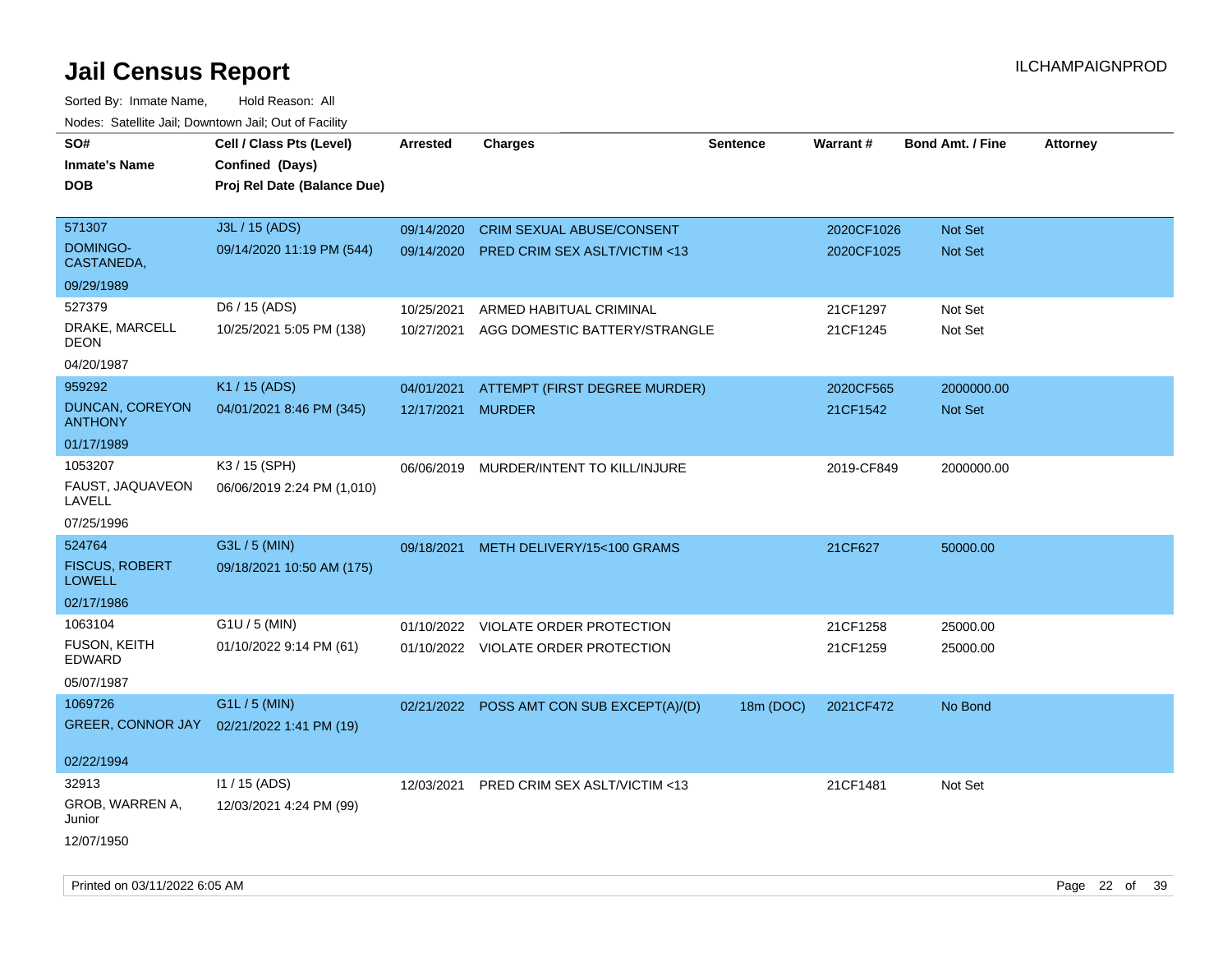| SO#                                       | Cell / Class Pts (Level)                   | Arrested         | <b>Charges</b>                                           | <b>Sentence</b> | Warrant#  | <b>Bond Amt. / Fine</b> | <b>Attorney</b> |
|-------------------------------------------|--------------------------------------------|------------------|----------------------------------------------------------|-----------------|-----------|-------------------------|-----------------|
| <b>Inmate's Name</b>                      | Confined (Days)                            |                  |                                                          |                 |           |                         |                 |
| <b>DOB</b>                                | Proj Rel Date (Balance Due)                |                  |                                                          |                 |           |                         |                 |
|                                           |                                            |                  |                                                          |                 |           |                         |                 |
| 001078871                                 | G9U / 5 (ADS)                              | 02/22/2022       | RETAIL THEFT/DISP MERCH/<\$300                           |                 | 2018JD182 | No Bond                 |                 |
| <b>HARRIS, MARTELL</b><br><b>TE'SHAWN</b> | 02/22/2022 3:44 PM (18)                    |                  | 02/22/2022 RESIDENTIAL BURGLARY                          |                 | 2020JD14  | No Bond                 |                 |
| 07/02/2003                                |                                            |                  | 02/22/2022 INDIRECT CRIMINAL CONTEMPT                    |                 | 2020CC9   | 20000.00                |                 |
| 1073611                                   | G3U / 5 (MIN)                              |                  |                                                          |                 |           |                         |                 |
| HAYES, CAMERON                            | 02/09/2021 3:10 PM (396)                   | 02/09/2021       | DELIVERY OF OR POSSESSION OF W/INT                       |                 | 21CF160   | Not Set                 |                 |
| <b>TAYLOR MALEEK</b>                      |                                            | 02/09/2021       | MFG 15>100 GR ECSTASY/ANALOG                             |                 | 21CF121   | 500000.00               |                 |
| 08/10/1998                                |                                            |                  |                                                          |                 |           |                         |                 |
| 953555                                    | C4U / 15 (MAX)                             | 03/10/2021       | <b>CRIM TRESPASS TO RESIDENCE</b>                        |                 | 21CF272   | Not Set                 |                 |
| HUNT, TAVARIS EARL                        | 03/10/2021 4:58 AM (367)                   |                  | 04/14/2021 AGG FLEEING POLICE/21 MPH OVER                | 3y(DOC)         | 2020CF94  | 10000.00                |                 |
|                                           |                                            |                  |                                                          |                 |           |                         |                 |
| 12/29/1987                                |                                            |                  |                                                          |                 |           |                         |                 |
| 518711                                    | G5L / 5 (MIN)                              | 01/30/2022 THEFT |                                                          |                 | 22CF133   | Not Set                 |                 |
| <b>INGERSON, LUCUS</b><br><b>JAMES</b>    | 01/30/2022 4:57 PM (41)                    |                  |                                                          |                 |           |                         |                 |
| 09/16/1979                                |                                            |                  |                                                          |                 |           |                         |                 |
| 001077864                                 | C6L / 15 (MAX)                             | 04/18/2021       | FELON POSS/USE WEAPON/FIREARM                            |                 | 21CF428   | Not Set                 |                 |
| D                                         | JAMERSON, ANTHONY 04/18/2021 7:21 PM (328) |                  |                                                          |                 |           |                         |                 |
| 01/26/1990                                |                                            |                  |                                                          |                 |           |                         |                 |
| 63110                                     | C7L / 10 (ADS)                             | 02/16/2022       | CRIM DAMAGE TO PROPERTY <\$500                           | 2y (DOC)        | 21CF1548  | No Bond                 |                 |
| JAMES, DOMINIQUE<br><b>JULIUS</b>         | 02/16/2022 5:24 PM (24)                    |                  |                                                          |                 |           |                         |                 |
| 03/04/1983                                |                                            |                  |                                                          |                 |           |                         |                 |
| 53058                                     | G4U / 5 (MIN)                              |                  | 01/31/2022 DELIVERY OF OR POSSESSION OF W/IN15y/6m (DOC) |                 |           | Not Set                 |                 |
| JOHNSON, DEMARIO<br><b>LACONTE</b>        | 01/31/2022 11:12 AM (40)                   |                  |                                                          |                 |           |                         |                 |
| 06/14/1981                                |                                            |                  |                                                          |                 |           |                         |                 |
| 001078766                                 | $13/5$ (ADS)                               | 02/08/2022       | <b>AGGRAVATED BATTERY</b>                                |                 | 22CF160   | Not Set                 |                 |
| JOHNSON, IYONZI                           | 02/08/2022 11:56 AM (32)                   | 02/08/2022       | <b>BURGLARY</b>                                          |                 | 22CF63    | 3000.00                 |                 |
| 07/16/1994                                |                                            |                  |                                                          |                 |           |                         |                 |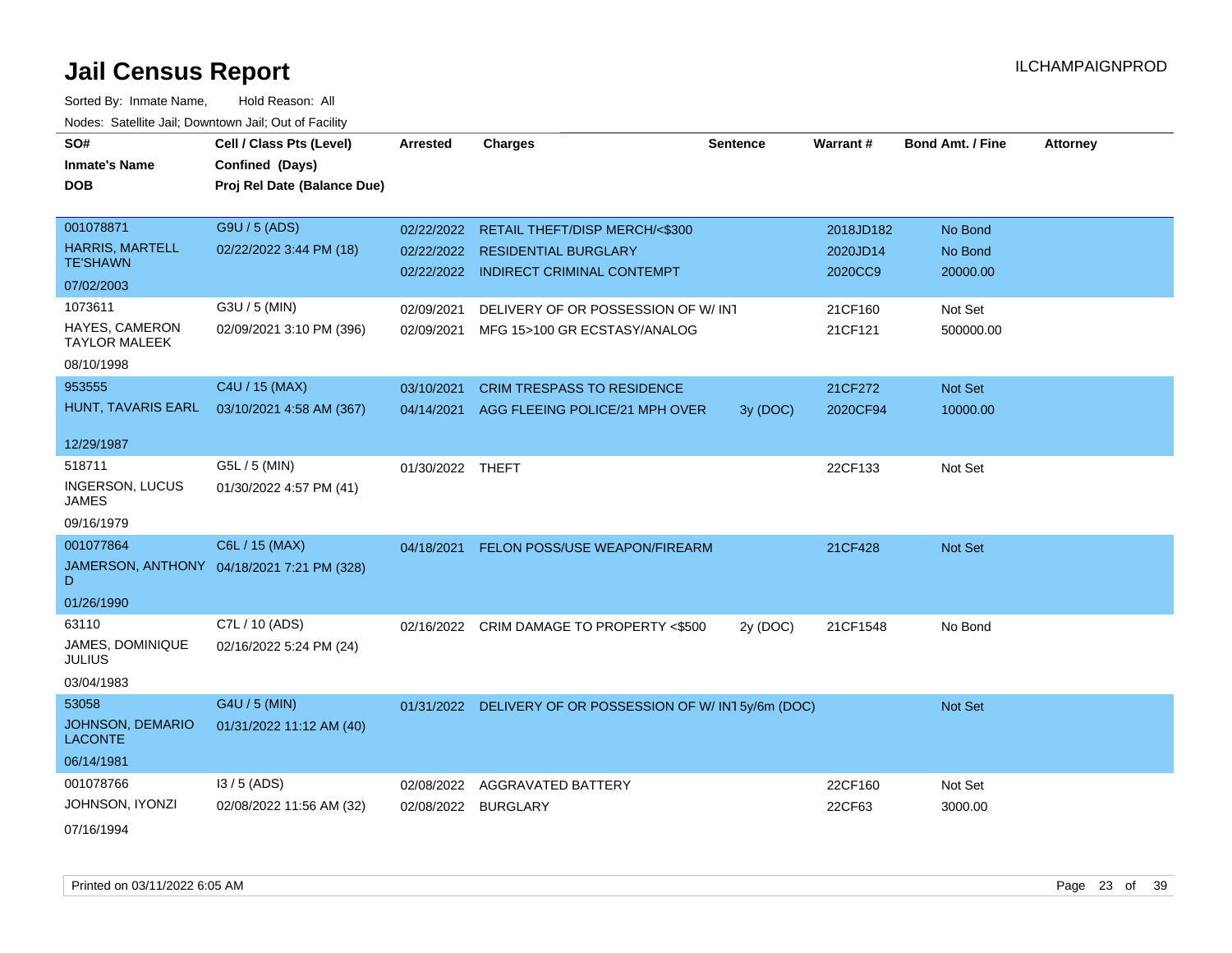Sorted By: Inmate Name, Hold Reason: All Nodes: Satellite Jail; Downtown Jail; Out of Facility

| SO#<br><b>Inmate's Name</b><br><b>DOB</b>                           | Cell / Class Pts (Level)<br>Confined (Days)<br>Proj Rel Date (Balance Due) | <b>Arrested</b>          | <b>Charges</b>                                                          | <b>Sentence</b> | Warrant#                      | <b>Bond Amt. / Fine</b>              | <b>Attorney</b> |
|---------------------------------------------------------------------|----------------------------------------------------------------------------|--------------------------|-------------------------------------------------------------------------|-----------------|-------------------------------|--------------------------------------|-----------------|
| 1068501<br>KING, JULIUS<br><b>EMANUEL</b><br>04/08/1985             | G7U / 5 (MIN)<br>02/07/2022 7:06 PM (33)                                   |                          | 02/07/2022 VIO ORDER/NOTICE/PRIOR VIO O/P                               |                 | 22CF156                       | No Bond                              |                 |
| 001078818<br>KINSEL, EVERAL<br><b>MICHAEL WILLIAM</b><br>10/16/1985 | C5L / 10 (MED)<br>02/04/2022 7:37 PM (36)                                  | 02/04/2022               | DOMESTIC BATTERY/OTHER PRIOR                                            |                 | 22CF148                       | Not Set                              |                 |
| 527447<br>KIRKWOOD, TYLER<br>JAMES<br>10/04/1985                    | C2L / 10 (ADS)<br>02/22/2022 10:47 AM (18)                                 | 02/22/2022<br>02/22/2022 | <b>BURGLARY</b><br>AGG BATTERY/GREAT BODILY HARM<br>02/23/2022 BURGLARY |                 | 22CF224<br>22CF223<br>22CF152 | <b>Not Set</b><br>Not Set<br>Not Set |                 |
| 24308<br><b>KWIATKOWSKI,</b><br>ROBERT JOHN<br>08/08/1963           | D <sub>2</sub> / 15 (MAX)<br>06/03/2021 10:40 PM (282)                     | 06/03/2021               | <b>ROBBERY</b>                                                          |                 | 21CF625                       | No Bond                              |                 |
| 29681<br>LENOIR, JOHN<br><b>CHRISTOPHER</b><br>04/20/1966           | J2L / 15 (ADS)<br>07/14/2020 12:51 PM (606)                                |                          | 07/14/2020 PREDATORY CRIMINAL SEX ASSLT/CHILD                           |                 | 20CF-781                      | 250000.00                            |                 |
| 001077524<br>LEWIS, TREVOR<br><b>DANIEL</b><br>06/03/2002           | D1 / 10 (SPH)<br>12/14/2020 5:16 PM (453)                                  | 12/14/2020               | <b>RESIDENTIAL ARSON</b>                                                | 6y (DOC)        | 2020-CF-1388                  | 150000.00                            |                 |
| 45113<br>MARTIN, JEREMIAH<br><b>FRANCIS</b><br>01/18/1977           | E2L / 15 (MAX)<br>11/20/2021 1:18 AM (112)                                 | 11/20/2021               | ARMED HABITUAL CRIMINAL                                                 |                 | 21CF1424                      | No Bond                              |                 |
| 1063030                                                             | H4L / 15 (ADS)<br>MASON, RYAN ONEIAL 12/21/2021 9:30 AM (81)               | 12/20/2021<br>12/22/2021 | <b>MURDER</b><br>PAROLE REVOCATION                                      |                 | 21CF1571<br>CH2107979         | Not Set<br>Not Set                   |                 |

02/22/1991

Printed on 03/11/2022 6:05 AM Page 24 of 39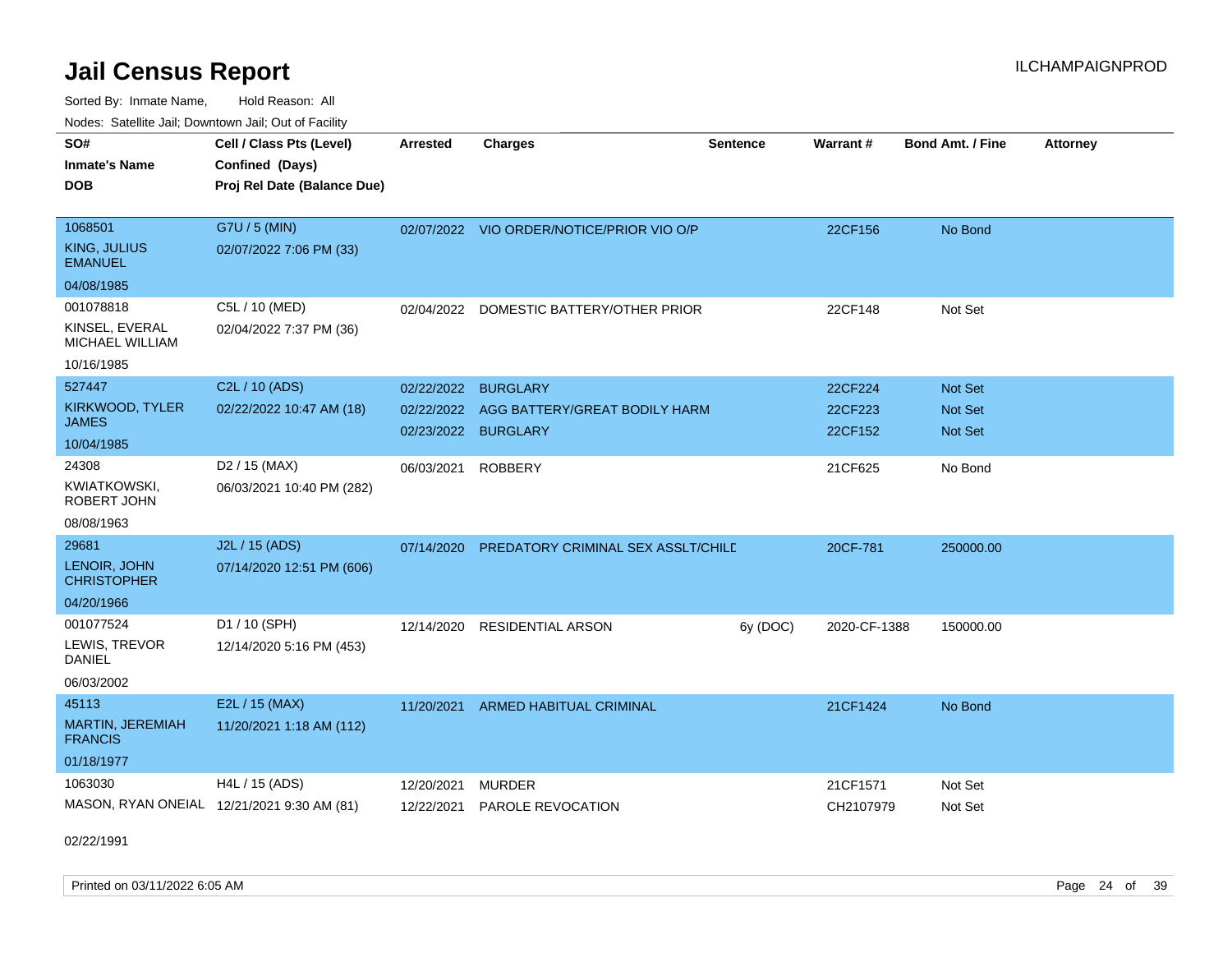| SO#<br><b>Inmate's Name</b><br><b>DOB</b>                                    | Cell / Class Pts (Level)<br>Confined (Days)<br>Proj Rel Date (Balance Due) | <b>Arrested</b>                        | <b>Charges</b>                                                                  | <b>Sentence</b> | Warrant#                       | <b>Bond Amt. / Fine</b>         | <b>Attorney</b> |
|------------------------------------------------------------------------------|----------------------------------------------------------------------------|----------------------------------------|---------------------------------------------------------------------------------|-----------------|--------------------------------|---------------------------------|-----------------|
| 1066623<br>MATA-OROZCO,<br><b>OLEGARIO</b>                                   | G6U / 5 (MIN)<br>11/17/2021 5:08 PM (115)                                  | 11/17/2021                             | MFG/DEL 15<100 GR COCA/ANALOG                                                   |                 | 17CF1093                       | 75000.00                        |                 |
| 03/06/1995<br>1076591<br>MATTHEWS,<br><b>CHRISTIAN ANTHONY</b><br>03/15/1989 | G8U / 5 (MIN)<br>02/22/2022 7:42 PM (18)                                   | 02/22/2022                             | DELIVERY OF OR POSSESSION OF W/ INT<br>02/23/2022 MAIL FRAUD                    |                 | 20CF961<br>2:21CR173           | 500000.00<br>No Bond            |                 |
| 001078249<br>MCCLENDON, CALVIN<br>м                                          | B3 / 10 (MED)<br>08/07/2021 8:56 AM (217)                                  | 08/07/2021                             | FELON POSS/USE WEAPON/FIREARM                                                   | 4y (DOC)        | 21CF947                        | Not Set                         |                 |
| 04/29/1990<br>40235<br>MERRIWEATHER,<br><b>MARCUS TODD</b><br>11/28/1967     | G9L / 5 (MIN)<br>10/04/2021 4:41 PM (159)                                  | 10/04/2021 AGG DUI/4                   |                                                                                 |                 | 2021CF1145                     | 35000.00                        |                 |
| 1040273<br>METCALFE, LANELL<br><b>JARON</b><br>09/22/1988                    | E5U / 15 (ADS)<br>09/30/2021 11:32 PM (163)                                | 09/30/2021                             | <b>PRED CRIM SEX ASLT/VICTIM &lt;13</b>                                         |                 | 21CF329                        | 500000.00                       |                 |
| 1075635<br>MILES, DEVLON VON,<br>Junior<br>11/04/2000                        | B <sub>2</sub> / 10 (ADS)<br>05/11/2021 10:39 PM (305)                     | 05/11/2021<br>05/11/2021<br>02/23/2022 | AGG DISCHARGE FIREARM/OCC VEH<br>MFG/DEL CANNABIS/30-500 GRAMS<br><b>MURDER</b> |                 | 21CF538<br>20CF1402<br>22CF219 | Not Set<br>100000.00<br>Not Set |                 |
| 1042168<br>MONTALVO, ANTONIO<br>05/03/1976                                   | G5U / 5 (MIN)<br>02/26/2022 6:14 AM (14)                                   | 02/26/2022 AGG DUI/4                   |                                                                                 |                 | 22CF238                        | <b>Not Set</b>                  |                 |
| 1007239<br>MOORE, ANDREW<br>VIRGIL<br>08/20/1972                             | J1L / 10 (ADS)<br>12/29/2021 8:40 PM (73)                                  | 12/29/2021                             | <b>DOMESTIC BATTERY</b>                                                         | 3y(DOC)         | 21CF1607                       | Not Set                         |                 |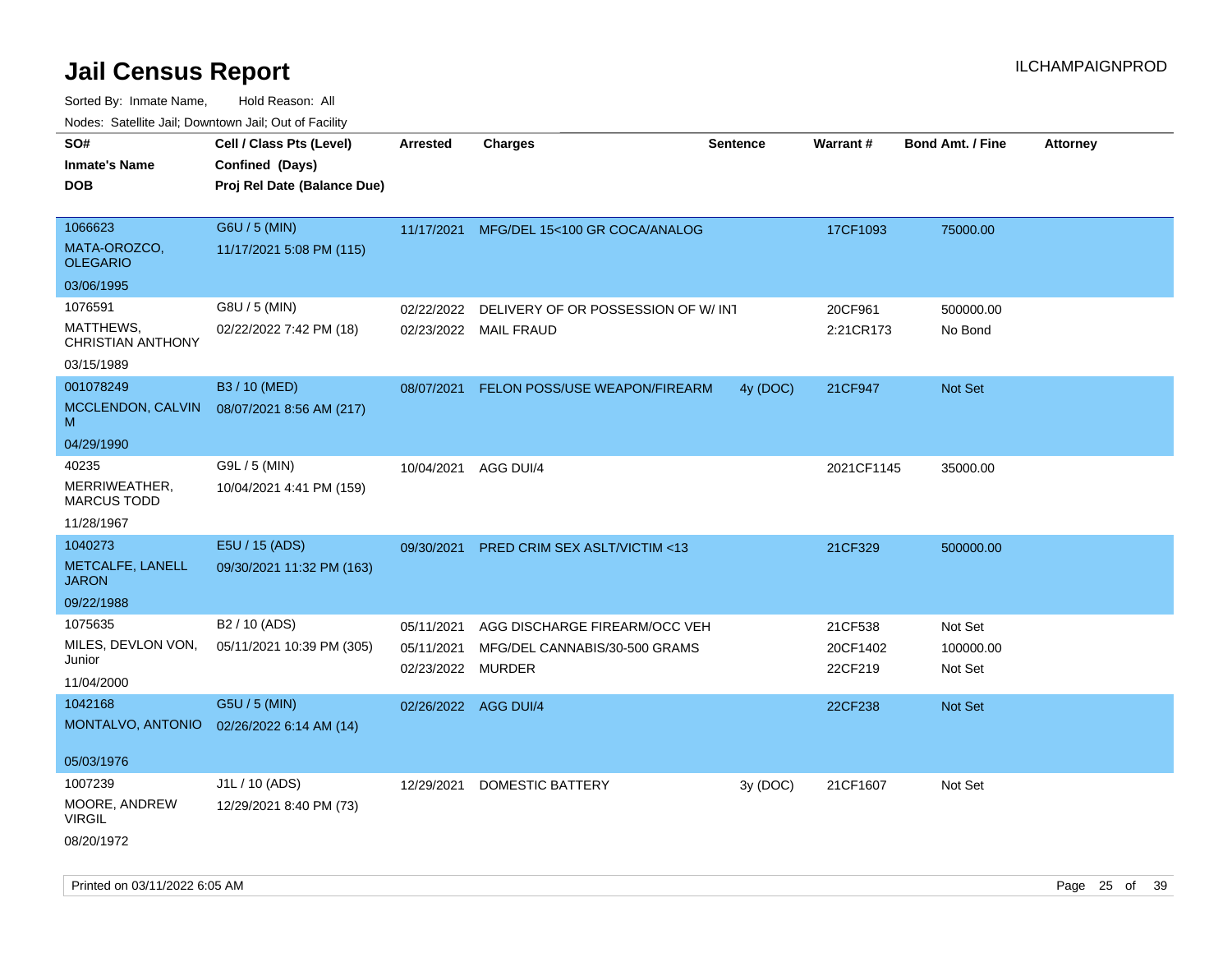Sorted By: Inmate Name, Hold Reason: All Nodes: Satellite Jail; Downtown Jail; Out of Facility

| soupois catomic can, Dominomii can, Cat or Faomt                        |                                                                            |                                        |                                                                                                 |                 |                                  |                                                    |                 |
|-------------------------------------------------------------------------|----------------------------------------------------------------------------|----------------------------------------|-------------------------------------------------------------------------------------------------|-----------------|----------------------------------|----------------------------------------------------|-----------------|
| SO#<br><b>Inmate's Name</b><br>DOB                                      | Cell / Class Pts (Level)<br>Confined (Days)<br>Proj Rel Date (Balance Due) | <b>Arrested</b>                        | <b>Charges</b>                                                                                  | <b>Sentence</b> | <b>Warrant#</b>                  | <b>Bond Amt. / Fine</b>                            | <b>Attorney</b> |
| 1069209<br>MOORE, DEVONTE<br>JAMAL                                      | <b>H1L / 10 (ADS)</b><br>04/07/2021 6:25 PM (339)                          |                                        | 04/07/2021 AGG BATTERY/GREAT BODILY HARM                                                        |                 | 21CF376                          | <b>Not Set</b>                                     |                 |
| 09/24/1995                                                              |                                                                            |                                        |                                                                                                 |                 |                                  |                                                    |                 |
| 61251<br>PETMECKY, JOHN<br>ROBERT                                       | 14 / 15 (ADS)<br>12/27/2021 1:52 PM (75)                                   | 12/27/2021                             | PRED CRIM SEX ASLT/VICTIM <13                                                                   |                 | 21CF651                          | No Bond                                            |                 |
| 03/09/1983                                                              |                                                                            |                                        |                                                                                                 |                 |                                  |                                                    |                 |
| 001078357<br>PETTIGREW, CAREY<br><b>CORNITRIAS DEOBLO</b><br>08/31/1986 | A2L / 15 (SPH)<br>09/17/2021 9:56 AM (176)                                 | 09/17/2021<br>09/17/2021<br>09/17/2021 | ARMED ROBBERY/ARMED W/FIREARM<br>ARMED ROBBERY/ARMED W/FIREARM<br>ARMED ROBBERY/ARMED W/FIREARM |                 | 21CF1230<br>21CF1128<br>21CF1129 | <b>Not Set</b><br><b>Not Set</b><br><b>Not Set</b> |                 |
| 1008308<br>PETTIGREW, MARIO<br>TRAVINIO<br>08/11/1992                   | F2U / 10 (MED)<br>01/30/2022 6:15 AM (41)                                  | 01/30/2022<br>01/30/2022               | ASSAULT<br>AGG BTRY/GREAT BOD HARM/60+                                                          |                 | 19CM364<br>22CF131               | 4000.00<br>No Bond                                 |                 |
| 1070610<br>PHILLIS, AARON<br><b>MONTRELL</b><br>03/26/1999              | C8L / 10 (ADS)<br>03/03/2022 2:49 PM (9)                                   | 03/03/2022<br>03/03/2022               | AGG BATTERY/PUBLIC PLACE<br>AGG BATTERY/GREAT BODILY HARM                                       |                 | 21CF930<br>21CF482               | <b>Not Set</b><br>5000.00                          |                 |
| 1022441<br>PICKENS, DONTRELL<br>DEMAR<br>12/10/1993                     | C3L / 10 (ADS)<br>10/27/2021 1:39 PM (136)                                 | 10/27/2021<br>10/27/2021               | AGG BATTERY/PEACE OFFICER<br>AGG BATTERY/PEACE OFFICER                                          |                 | 2021 CF 12<br>2020 CF 1488       | No Bond<br>No Bond                                 |                 |
| 001077783<br>RIVERA, DARYL<br><b>ANTONIO</b><br>11/14/1981              | H6L / 10 (ADS)<br>01/05/2022 4:20 PM (66)                                  | 01/05/2022                             | <b>AGGRAVATED BATTERY</b>                                                                       |                 | 21CF325                          | <b>Not Set</b>                                     |                 |
| 1072114<br>LEVON<br>10/23/2000                                          | A1U / 15 (SPH)<br>ROBINSON, DONNELL 01/17/2021 2:40 PM (419)               | 01/17/2021<br>01/17/2021<br>02/17/2021 | ATTEMPT (FIRST DEGREE MURDER)<br>ARMED ROBBERY/NO FIREARM<br>AGGRAVATED BATTERY                 | 4y (DOC)        | 2021CF65<br>2020CF824            | Not Set<br>75000.00<br>250000.00                   |                 |

Printed on 03/11/2022 6:05 AM Page 26 of 39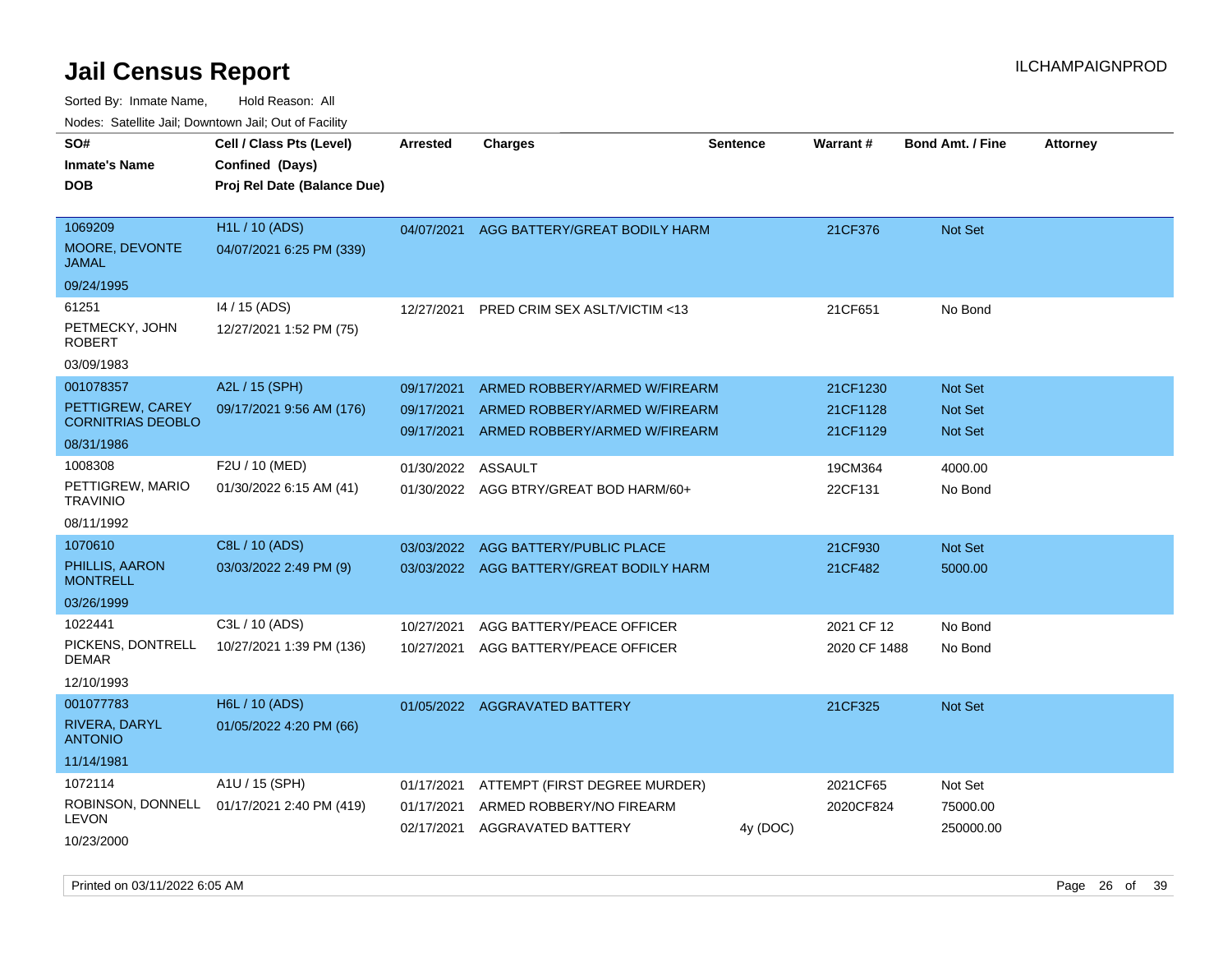|                                                                      | ivouss. Satellite Jali, Downtown Jali, Out of Facility                     |                          |                                                           |                 |                          |                                  |                 |
|----------------------------------------------------------------------|----------------------------------------------------------------------------|--------------------------|-----------------------------------------------------------|-----------------|--------------------------|----------------------------------|-----------------|
| SO#<br>Inmate's Name<br><b>DOB</b>                                   | Cell / Class Pts (Level)<br>Confined (Days)<br>Proj Rel Date (Balance Due) | Arrested                 | <b>Charges</b>                                            | <b>Sentence</b> | <b>Warrant#</b>          | <b>Bond Amt. / Fine</b>          | <b>Attorney</b> |
| 1068592<br>ROSS, TEVONTAE<br><b>TERRANCE</b>                         | J7L / 15 (ADS)<br>11/12/2021 8:41 AM (120)                                 | 11/12/2021               | <b>BURGLARY</b>                                           | 2y (DOC)        | 21CF1393                 | Not Set                          |                 |
| 12/15/1998<br>47195<br>SIMMONS, JAMES<br><b>ROBERT</b><br>03/13/1975 | G8L / 5 (MIN)<br>12/27/2021 8:42 AM (75)                                   | 12/27/2021<br>12/28/2021 | RESIDENTIAL BURGLARY<br><b>RESIDENTIAL BURGLARY</b>       |                 | 2020CF1222<br>2021CF1596 | 10000.00<br>Not Set              |                 |
| 1064798<br><b>STENNIS, BRUCE</b><br><b>DEONTAY</b><br>08/12/1998     | B1 / 15 (ADS)<br>01/17/2022 1:29 PM (54)                                   | 01/17/2022 MURDER        | 01/17/2022 MFG/DEL 1<15 GR COCAINE/ANLG                   |                 | 2021CF695<br>21CF520     | 1500000.00<br>50000.00           |                 |
| 1068839<br>TAYLOR, LONDON<br>JAVON<br>08/16/1999                     | F4L / 15 (MAX)<br>08/07/2020 10:30 AM (582)                                | 08/07/2020               | <b>HOMICIDE</b>                                           | 28y (DOC)       | 2020-CF851               | 1000000.00                       |                 |
| 1056971<br>TRAVIS, DENZEL<br>DANTRELL<br>03/21/1993                  | D <sub>4</sub> / 10 (ADS)<br>08/07/2021 7:36 AM (217)                      | 08/07/2021<br>08/08/2021 | FELON POSS/USE WEAPON/FIREARM<br>AGG BATTERY/PUBLIC PLACE |                 | 21CF948<br>2020CF647     | No Bond<br>25000.00              |                 |
| 001078250<br>TRAVIS, JORDAN<br>TESHAUN<br>03/03/1996                 | F2L / 10 (MED)<br>08/07/2021 10:27 AM (217)                                | 08/07/2021               | FELON POSS WEAPON/BODY ARMOR                              |                 | 21CF950                  | Not Set                          |                 |
| 56994<br>TURNER, ROBERT<br><b>EARL, Senior</b><br>09/07/1982         | A1L / 15 (SPH)<br>12/09/2021 9:23 PM (93)                                  | 12/09/2021<br>12/13/2021 | STALKING/CAUSE FEAR FOR SAFETY<br>PAROLE REVOCATION       |                 | 21CF1514<br>CH2107735    | <b>Not Set</b><br><b>Not Set</b> |                 |
| 30108<br>VANDYKE, DARYL<br><b>ANTHONY</b><br>10/04/1965              | J4L / 15 (ADS)<br>07/30/2021 8:29 PM (225)                                 | 07/30/2021               | <b>MURDER</b>                                             |                 | 21CF902                  | 2000000.00                       |                 |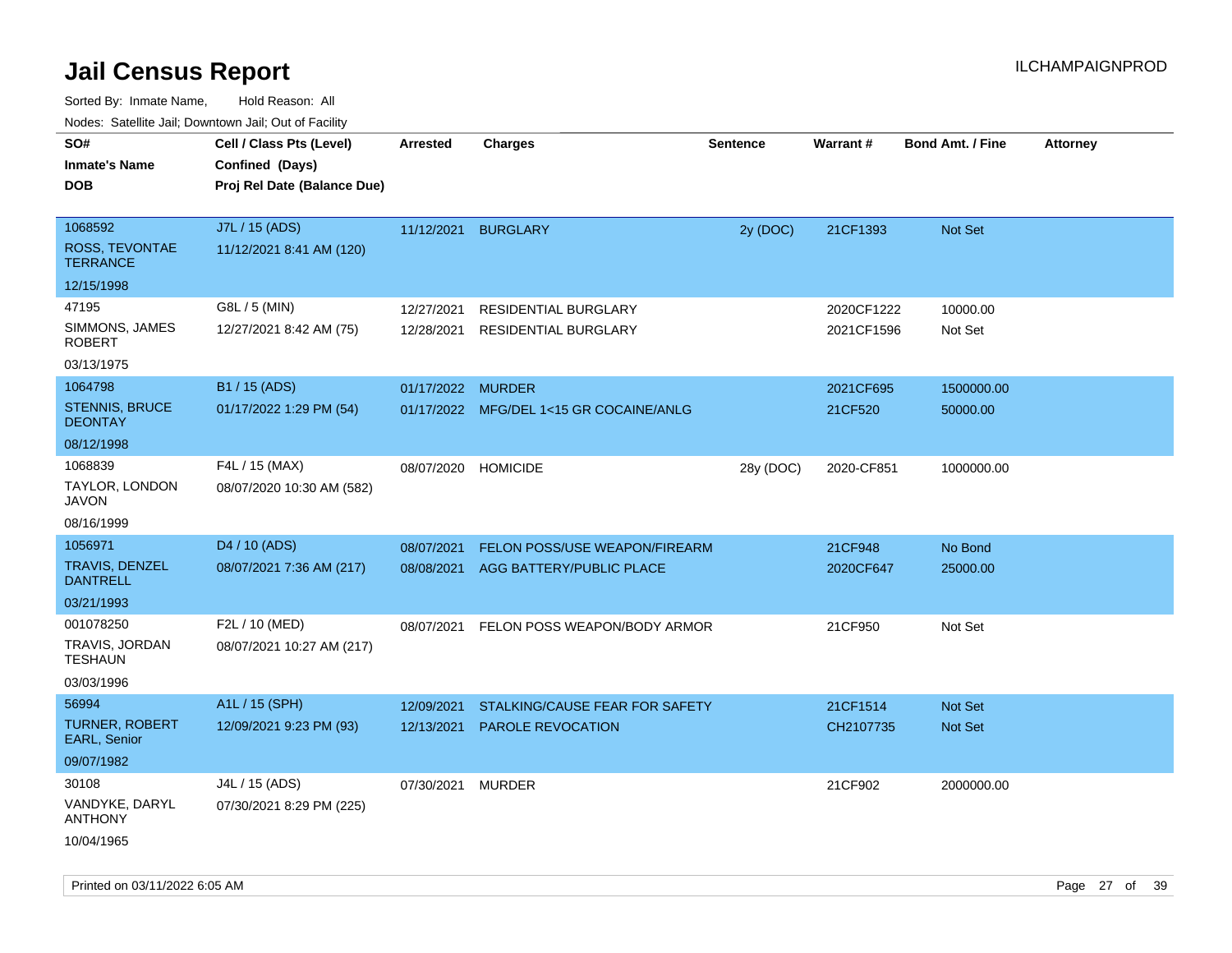| SO#<br><b>Inmate's Name</b><br><b>DOB</b>  | Cell / Class Pts (Level)<br>Confined (Days)<br>Proj Rel Date (Balance Due) | Arrested   | <b>Charges</b>                      | <b>Sentence</b> | Warrant#    | <b>Bond Amt. / Fine</b> | <b>Attorney</b> |
|--------------------------------------------|----------------------------------------------------------------------------|------------|-------------------------------------|-----------------|-------------|-------------------------|-----------------|
|                                            |                                                                            |            |                                     |                 |             |                         |                 |
| 968681                                     | D5 / 15 (ADS)                                                              | 08/27/2021 | AGG CRIM SX AB/VIC 13<18/TRUST      |                 | 2020CF499   | 250000.00               |                 |
| <b>WADE, DEMETRIUS</b><br><b>DARYL</b>     | 08/27/2021 2:25 AM (197)                                                   | 08/27/2021 | <b>INDIRECT CRIMINAL CONTEMPT</b>   | 3y (DOC)        | 2021CC16    | No Bond                 |                 |
| 01/07/1987                                 |                                                                            |            |                                     |                 |             |                         |                 |
| 1070971                                    | $H3L / 5$ (ADS)                                                            | 12/07/2021 | <b>IDENTITY THEFT/&lt;\$300</b>     |                 | 20CF922     | Not Set                 |                 |
| <b>WEIR, CLINTON</b><br><b>HOWARD</b>      | 12/08/2021 3:45 AM (94)                                                    | 12/07/2021 | <b>RECKLESS DRIVING</b>             |                 | 19TR2348    | Not Set                 |                 |
| 03/15/1983                                 |                                                                            |            |                                     |                 |             |                         |                 |
| 54212                                      | E3U / 10 (ADS)                                                             | 12/21/2021 | <b>RECEIVE/POSS/SELL STOLEN VEH</b> |                 | 2021CF669   | 10000.00                |                 |
| <b>WHITLOCK, GEORGE</b>                    | 12/21/2021 1:20 PM (81)                                                    | 12/21/2021 | <b>VIOLATE ORDER PROTECTION</b>     |                 | 2021CM391   | 1000.00                 |                 |
| <b>ABRAM</b>                               |                                                                            | 12/21/2021 | ARMED VIOLENCE/CATEGORY I           |                 | 21CF1576    | <b>Not Set</b>          |                 |
| 11/10/1978                                 |                                                                            |            |                                     |                 |             |                         |                 |
| 1058072                                    | A2U / 15 (SPH)                                                             | 02/25/2021 | ARMED HABITUAL CRIMINAL             |                 |             | Not Set                 |                 |
| <b>WILLIAMS, KENNETH</b><br><b>BERNARD</b> | 02/25/2021 3:24 PM (380)                                                   |            |                                     |                 |             |                         |                 |
| 10/04/1985                                 |                                                                            |            |                                     |                 |             |                         |                 |
| 9326                                       | $12/5$ (ADS)                                                               | 06/14/2021 | <b>BURGLARY</b>                     |                 | 2020-CF-625 | <b>Not Set</b>          |                 |
| YOUNG, ANTHONY<br><b>PAUL</b>              | 06/14/2021 12:07 PM (271)                                                  |            |                                     |                 |             |                         |                 |
| 03/13/1954                                 |                                                                            |            |                                     |                 |             |                         |                 |
| <b>Total Downtown Jail: 68</b>             |                                                                            | Males: 68  | Females: 0<br>Unknown: 0            |                 |             |                         |                 |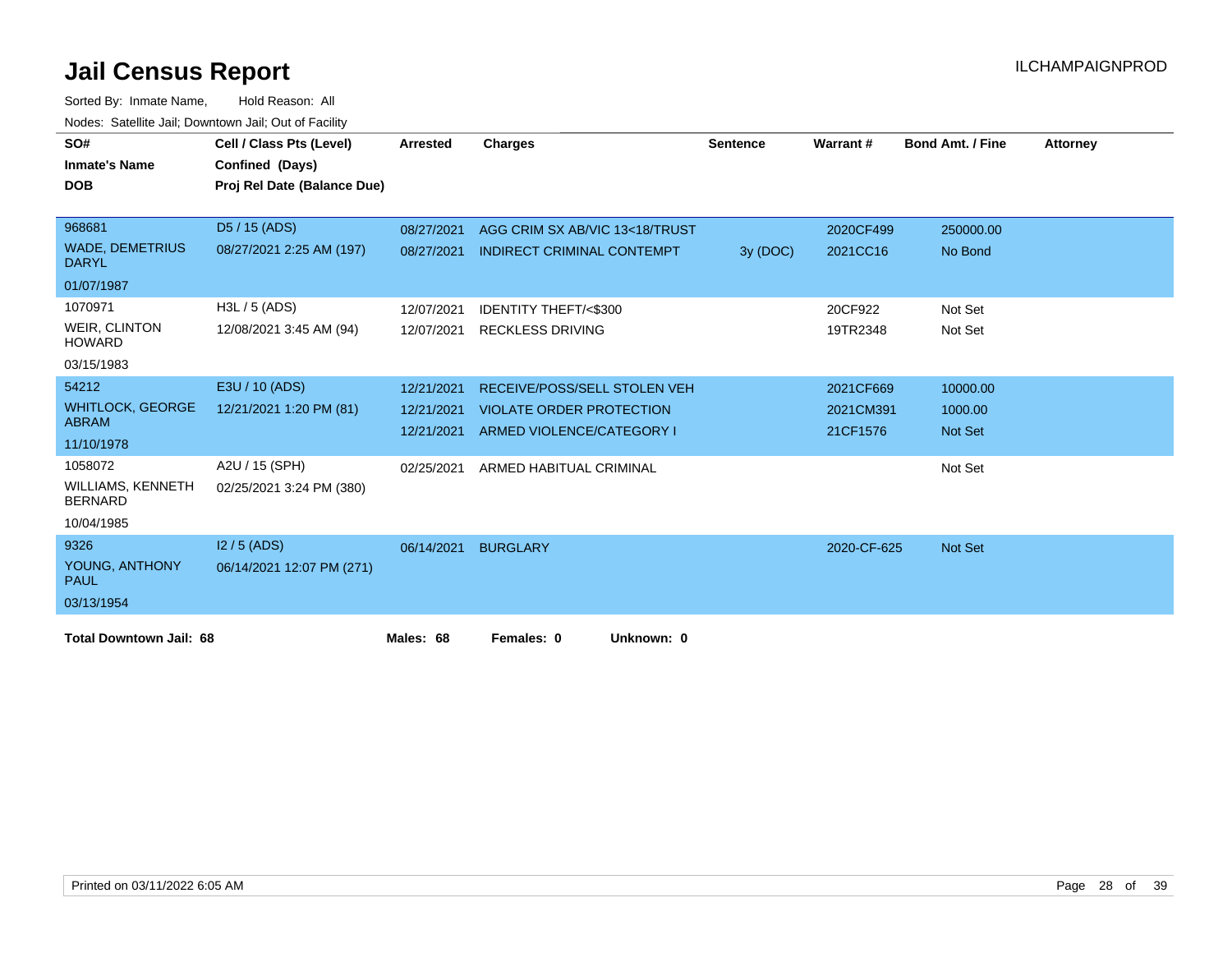| <b>Out of Facility</b> |  |
|------------------------|--|
|------------------------|--|

| SO#                                     | Cell / Class Pts (Level)                     | <b>Arrested</b> | <b>Charges</b>                   | <b>Sentence</b> | Warrant#   | <b>Bond Amt. / Fine</b> | <b>Attorney</b> |
|-----------------------------------------|----------------------------------------------|-----------------|----------------------------------|-----------------|------------|-------------------------|-----------------|
| <b>Inmate's Name</b>                    | Confined (Days)                              |                 |                                  |                 |            |                         |                 |
| <b>DOB</b>                              | Proj Rel Date (Balance Due)                  |                 |                                  |                 |            |                         |                 |
|                                         |                                              |                 |                                  |                 |            |                         |                 |
| 61095                                   | <b>KAN / 10 (ADS)</b>                        | 05/02/2021      | HOME INVASION/CAUSE INJURY       |                 | 2021CF323  | 100000.00               |                 |
| AMOS, DERRICK<br><b>JAMES</b>           | 05/02/2021 9:02 PM (314)                     |                 |                                  |                 |            |                         |                 |
| 06/12/1985                              |                                              |                 |                                  |                 |            |                         |                 |
| 001078621                               | KAN / 10 (MED)                               | 12/23/2021      | <b>RESIDENTIAL BURGLARY</b>      |                 | 21CF1582   | Not Set                 |                 |
|                                         | BAILEY, DANIEL SCOTT 12/23/2021 9:44 AM (79) |                 | 01/14/2022 PROBATION VIOLATION   |                 | 21CF1445   | Not Set                 |                 |
|                                         |                                              |                 |                                  |                 |            |                         |                 |
| 05/09/1999                              |                                              |                 |                                  |                 |            |                         |                 |
| 19971                                   | <b>EHD</b>                                   | 11/09/2021      | DRIVING RVK/SUSP DUI/SSS 4-9     |                 | 2021CF968  | Not Set                 |                 |
| <b>LYNN</b>                             | BARNESKE, RAYMOND 11/09/2021 9:32 AM (123)   |                 |                                  |                 |            |                         |                 |
| 08/17/1961                              | 5/6/2022 (0.00)                              |                 |                                  |                 |            |                         |                 |
| 516062                                  | KAN / 15 (MAX)                               | 02/22/2021      | PHONE HARASSMENT/2+              |                 | 20CF194    | 5000.00                 |                 |
| BENNETT, JOHN<br><b>MICHAEL</b>         | 02/22/2021 10:47 AM (383)                    | 02/22/2021      | AGG DISCH FIR/VEH/PC OFF/FRMAN   |                 | 21CF210    | No Bond                 |                 |
| 04/30/1986                              |                                              |                 |                                  |                 |            |                         |                 |
| 33993                                   | <b>KAN / 10 (MED)</b>                        | 06/14/2021      | AGGRAVATED DOMESTIC BATTERY      |                 | 21CF688    | Not Set                 |                 |
| <b>BOOKER, STEPHON</b>                  | 06/14/2021 7:42 PM (271)                     | 06/14/2021      | POSSESSING A CONTROLLED SUBSTANC |                 | 21CF657    | Not Set                 |                 |
| <b>MONTELL</b>                          |                                              | 06/14/2021      | PAROLE REVOCATION                |                 | CH2103612  | No Bond                 |                 |
| 06/11/1971                              |                                              |                 |                                  |                 |            |                         |                 |
| 38273                                   | <b>EHD</b>                                   | 02/23/2022      | AGG DUI/NO VALID DL              |                 | 2020CF1371 | Not Set                 |                 |
| BRADLEY,<br><b>CHRISTOPHER</b>          | 02/23/2022 9:14 AM (17)                      |                 |                                  |                 |            |                         |                 |
| 02/24/1974                              | 4/7/2022 (0.00)                              |                 |                                  |                 |            |                         |                 |
| 1074315                                 | KAN / 15 (MAX)                               | 07/27/2021      | AGG DISCHARGE FIREARM/VEH/SCH    |                 | 21CF927    | Not Set                 |                 |
| <b>BRIGGS, PATRICK</b><br><b>MONTAY</b> | 08/03/2021 4:56 PM (221)                     |                 |                                  |                 |            |                         |                 |
| 08/05/2001                              |                                              |                 |                                  |                 |            |                         |                 |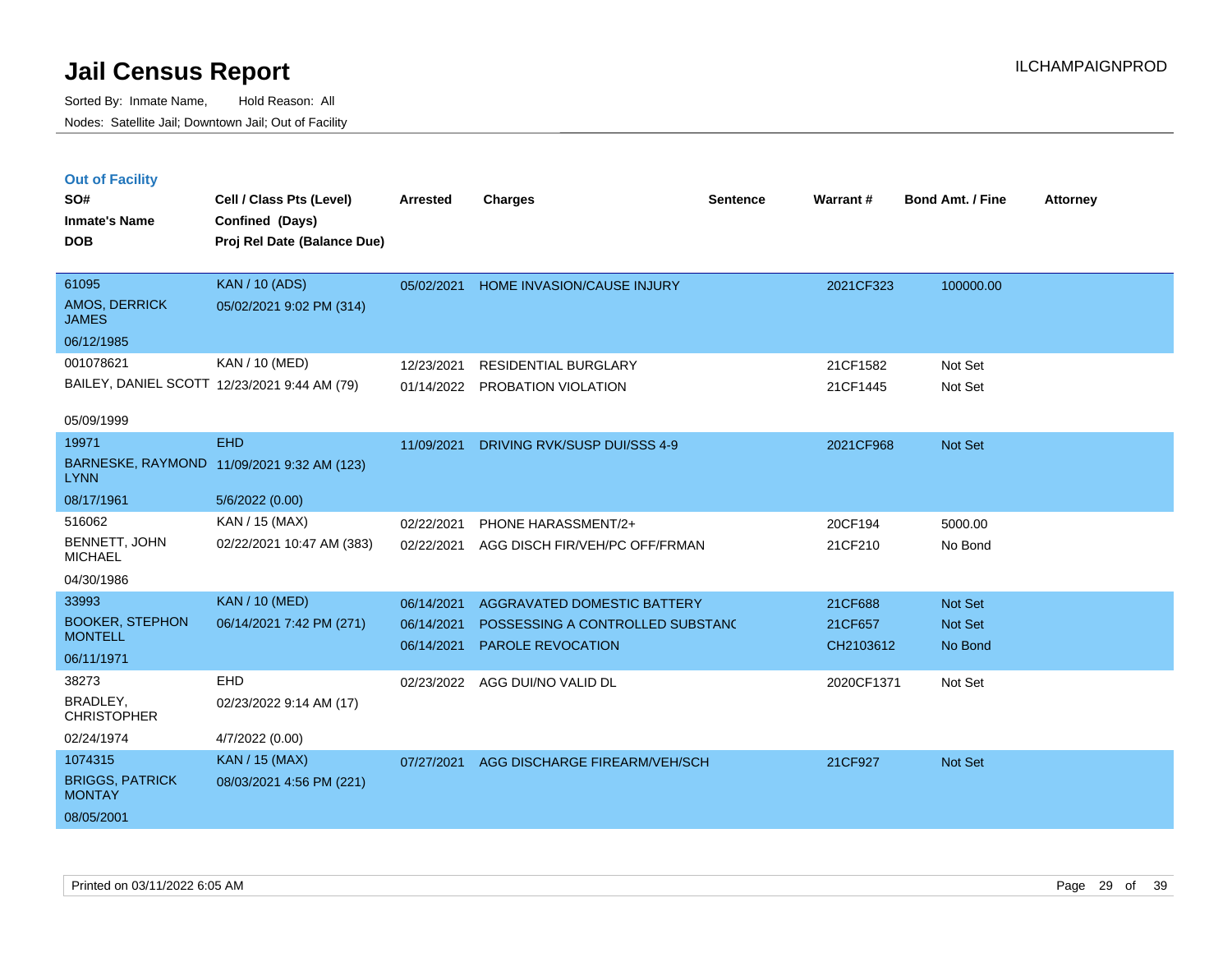| 10000. Catolino can, Domntonn can, Oat or I domt |                                                                            |            |                                          |                 |                 |                         |                 |
|--------------------------------------------------|----------------------------------------------------------------------------|------------|------------------------------------------|-----------------|-----------------|-------------------------|-----------------|
| SO#<br>Inmate's Name<br><b>DOB</b>               | Cell / Class Pts (Level)<br>Confined (Days)<br>Proj Rel Date (Balance Due) | Arrested   | <b>Charges</b>                           | <b>Sentence</b> | <b>Warrant#</b> | <b>Bond Amt. / Fine</b> | <b>Attorney</b> |
| 001078065<br><b>BROWN, CHARMAN</b><br>LAKEEF     | <b>KAN / 10 (ADS)</b><br>06/17/2021 12:32 PM (268)                         | 06/17/2021 | AGG BATTERY/DISCHARGE FIREARM            |                 | 21CF704         | 1000000.00              |                 |
| 11/30/2002                                       |                                                                            |            |                                          |                 |                 |                         |                 |
| 1038554                                          | KAN / 15 (MAX)                                                             | 08/18/2021 | DELIVERY OF OR POSSESSION OF W/INT       |                 | 21CF1009        | No Bond                 |                 |
| <b>BROWN, CORRION</b><br><b>DEVONTAE</b>         | 08/18/2021 5:40 PM (206)                                                   | 08/18/2021 | ARMED HABITUAL CRIMINAL                  |                 | 21CF1162        | Not Set                 |                 |
| 04/19/1995                                       |                                                                            |            |                                          |                 |                 |                         |                 |
| 1038579<br><b>BROWN, MARKEL</b><br>rikki         | <b>KAN / 15 (MAX)</b><br>08/18/2021 2:05 PM (206)                          | 08/18/2021 | FELON POSS/USE WEAPON/FIREARM            |                 | 21CF1010        | Not Set                 |                 |
| 01/06/1995                                       |                                                                            |            |                                          |                 |                 |                         |                 |
| 1003006<br>BROWN, ROCKEITH<br>JAVONTE            | KAN / 15 (MAX)<br>08/19/2021 12:55 AM (205)                                | 08/19/2021 | FELON POSS/USE MACHINE GUN               |                 | 21CF1011        | No Bond                 |                 |
| 07/23/1991                                       |                                                                            |            |                                          |                 |                 |                         |                 |
| 1068812                                          | <b>KAN / 15 (MAX)</b>                                                      | 12/21/2021 | AGG DISCHARGE FIREARM/OCC VEH            |                 | 21CF741         | <b>Not Set</b>          |                 |
| BRYANT, DANNY<br><b>EUGENE</b>                   | 12/21/2021 1:50 PM (81)                                                    | 12/21/2021 | FELON POSS/USE FIREARM PRIOR             |                 | 21CF1568        | <b>Not Set</b>          |                 |
| 11/22/1989                                       |                                                                            |            |                                          |                 |                 |                         |                 |
| 995894                                           | KAN / 10 (ADS)                                                             | 12/28/2021 | FELON POSSESS WEAPON/2ND+                | 5y (DOC)        | 2020CF709       | No Bond                 |                 |
|                                                  | BUTLER, JAMES LYNN 12/28/2021 11:05 AM (74)                                |            |                                          |                 |                 |                         |                 |
| 12/04/1991                                       |                                                                            |            |                                          |                 |                 |                         |                 |
| 987334                                           | <b>KAN / 15 (MAX)</b>                                                      |            | 03/10/2021 ATTEMPT (FIRST DEGREE MURDER) |                 | 19CF689         | <b>Not Set</b>          |                 |
| CAIN, ISAIAH<br><b>DEPRIEST</b>                  | 03/10/2021 2:22 PM (367)                                                   |            |                                          |                 |                 |                         |                 |
| 12/23/1990                                       |                                                                            |            |                                          |                 |                 |                         |                 |
| 992962                                           | KAN / 15 (ADS)                                                             | 05/25/2021 | MURDER/INTENT TO KILL/INJURE             |                 | 2018CF1045      | 1000000.00              |                 |
| CAMPBELL, KEITH<br>KNAQEEB                       | 05/25/2021 1:19 PM (291)                                                   |            |                                          |                 |                 |                         |                 |
| 07/22/1991                                       |                                                                            |            |                                          |                 |                 |                         |                 |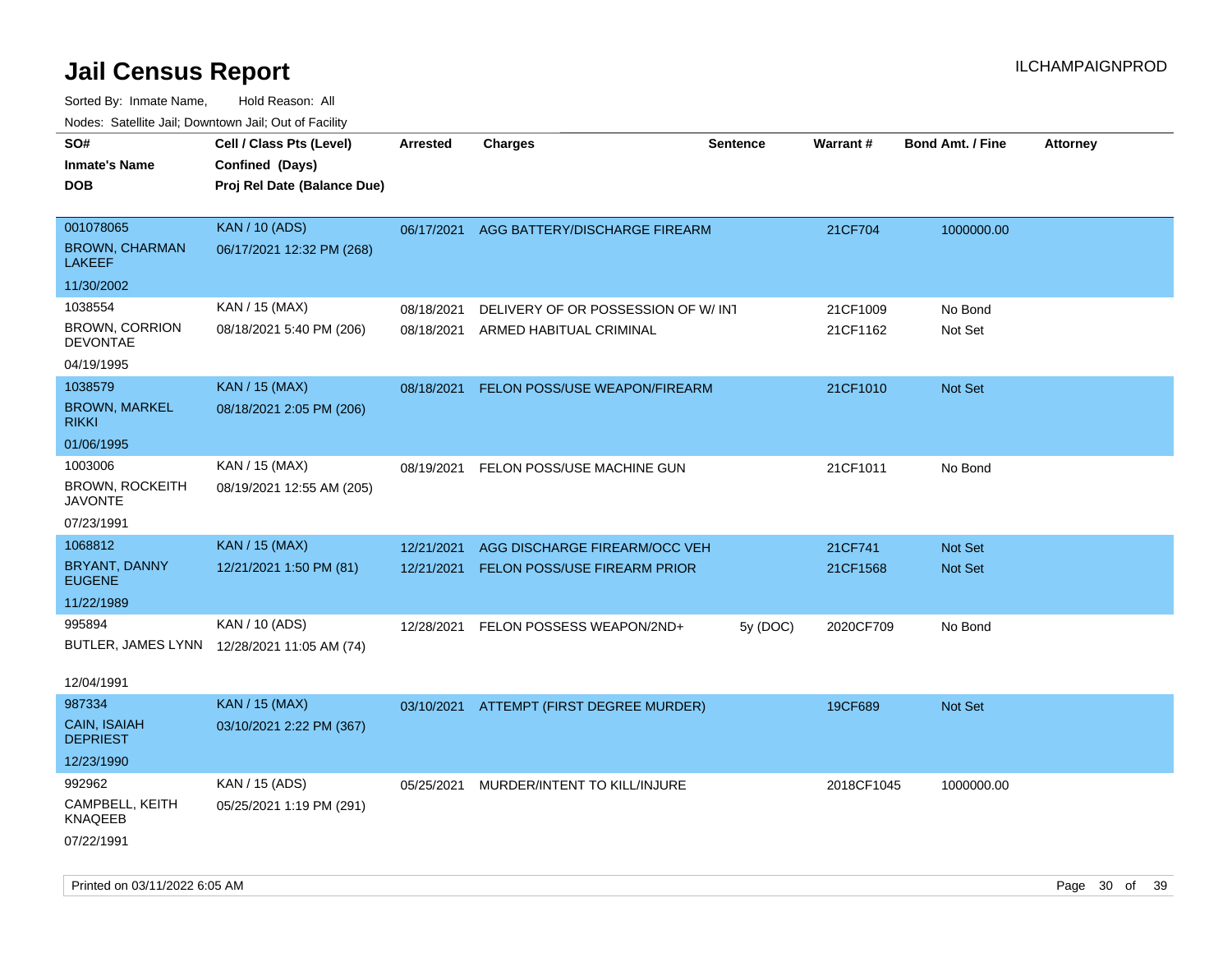Sorted By: Inmate Name, Hold Reason: All

Nodes: Satellite Jail; Downtown Jail; Out of Facility

| SO#                                          | Cell / Class Pts (Level)    | <b>Arrested</b> | <b>Charges</b>                          | <b>Sentence</b> | Warrant#   | <b>Bond Amt. / Fine</b> | <b>Attorney</b> |
|----------------------------------------------|-----------------------------|-----------------|-----------------------------------------|-----------------|------------|-------------------------|-----------------|
| <b>Inmate's Name</b>                         | Confined (Days)             |                 |                                         |                 |            |                         |                 |
| <b>DOB</b>                                   | Proj Rel Date (Balance Due) |                 |                                         |                 |            |                         |                 |
|                                              |                             |                 |                                         |                 |            |                         |                 |
| 001078576                                    | <b>KAN / 15 (MAX)</b>       | 11/09/2021      | UNLAWFUL USE OF A WEAPON                |                 | 21CF1383   | Not Set                 |                 |
| CARTER, DEMONDRE<br><b>DAVON</b>             | 11/09/2021 6:01 PM (123)    |                 |                                         |                 |            |                         |                 |
| 05/27/2001                                   |                             |                 |                                         |                 |            |                         |                 |
| 1064992                                      | KAN / 15 (MAX)              | 09/20/2021      | ARMED VIOLENCE/CATEGORY I               |                 | 21CF1137   | Not Set                 |                 |
| CARTER, KEJUAN<br><b>JAVONTE</b>             | 09/20/2021 11:42 PM (173)   |                 |                                         |                 |            |                         |                 |
| 06/27/1998                                   |                             |                 |                                         |                 |            |                         |                 |
| 001078729                                    | <b>KAN</b> / 15 (ADS)       |                 | 01/02/2022 MURDER/INTENT TO KILL/INJURE |                 | 20CF396    | 1000000.00              |                 |
| <b>CARTER, TROY</b><br><b>DEMON</b>          | 01/02/2022 10:29 AM (69)    |                 |                                         |                 |            |                         |                 |
| 01/02/2004                                   |                             |                 |                                         |                 |            |                         |                 |
| 001078461                                    | KAN / 10 (MED)              | 10/07/2021      | AGG UNLAWFUL USE WEAPON/PERSON          |                 | 2021CF1209 | No Bond                 |                 |
| COLE, ERIC JOSE                              | 10/08/2021 12:25 AM (155)   | 10/07/2021      | AGG DOMESTIC BATTERY/STRANGLE           |                 | 2021CF1208 | Not Set                 |                 |
| 01/24/2002                                   |                             |                 |                                         |                 |            |                         |                 |
| 1048488                                      | <b>KAN / 10 (ADS)</b>       | 12/30/2021      | ARMED VIOLENCE/CATEGORY I               |                 | 2022CF4    | Not Set                 |                 |
| <b>COLSON, WAYNE</b><br><b>ARTHUR, Third</b> | 12/30/2021 8:27 AM (72)     |                 |                                         |                 |            |                         |                 |
| 10/14/1995                                   |                             |                 |                                         |                 |            |                         |                 |
| 57733                                        | KAN / 15 (SPH)              | 02/25/2020      | FELON POSS/USE WEAPON/FIREARM           |                 | 19CF-1827  | 80000.00                |                 |
| <b>CRAIG, ANTOINE</b><br>DARRELL             | 02/25/2020 4:08 PM (746)    | 02/25/2020      | <b>HOMICIDE</b>                         |                 | 2020-CF250 | 2000000.00              |                 |
| 10/09/1982                                   |                             |                 |                                         |                 |            |                         |                 |
| 001077939                                    | <b>KAN / 10 (MED)</b>       | 05/10/2021      | FIREARM/FOID INVALID/NOT ELIG           |                 | 21CF526    | No Bond                 |                 |
| <b>CROSS, PATRICK</b><br><b>DONTRELLE</b>    | 05/10/2021 7:31 PM (306)    | 06/02/2021      | POSS STOLEN VEHICLE > \$25,000          |                 | 21CF612    | Not Set                 |                 |
| 11/07/2001                                   |                             |                 |                                         |                 |            |                         |                 |
| 25022                                        | EHD / 10 (ADS)              |                 | 02/17/2022 AGG DUI/2/PASS<16            |                 | 2021CF560  | No Bond                 |                 |
| CRUMP, ROBERT<br><b>ANTHONY</b>              | 02/17/2022 11:48 AM (23)    |                 |                                         |                 |            |                         |                 |
| 02/06/1966                                   | 5/14/2022 (0.00)            |                 |                                         |                 |            |                         |                 |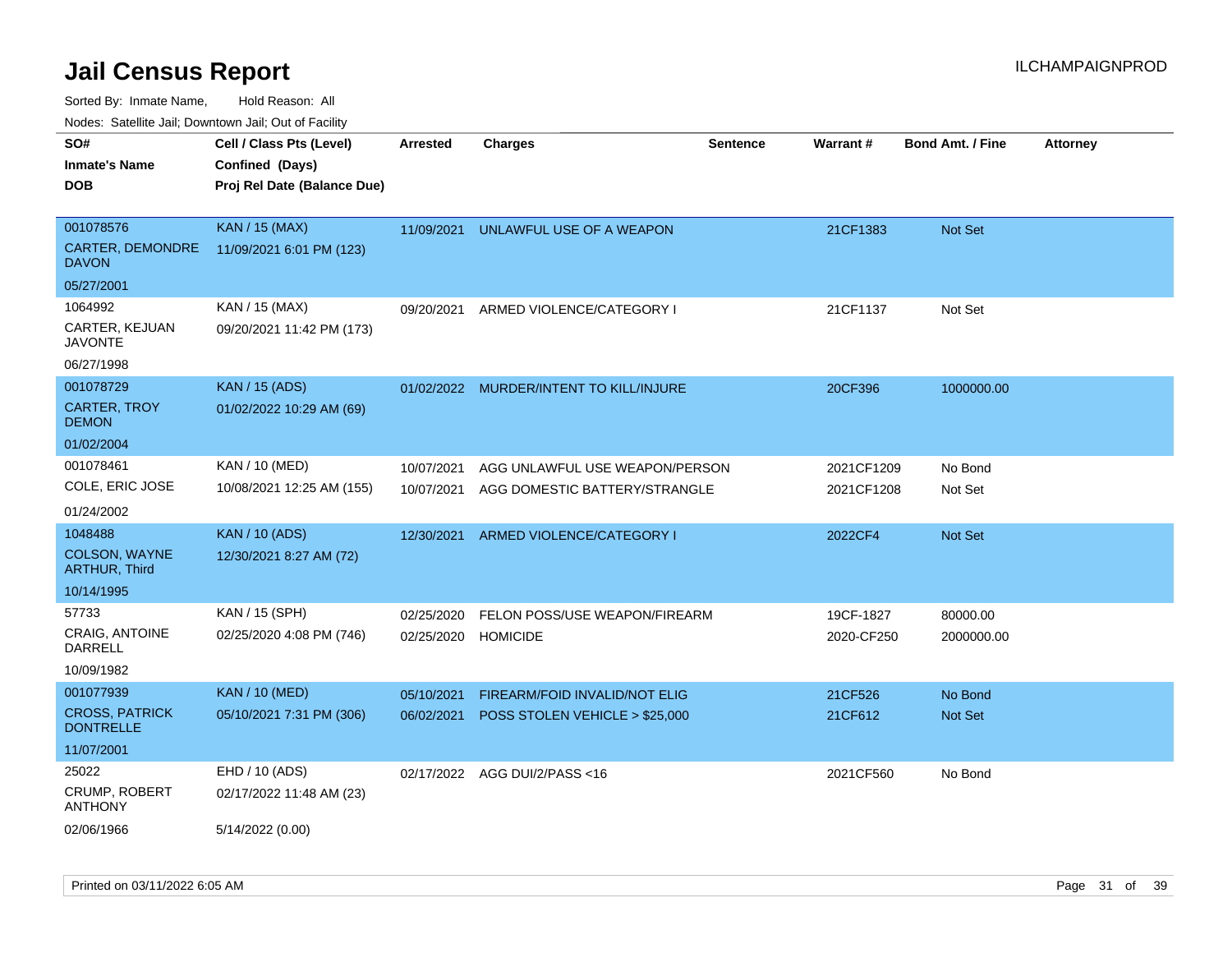| SO#<br><b>Inmate's Name</b><br><b>DOB</b>  | Cell / Class Pts (Level)<br>Confined (Days)<br>Proj Rel Date (Balance Due) | <b>Arrested</b>          | <b>Charges</b>                                          | <b>Sentence</b> | <b>Warrant#</b>      | <b>Bond Amt. / Fine</b> | <b>Attorney</b>   |
|--------------------------------------------|----------------------------------------------------------------------------|--------------------------|---------------------------------------------------------|-----------------|----------------------|-------------------------|-------------------|
| 1061304                                    | <b>KAN</b> / 15 (MAX)                                                      | 10/11/2021               | <b>ARMED HABITUAL CRIMINAL</b>                          |                 | 21CF1226             | No Bond                 |                   |
| DORRIS, KEMION<br><b>DAETOCE</b>           | 10/11/2021 7:30 PM (152)                                                   | 10/11/2021<br>10/11/2021 | ARMED HABITUAL CRIMINAL<br><b>HOME INVASION/FIREARM</b> |                 | 21CF1227<br>21CF1228 | No Bond<br>No Bond      |                   |
| 11/19/1997                                 |                                                                            |                          |                                                         |                 |                      |                         |                   |
| 57266                                      | <b>EHD</b>                                                                 |                          | 03/09/2022 SPEEDING 35+ MPH OVER LIMIT                  |                 | 2020TR6885           | Not Set                 |                   |
| FISCUS, DAKOTA VAN<br><b>MICHAEL</b>       | 03/09/2022 9:07 AM (3)                                                     |                          |                                                         |                 |                      |                         |                   |
| 03/16/1981                                 |                                                                            |                          |                                                         |                 |                      |                         |                   |
| 001077363                                  | <b>KAN / 25 (SPH)</b>                                                      | 10/30/2020               | <b>HOME INVASION/FIREARM</b>                            | 10y (DOC)       | 20CF1202             | 500000.00               |                   |
| <b>GARY, DAKOTA</b><br><b>TREVON</b>       | 10/30/2020 10:41 AM (498)                                                  |                          |                                                         |                 |                      |                         |                   |
| 12/31/2001                                 |                                                                            |                          |                                                         |                 |                      |                         |                   |
| 1013012                                    | KAN / 15 (MAX)                                                             | 07/08/2021               | FELON POSS/USE FIREARM PRIOR                            |                 | 21CF798              | Not Set                 |                   |
| GARY, XAVIER LAMAR                         | 07/08/2021 9:24 AM (247)                                                   | 07/08/2021               | ATTEMPT (FIRST DEGREE MURDER)                           |                 | 2021CF790            | 1000000.00              |                   |
| 12/14/1991                                 |                                                                            | 07/08/2021               | FELON POSS/USE FIREARM PRIOR                            |                 | 2020CF650            | 25000.00                |                   |
| 1065946                                    | <b>KAN</b> / 10 (MED)                                                      | 09/04/2021               | AGG BATTERY/DISCHARGE FIREARM                           |                 | 21CF1057             | 750000.00               |                   |
| <b>GODBOLT, DESMOND</b><br><b>DEVONTAE</b> | 09/04/2021 1:17 AM (189)                                                   | 09/04/2021               | <b>RESIST/OBSTRUCTING A PEACE OFFICEF</b>               |                 | 21CM407              | <b>Not Set</b>          |                   |
| 11/15/1997                                 |                                                                            |                          |                                                         |                 |                      |                         |                   |
| 1070118                                    | KAN / 15 (MAX)                                                             | 08/31/2021               | AGGRAVATED DOMESTIC BATTERY                             |                 | 21CF1049             | No Bond                 |                   |
| GRAHAM, CORTEZ<br>LAMON                    | 08/31/2021 9:32 PM (193)                                                   | 09/02/2021               | PROBATION VIOLATION                                     |                 | 21CF55               | Not Set                 |                   |
| 03/31/1976                                 |                                                                            |                          |                                                         |                 |                      |                         |                   |
| 1076506                                    | <b>KAN / 15 (MAX)</b>                                                      | 09/17/2021               | AGG UUW/PERSON/CM THREAT VIOL                           |                 | 21CF1131             | <b>Not Set</b>          |                   |
|                                            | GRAY, JAMARH EMERE 09/17/2021 10:41 AM (176)                               | 09/20/2021               | <b>DOMESTIC BATTERY</b>                                 |                 | 21CM430              | Not Set                 |                   |
| 06/21/2003                                 |                                                                            |                          |                                                         |                 |                      |                         |                   |
| 1055117                                    | <b>EHD</b>                                                                 |                          | 02/15/2022 AGG BATTERY/PUBLIC PLACE                     |                 | 2021CM47             | Not Set                 |                   |
| <b>GREAM, JOHN</b><br>ROBERT LEE           | 02/15/2022 10:44 AM (25)                                                   |                          |                                                         |                 |                      |                         |                   |
| 08/23/1996                                 | 6/13/2022 (0.00)                                                           |                          |                                                         |                 |                      |                         |                   |
| Printed on 03/11/2022 6:05 AM              |                                                                            |                          |                                                         |                 |                      |                         | Page 32 of<br>-39 |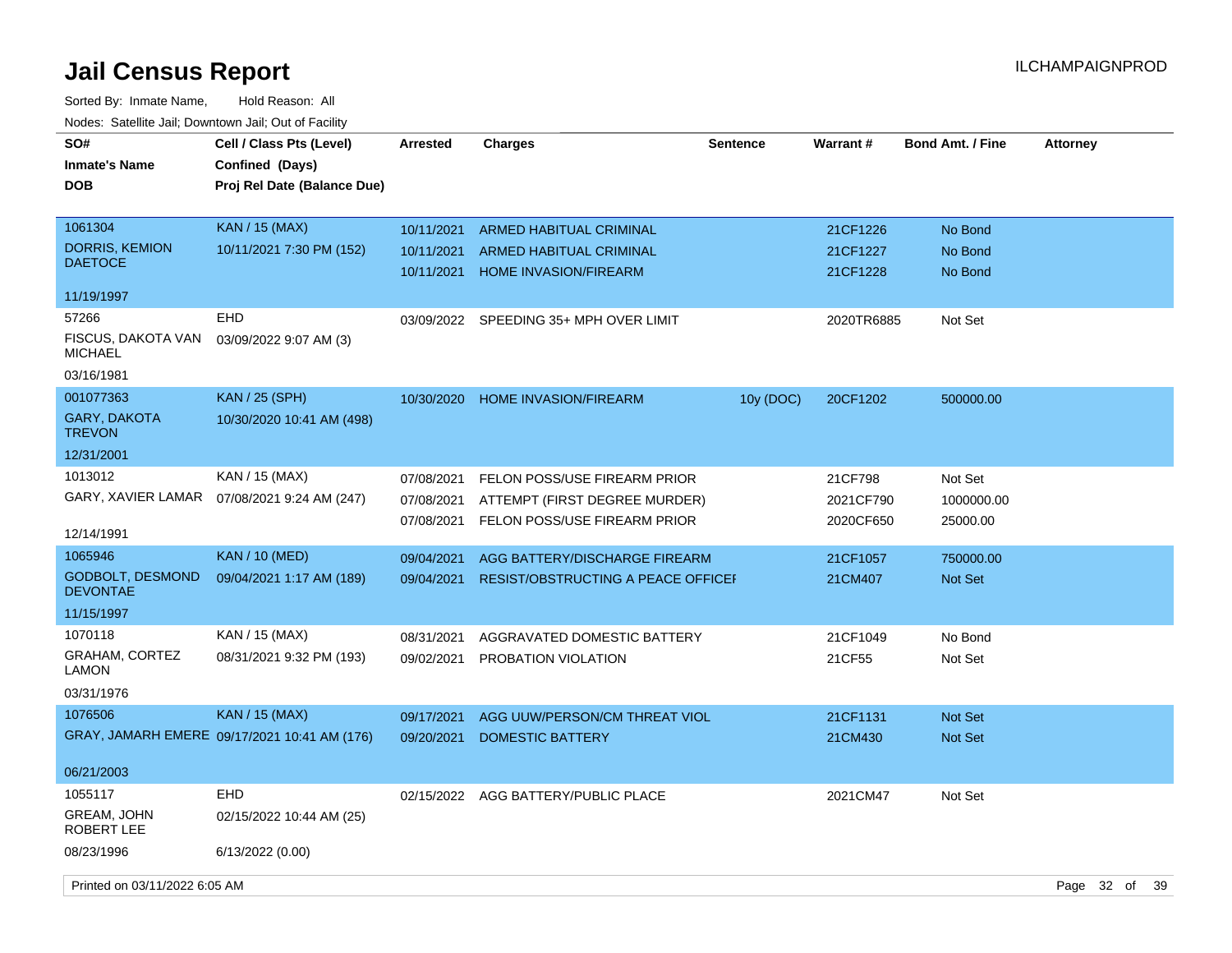| SO#<br><b>Inmate's Name</b><br><b>DOB</b>                             | Cell / Class Pts (Level)<br>Confined (Days)<br>Proj Rel Date (Balance Due) | <b>Arrested</b>                        | <b>Charges</b>                                                                               | Sentence             | Warrant#                      | <b>Bond Amt. / Fine</b>          | <b>Attorney</b> |
|-----------------------------------------------------------------------|----------------------------------------------------------------------------|----------------------------------------|----------------------------------------------------------------------------------------------|----------------------|-------------------------------|----------------------------------|-----------------|
| 1037683<br><b>HARRISON, HAROLD</b><br><b>RAY</b>                      | <b>EHD</b><br>02/23/2022 10:01 AM (17)                                     | 02/23/2022<br>02/23/2022 AGG DUI/3     | AGG DUI/LIC SUSP OR REVOKED                                                                  |                      | 2020CF350<br>2020CF1351       | Not Set<br><b>Not Set</b>        |                 |
| 11/30/1963                                                            | 5/22/2022 (0.00)                                                           |                                        |                                                                                              |                      |                               |                                  |                 |
| 1045186<br>HOLBROOK, JOHNNIE<br><b>MATHIS</b><br>07/19/1996           | KAN / 15 (MAX)<br>08/16/2021 11:07 AM (208)                                | 08/16/2021<br>08/16/2021<br>08/16/2021 | ARMED VIOLENCE/CATEGORY I<br>FELON POSS/USE WEAPON/FIREARM<br>AGG FLEEING POLICE/21 MPH OVER |                      | 21CF934<br>19CF968<br>21CF988 | 1000000.00<br>Not Set<br>Not Set |                 |
|                                                                       |                                                                            | 08/16/2021                             | FELON POSS/USE WEAPON/FIREARM                                                                |                      | 21CF989                       | Not Set                          |                 |
| 972300<br><b>HOLT, MICHAEL</b><br><b>TERRELL</b>                      | <b>KAN / 10 (MED)</b><br>12/22/2021 8:36 AM (80)                           | 12/22/2021<br>12/22/2021               | <b>RESIDENTIAL BURGLARY</b><br>AGG CRIM SEX ABUSE/VICTIM <9                                  |                      | 18CF1691<br>19CF1277          | 25000.00<br>250000.00            |                 |
| 12/25/1989                                                            |                                                                            |                                        |                                                                                              |                      |                               |                                  |                 |
| 001078146<br>HUNT, TEIGAN<br><b>JAZAIREO</b><br>05/14/2003            | KAN / 15 (MAX)<br>07/09/2021 12:41 PM (246)                                | 07/09/2021<br>07/09/2021               | AGG BATTERY/DISCHARGE FIREARM<br>ARMED ROBBERY/ARMED W/FIREARM                               |                      | 21CF795<br>21CF806            | 1000000.00<br>Not Set            |                 |
| 989743                                                                | <b>KAN / 15 (ADS)</b>                                                      | 04/13/2021                             | AGGRAVATED DOMESTIC BATTERY                                                                  |                      | 21CF399                       | Not Set                          |                 |
| JACKSON, STEVE<br><b>ALLEN</b>                                        | 04/13/2021 2:45 AM (333)                                                   |                                        |                                                                                              |                      |                               |                                  |                 |
| 06/04/1991                                                            |                                                                            |                                        |                                                                                              |                      |                               |                                  |                 |
| 001078788<br>JOHNSON, BRENTON Z 01/21/2022 8:33 PM (50)<br>08/07/1987 | <b>KAN / 5 (ADS)</b>                                                       |                                        | 01/21/2022 AGGRAVATED BATTERY                                                                |                      | 22CF93                        | Not Set                          |                 |
| 57271                                                                 | <b>EHD</b>                                                                 | 03/08/2022                             | DRIVING RVK/SUSP DUI/SSS 4-9                                                                 |                      | 2021CF34                      | <b>Not Set</b>                   |                 |
| <b>KEYS, CAPREE</b><br><b>REMONE</b>                                  | 03/08/2022 9:17 AM (4)                                                     |                                        | 03/08/2022 DRIVING RVK/SUSP DUI/SSS 4-9                                                      |                      | 2020CF1116                    | <b>Not Set</b>                   |                 |
| 11/23/1982                                                            | 9/3/2022(0.00)                                                             |                                        |                                                                                              |                      |                               |                                  |                 |
| 001078401<br>KNIGHT, ERIC Junior                                      | KAN / 10 (ADS)<br>09/19/2021 7:32 PM (174)                                 | 09/19/2021                             | UNLAWFUL VEHICULAR INVASION                                                                  | 3y/6m (DOC) 21CF1134 |                               | Not Set                          |                 |
| 07/11/1991                                                            |                                                                            |                                        |                                                                                              |                      |                               |                                  |                 |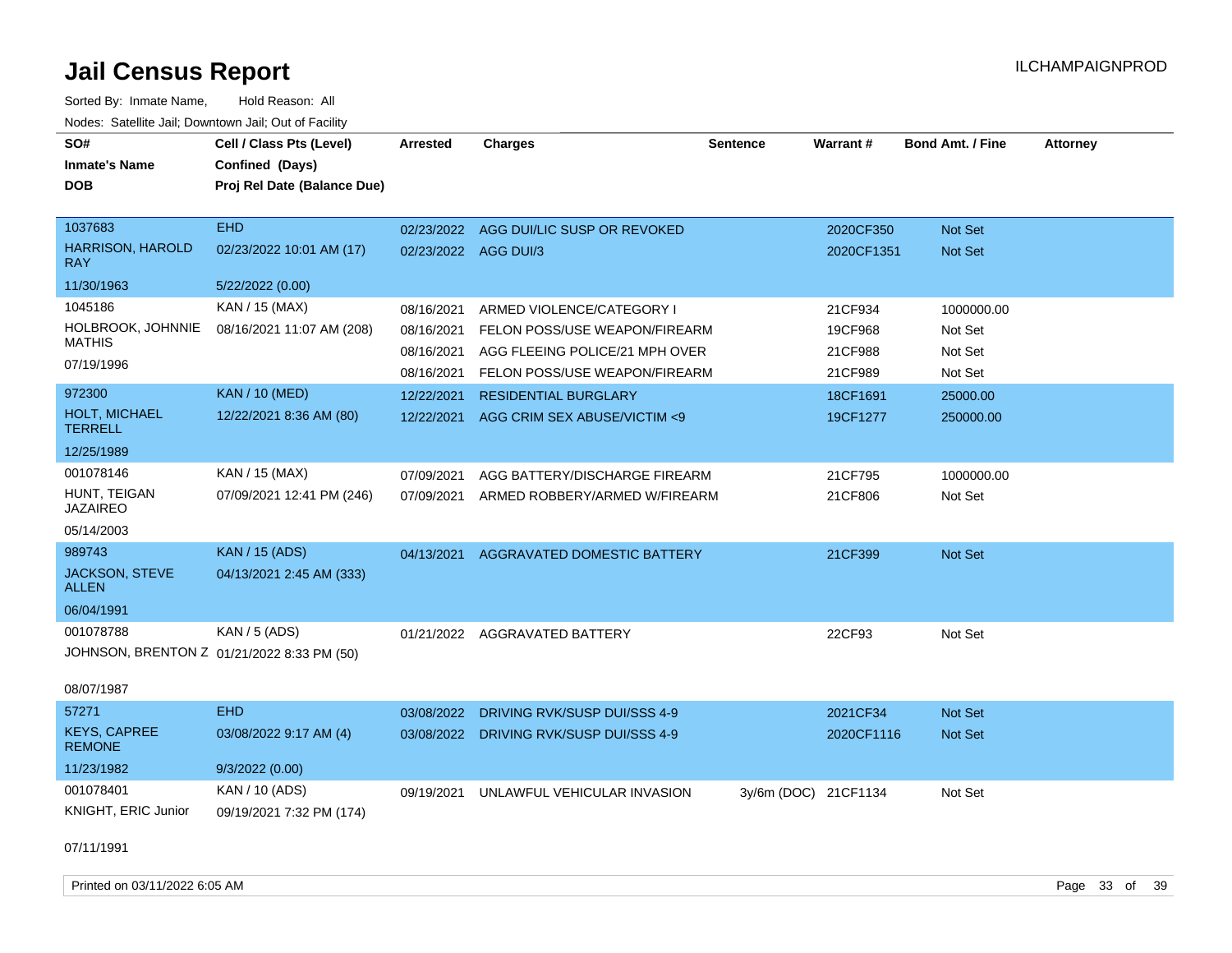| SO#                                      | Cell / Class Pts (Level)    | Arrested   | <b>Charges</b>                           | <b>Sentence</b> | Warrant#  | <b>Bond Amt. / Fine</b> | <b>Attorney</b> |
|------------------------------------------|-----------------------------|------------|------------------------------------------|-----------------|-----------|-------------------------|-----------------|
| <b>Inmate's Name</b>                     | Confined (Days)             |            |                                          |                 |           |                         |                 |
| <b>DOB</b>                               | Proj Rel Date (Balance Due) |            |                                          |                 |           |                         |                 |
|                                          |                             |            |                                          |                 |           |                         |                 |
| 1064445                                  | KAN / 15 (MAX)              | 04/23/2021 | FELON POSS/USE FIREARM/PAROLE            |                 | 21CF899   | Not Set                 |                 |
| <b>LARUE, TERENCE</b>                    | 04/23/2021 11:18 AM (323)   | 04/23/2021 | AGG DISCHARGE FIREARM/OCC VEH            |                 | 2021CF295 | 500000.00               |                 |
| <b>TRAMEL</b>                            |                             | 04/23/2021 | POSSESS 15<100 GRAMS COCAINE             |                 | 19CF1052  | 10000.00                |                 |
| 12/23/1998                               |                             |            |                                          |                 |           |                         |                 |
| 001078237                                | KAN / 15 (ADS)              | 08/03/2021 | AGG DISCHARGE FIREARM/OCC VEH            |                 | 21CF928   | No Bond                 |                 |
| LAWS, TERON<br><b>RAMONTE</b>            | 08/03/2021 6:29 PM (221)    |            |                                          |                 |           |                         |                 |
| 04/03/2001                               |                             |            |                                          |                 |           |                         |                 |
| 001078470                                | KAN / 15 (MAX)              | 10/10/2021 | MURDER/INTENT TO KILL/INJURE             |                 | 21CF1221  | Not Set                 |                 |
| LEE, AMAHRION<br><b>JA'MERE</b>          | 10/10/2021 1:23 PM (153)    |            |                                          |                 |           |                         |                 |
| 11/05/2002                               |                             |            |                                          |                 |           |                         |                 |
| 56792                                    | KAN / 10 (MED)              | 02/02/2021 | ARMED HABITUAL CRIMINAL                  |                 | 2021CF141 | 500000.00               |                 |
| LILLARD, LAWRENCE<br><b>TYRONE</b>       | 02/02/2021 2:11 PM (403)    | 02/22/2021 | DRIVING ON REVOKED LICENSE               |                 | 21TR426   | 5000.00                 |                 |
| 10/20/1982                               |                             |            |                                          |                 |           |                         |                 |
| 1031656                                  | <b>EHD</b>                  |            | 03/01/2022 CRIM DMG/GOVT PROP/<\$500     |                 | 2021CF604 | Not Set                 |                 |
| LOVE, DARANIECE                          | 03/01/2022 9:23 AM (11)     |            |                                          |                 |           |                         |                 |
| 04/10/1988                               | 3/13/2022 (0.00)            |            |                                          |                 |           |                         |                 |
| 40877                                    | <b>EHD</b>                  | 02/01/2022 | AGG DUI/3                                |                 | 2020CF986 | Not Set                 |                 |
| MABRY-HALL,<br><b>REBECCA SUE</b>        | 02/01/2022 9:32 AM (39)     |            |                                          |                 |           |                         |                 |
| 03/21/1971                               | 5/1/2022 (0.00)             |            |                                          |                 |           |                         |                 |
| 001078575                                | <b>KAN / 10 (MED)</b>       | 11/09/2021 | <b>GUNRUNNING</b>                        |                 | 21CF1330  | 750000.00               |                 |
| <b>MCLAURIN, KEYON A</b>                 | 11/09/2021 12:41 PM (123)   |            |                                          |                 |           |                         |                 |
| 11/19/2002                               |                             |            |                                          |                 |           |                         |                 |
| 1011046                                  | KAN / 15 (ADS)              |            | 04/10/2021 ATTEMPT (FIRST DEGREE MURDER) |                 | 21CF392   | Not Set                 |                 |
| MILES, DARRION<br><b>ANTONIO KEVONTA</b> | 04/11/2021 12:46 AM (335)   |            |                                          |                 |           |                         |                 |
| 03/18/1990                               |                             |            |                                          |                 |           |                         |                 |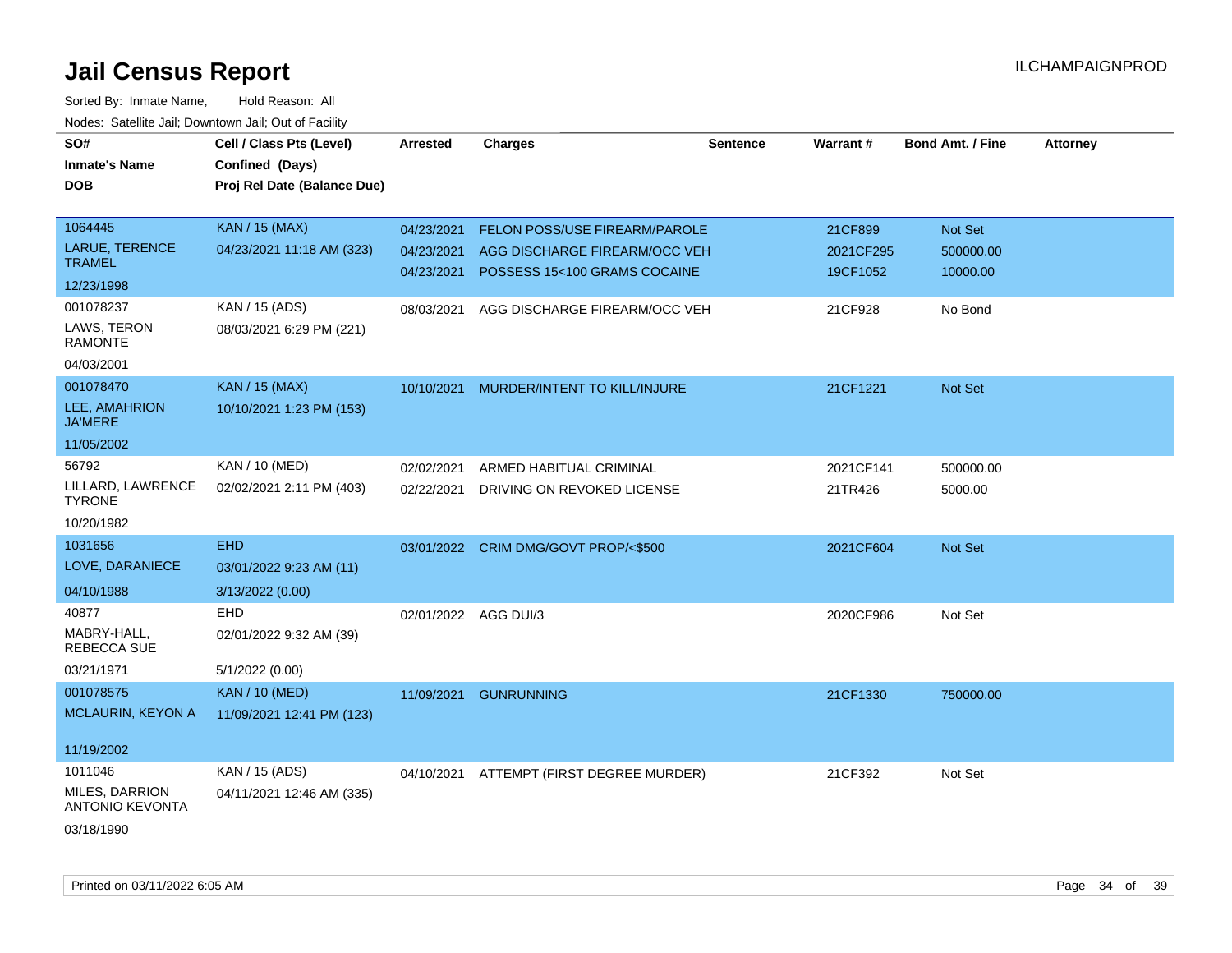| SO#<br><b>Inmate's Name</b><br><b>DOB</b> | Cell / Class Pts (Level)<br>Confined (Days)<br>Proj Rel Date (Balance Due) | Arrested   | <b>Charges</b>                           | <b>Sentence</b> | Warrant#    | <b>Bond Amt. / Fine</b> | <b>Attorney</b> |
|-------------------------------------------|----------------------------------------------------------------------------|------------|------------------------------------------|-----------------|-------------|-------------------------|-----------------|
| 001077278                                 | <b>KAN / 15 (MAX)</b>                                                      | 10/06/2020 | MURDER/INTENT TO KILL/INJURE             |                 | 2020CF146   | 2000000.00              |                 |
| MILLER, D'ANDRE                           | 10/06/2020 12:49 PM (522)                                                  | 10/06/2020 | AGG FLEEING POLICE/21 MPH OVER           |                 | 2019CF1171  | 50000.00                |                 |
| 09/08/1986                                |                                                                            |            |                                          |                 |             |                         |                 |
| 001078712                                 | <b>KAN / 10 (MED)</b>                                                      | 12/23/2021 | AGG DISCH FIREARM/1ST AID PERS           |                 | 21CF1581    | Not Set                 |                 |
| MONTGOMERY,<br><b>RASHARD MYKI</b>        | 12/23/2021 4:27 PM (79)                                                    |            |                                          |                 |             |                         |                 |
| 11/05/2001                                |                                                                            |            |                                          |                 |             |                         |                 |
| 1026477                                   | <b>KAN / 15 (ADS)</b>                                                      | 09/21/2021 | AGG DISCHARGE FIREARM/OCC VEH            |                 | 21CF1138    | Not Set                 |                 |
| NEWBILL, DEVONTRE<br><b>LAMONT</b>        | 09/21/2021 2:27 AM (172)                                                   | 09/22/2021 | PROBATION VIOLATION                      |                 | 20CF577     | Not Set                 |                 |
| 11/22/1993                                |                                                                            |            |                                          |                 |             |                         |                 |
| 1072907                                   | <b>KAN</b>                                                                 | 07/14/2021 | CRIMINAL DAMAGE <\$500/SCHOOL            |                 | 2021CF840   | 5000.00                 |                 |
| NIKOLAEV, YEVGENIY                        | 07/14/2021 10:10 PM (241)                                                  | 07/14/2021 | ATTEMPT (FIRST DEGREE MURDER)            |                 | 2021-CF-832 | 2000000.00              |                 |
| 10/06/1983                                |                                                                            |            |                                          |                 |             |                         |                 |
| 001078558                                 | <b>KAN / 10 (MED)</b>                                                      | 11/03/2021 | UNLAWFUL USE OF A WEAPON                 |                 | 21CF1352    | Not Set                 |                 |
| PARRISH, DOMINIC<br><b>WALTER</b>         | 11/03/2021 1:25 PM (129)                                                   |            |                                          |                 |             |                         |                 |
| 08/23/2001                                |                                                                            |            |                                          |                 |             |                         |                 |
| 001078063                                 | KAN / 15 (MAX)                                                             | 06/15/2021 | AGG CRIM SEX ASSAULT/WEAPON              |                 | 2021CF678   | 1000000.00              |                 |
|                                           | PERRY, ROBERT Junior 06/15/2021 4:37 PM (270)                              | 06/15/2021 | <b>ROBBERY</b>                           |                 | 2021CF159   | 25000.00                |                 |
| 12/21/1990                                |                                                                            |            |                                          |                 |             |                         |                 |
| 37559                                     | <b>EHD</b>                                                                 |            | 01/12/2022 DRIVING ON REVOKED LICENSE    |                 | 2021TR2685  | Not Set                 |                 |
| PICKENS, DAVID<br><b>EUGENE</b>           | 01/12/2022 10:16 AM (59)                                                   |            |                                          |                 |             |                         |                 |
| 02/01/1973                                | 3/12/2022 (0.00)                                                           |            |                                          |                 |             |                         |                 |
| 001078799                                 | KAN / 10 (MED)                                                             |            | 01/27/2022 FIREARM/FOID INVALID/NOT ELIG |                 | 22CF116     | Not Set                 |                 |
| PURNELL, MARKISE<br><b>MONROE</b>         | 01/27/2022 9:50 AM (44)                                                    |            |                                          |                 |             |                         |                 |
| 07/13/2002                                |                                                                            |            |                                          |                 |             |                         |                 |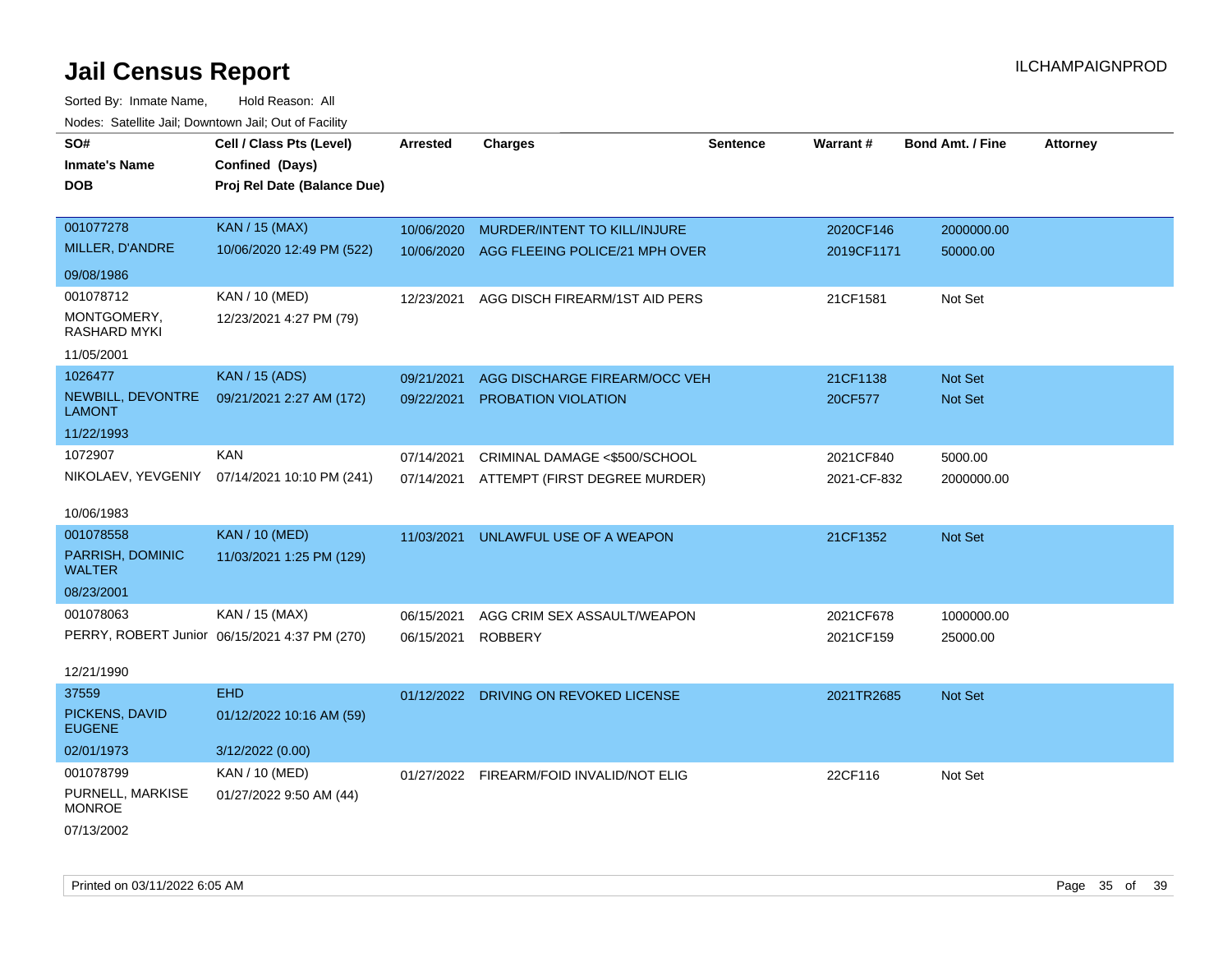| SO#<br><b>Inmate's Name</b><br><b>DOB</b> | Cell / Class Pts (Level)<br>Confined (Days)<br>Proj Rel Date (Balance Due) | <b>Arrested</b> | <b>Charges</b>                 | Sentence | Warrant#    | <b>Bond Amt. / Fine</b> | <b>Attorney</b> |
|-------------------------------------------|----------------------------------------------------------------------------|-----------------|--------------------------------|----------|-------------|-------------------------|-----------------|
|                                           |                                                                            |                 |                                |          |             |                         |                 |
| 001077614                                 | <b>KAN / 15 (MAX)</b>                                                      | 01/17/2021      | ATTEMPT (FIRST DEGREE MURDER)  |          | 21CF66      | <b>Not Set</b>          |                 |
| <b>DEVON</b>                              | ROBINSON, DONTRELL 01/17/2021 3:08 PM (419)                                |                 |                                |          |             |                         |                 |
| 09/22/2002                                |                                                                            |                 |                                |          |             |                         |                 |
| 1061216                                   | KAN / 10 (MED)                                                             | 06/22/2021      | HOME INVASION/FIREARM          |          | 21CF727     | Not Set                 |                 |
| RUNGE, ANDRE<br><b>MARSEAN</b>            | 06/22/2021 4:42 PM (263)                                                   |                 |                                |          |             |                         |                 |
| 12/05/1997                                |                                                                            |                 |                                |          |             |                         |                 |
| 650295                                    | <b>PIA / 50 (MAX)</b>                                                      | 04/22/2020      | <b>CRIMINAL SEXUAL ASSAULT</b> |          | 2020-CF407  | 750000.00               |                 |
| SANDAGE, JERALD                           | 04/22/2020 6:30 AM (689)                                                   | 04/22/2020      | <b>CRIMINAL SEXUAL ASSAULT</b> |          | 2020-CF408  | 750000.00               |                 |
| <b>EUGENE</b>                             |                                                                            | 04/22/2020      | <b>CRIMINAL SEXUAL ABUSE</b>   |          | 2020-CF409  | 750000.00               |                 |
| 06/07/1971                                |                                                                            | 04/22/2020      | <b>CRIMINAL SEXUAL ASSAULT</b> |          | 2020-CF410  | 750000.00               |                 |
|                                           |                                                                            | 04/22/2020      | <b>OFFICIAL MISCONDUCT</b>     |          | 2019-CF1811 | 25000.00                |                 |
| 59178                                     | KAN / 15 (MAX)                                                             | 12/13/2021      | AGG DISCHARGE FIREARM/OCC VEH  |          | 21CF1274    | 1500000.00              |                 |
| SANDERS, MICHAEL<br><b>JEAN</b>           | 12/13/2021 4:17 PM (89)                                                    |                 |                                |          |             |                         |                 |
| 12/22/1967                                |                                                                            |                 |                                |          |             |                         |                 |
| 001078704                                 | <b>KAN / 15 (MAX)</b>                                                      | 12/21/2021      | MURDER/INTENT TO KILL/INJURE   |          | 21CF1575    | <b>Not Set</b>          |                 |
| SHORTER, JAQUAN<br><b>MAURICE</b>         | 12/23/2021 1:23 AM (79)                                                    |                 |                                |          |             |                         |                 |
| 10/08/1998                                |                                                                            |                 |                                |          |             |                         |                 |
| 1062194                                   | KAN / 15 (MAX)                                                             | 02/27/2020      | MURDER/OTHER FORCIBLE FELONY   |          | 20CF-247    | 1000000.00              |                 |
| SIMMONS, MICHAEL<br>JAMAL                 | 02/27/2020 1:11 PM (744)                                                   | 09/23/2020      | AGG BATTERY/DISCHARGE FIREARM  |          | 20CF1061    | Not Set                 |                 |
| 11/03/1997                                |                                                                            |                 |                                |          |             |                         |                 |
| 001078115                                 | <b>KAN / 15 (MAX)</b>                                                      | 07/01/2021      | ARMED VIOLENCE/CATEGORY I      | 5y (DOC) | 21CF772     | <b>Not Set</b>          |                 |
| <b>SMITH, JAMES</b><br>NASHAUN, Junior    | 07/01/2021 2:44 PM (254)                                                   |                 |                                |          |             |                         |                 |
| 09/18/2000                                |                                                                            |                 |                                |          |             |                         |                 |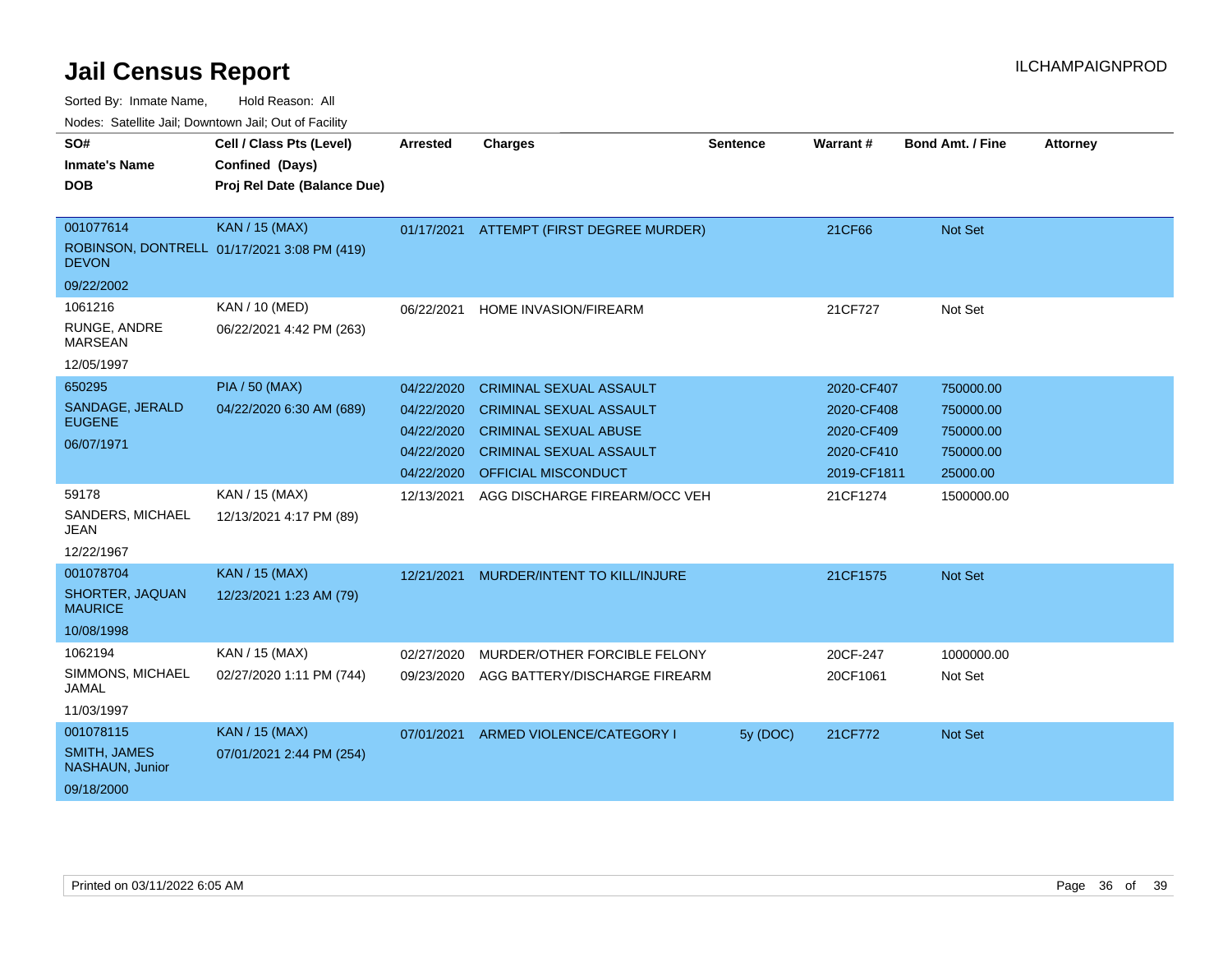Sorted By: Inmate Name, Hold Reason: All Nodes: Satellite Jail; Downtown Jail; Out of Facility

| SO#                                   | Cell / Class Pts (Level)                      | <b>Arrested</b> | <b>Charges</b>                            | <b>Sentence</b> | Warrant#   | <b>Bond Amt. / Fine</b> | <b>Attorney</b> |
|---------------------------------------|-----------------------------------------------|-----------------|-------------------------------------------|-----------------|------------|-------------------------|-----------------|
| <b>Inmate's Name</b>                  | Confined (Days)                               |                 |                                           |                 |            |                         |                 |
| <b>DOB</b>                            | Proj Rel Date (Balance Due)                   |                 |                                           |                 |            |                         |                 |
|                                       |                                               |                 |                                           |                 |            |                         |                 |
| 1038158                               | <b>KAN / 10 (MED)</b>                         | 02/04/2022      | CRIMINAL SEX ASSAULT/CONSENT              |                 | 22CF146    | Not Set                 |                 |
| <b>SMITH, RASHAD</b><br><b>JARECE</b> | 02/04/2022 11:42 PM (36)                      |                 |                                           |                 |            |                         |                 |
| 09/16/1995                            |                                               |                 |                                           |                 |            |                         |                 |
| 001077868                             | KAN / 15 (MAX)                                | 04/21/2021      | ARMED ROBBERY/ARMED W/FIREARM             |                 | 21CF445    | Not Set                 |                 |
| SPEARMENT,<br><b>KENTRELL</b>         | 04/21/2021 9:48 PM (325)                      | 08/19/2021      | FLEEING/ATTEMPT ELUDE OFFICER             |                 | 2021TR1053 | 1000.00                 |                 |
| 01/21/2002                            |                                               |                 |                                           |                 |            |                         |                 |
| 11979                                 | <b>EHD</b>                                    |                 | 01/11/2022 AGG FLEEING POLICE/21 MPH OVER |                 | 2021CF629  | Not Set                 |                 |
| <b>STARK, JACK LYNN</b>               | 01/11/2022 10:13 AM (60)                      |                 |                                           |                 |            |                         |                 |
| 12/31/1955                            | 4/9/2022 (0.00)                               |                 |                                           |                 |            |                         |                 |
| 001077854                             | <b>EHD</b>                                    | 09/15/2021      | DRIVING RVK/SUSP DUI/SSS 4-9              |                 | 2021CF306  | Not Set                 |                 |
| STUKINS, DANNY RAY                    | 09/15/2021 10:17 AM (178)                     |                 |                                           |                 |            |                         |                 |
| 07/05/1985                            | 3/13/2022 (0.00)                              |                 |                                           |                 |            |                         |                 |
| 65920                                 | <b>KAN / 15 (MAX)</b>                         | 12/21/2021      | ARMED ROBBERY/ARMED W/FIREARM             |                 | 21CF1543   | 100000.00               |                 |
| TAPSCOTT,<br><b>CORNELIUS</b>         | 12/21/2021 10:57 PM (81)                      |                 |                                           |                 |            |                         |                 |
| 07/14/1985                            |                                               |                 |                                           |                 |            |                         |                 |
| 1046632                               | KAN / 15 (MAX)                                | 09/14/2021      | ARMED VIOLENCE/CATEGORY II                |                 | 21CF912    | 750000.00               |                 |
|                                       | TATE, JAVON MARQUIS 09/14/2021 12:10 PM (179) |                 |                                           |                 |            |                         |                 |
| 08/10/1996                            |                                               |                 |                                           |                 |            |                         |                 |
| 1033031                               | <b>KAN / 15 (MAX)</b>                         | 08/19/2020      | *AGG BATTERY W/FIREARM/PERSON             |                 | 2020-CF923 | 500000.00               |                 |
| TOMS, ANDREW<br><b>CHUCKY</b>         | 08/19/2020 5:59 PM (570)                      |                 |                                           |                 |            |                         |                 |
| 09/28/1978                            |                                               |                 |                                           |                 |            |                         |                 |
| 1004142                               | KAN / 15 (MAX)                                | 10/27/2021      | POSSESSION OF METH/15<100GRAMS            |                 | 2021CF1298 | 1500000.00              |                 |
| TOY, KAYON LARENZ                     | 10/22/2021 1:01 PM (141)                      |                 |                                           |                 |            |                         |                 |

09/12/1991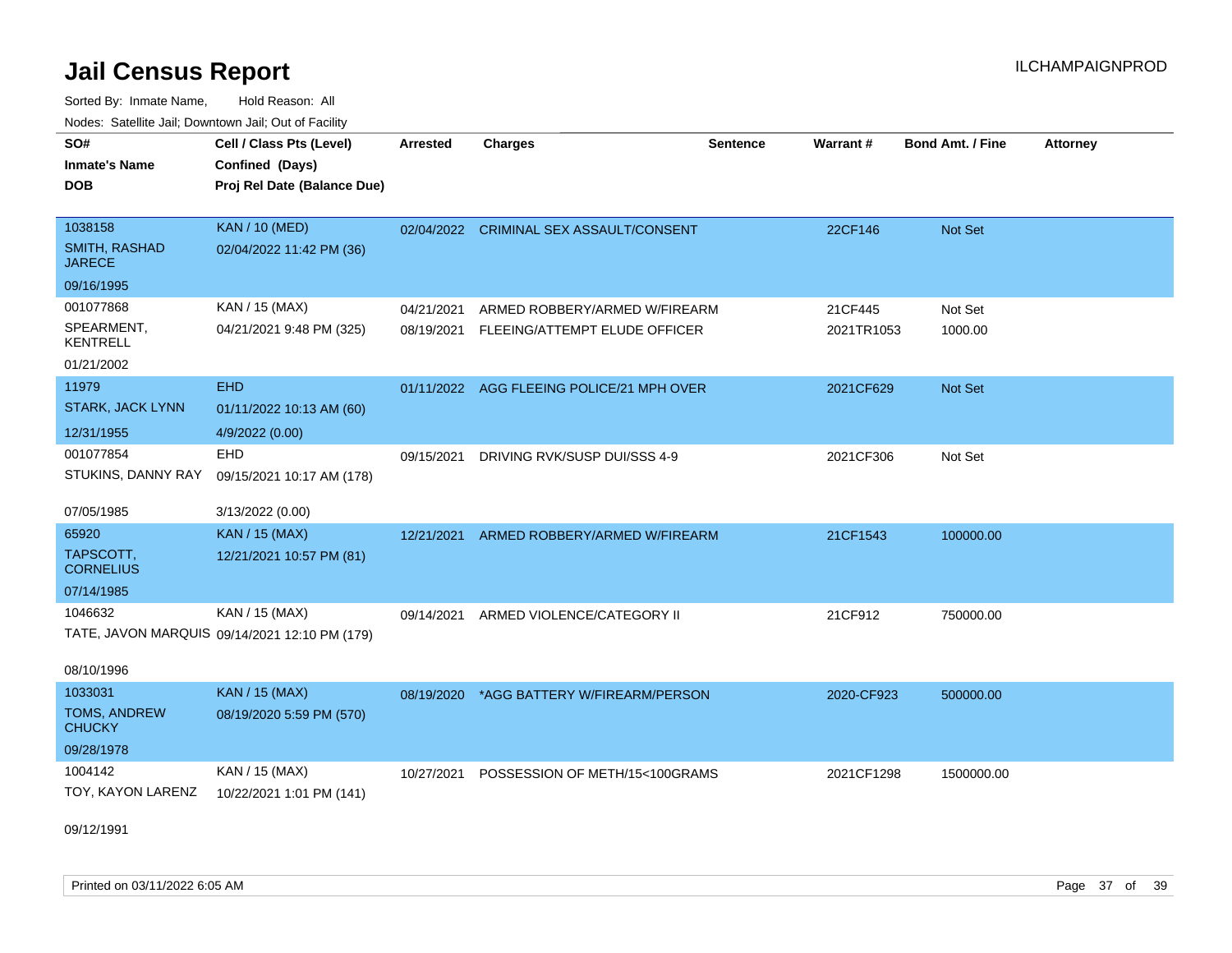| SO#                                    | Cell / Class Pts (Level)    | <b>Arrested</b> | <b>Charges</b>                     | <b>Sentence</b> | Warrant#      | <b>Bond Amt. / Fine</b> | <b>Attorney</b> |
|----------------------------------------|-----------------------------|-----------------|------------------------------------|-----------------|---------------|-------------------------|-----------------|
| <b>Inmate's Name</b>                   | Confined (Days)             |                 |                                    |                 |               |                         |                 |
| <b>DOB</b>                             | Proj Rel Date (Balance Due) |                 |                                    |                 |               |                         |                 |
|                                        |                             |                 |                                    |                 |               |                         |                 |
| 001078386                              | <b>KAN / 10 (MED)</b>       | 09/14/2021      | POSSESSION OF STOLEN FIREARM       |                 | 2021CF1099    | 250000.00               |                 |
| <b>TURNER, AMARIO</b>                  | 09/14/2021 11:42 PM (179)   |                 |                                    |                 |               |                         |                 |
| 09/23/2002                             |                             |                 |                                    |                 |               |                         |                 |
| 1011886                                | <b>EHD</b>                  | 01/12/2022      | AGG FLEEING/2+ CON DEVICES         |                 | 2021CF378     | Not Set                 |                 |
| TURNER, SHAWNTAY<br><b>EUGENE</b>      | 01/12/2022 9:25 AM (59)     |                 |                                    |                 |               |                         |                 |
| 01/09/1992                             | 3/11/2022 (0.00)            |                 |                                    |                 |               |                         |                 |
| 961786                                 | <b>KAN / 15 (ADS)</b>       |                 | 01/24/2022 ARMED HABITUAL CRIMINAL |                 | 22CF104       | Not Set                 |                 |
| <b>WARREN, DESIE</b><br><b>ARNEZ</b>   | 01/24/2022 7:23 AM (47)     |                 |                                    |                 |               |                         |                 |
| 04/28/1988                             |                             |                 |                                    |                 |               |                         |                 |
| 1062558                                | KAN / 10 (MED)              | 10/02/2021      | FELON POSS/USE WEAPON/FIREARM      |                 | 21CF1185      | Not Set                 |                 |
| <b>WELLS, JIAMANTE</b><br><b>AMORE</b> | 10/02/2021 8:29 PM (161)    |                 |                                    |                 |               |                         |                 |
| 09/02/1995                             |                             |                 |                                    |                 |               |                         |                 |
| 1002033                                | <b>KAN / 15 (MAX)</b>       | 09/08/2021      | ARMED VIOLENCE/CATEGORY I          |                 | 2021-CF-AWOW  | Not Set                 |                 |
| <b>WEST, ANTONIO</b>                   | 09/08/2021 11:01 PM (185)   | 09/08/2021      | DRIVING ON SUSPENDED LICENSE       |                 | 2019-TR-11944 | 5000.00                 |                 |
| <b>DEONTA</b>                          |                             | 09/08/2021      | ARMED ROBBERY/ARMED W/FIREARM      |                 | 2020-CF-1406  | 500000.00               |                 |
| 04/15/1992                             |                             | 09/08/2021      | AGG UNLAWFUL USE OF WEAPON/VEH     |                 | 2021-CF-AWOW  | <b>Not Set</b>          |                 |
|                                        |                             | 09/08/2021      | OBSTRCT JUSTICE/LEAVE STATE        |                 | 2021-CF-AWOW  | <b>Not Set</b>          |                 |
| 1022068                                | KAN / 15 (ADS)              | 10/10/2021      | FELON POSS/USE WEAPON/FIREARM      |                 | 21CF1212      | Not Set                 |                 |
| <b>WILKINS, MICHAEL</b><br>CARL        | 10/10/2021 5:07 AM (153)    |                 |                                    |                 |               |                         |                 |
| 07/10/1992                             |                             |                 |                                    |                 |               |                         |                 |
| 001078709                              | <b>KAN / 15 (MAX)</b>       | 12/22/2021      | ARMED VIOLENCE/CATEGORY I          |                 | 21CF1586      | Not Set                 |                 |
| WILLIAMS, DAVID LEE                    | 12/22/2021 11:00 AM (80)    |                 |                                    |                 |               |                         |                 |
| 12/18/1989                             |                             |                 |                                    |                 |               |                         |                 |